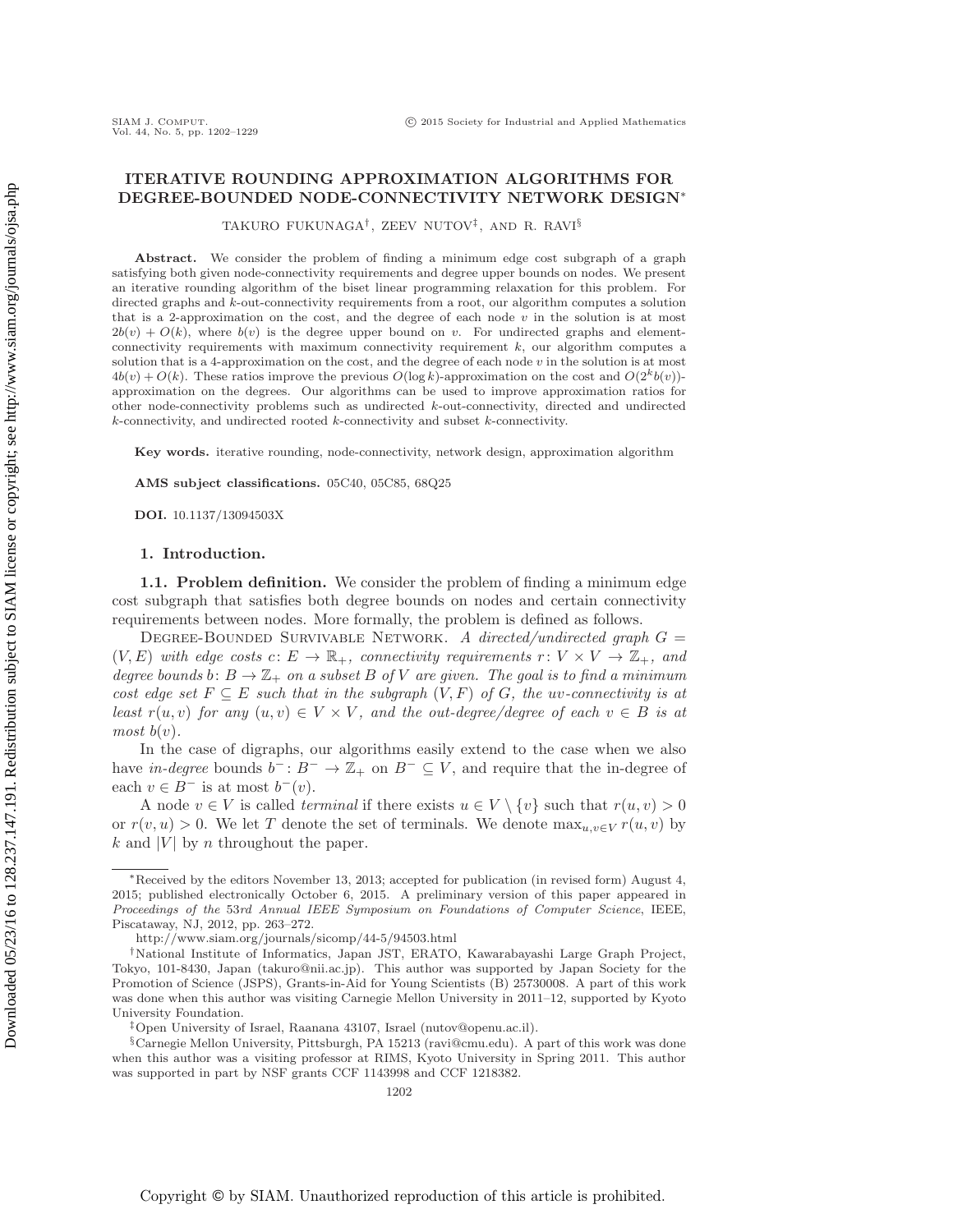If G is an undirected graph,  $B = V$ ,  $b(v) = 2$  for all  $v \in B$ , and a solution is required to be a connected spanning subgraph, then we get the Hamiltonian Path problem, and hence it is NP-hard even to find a feasible solution. Therefore we consider bicriteria approximations by relaxing the degree bounds. We say that an algorithm for Degree-Bounded Survivable Network is an  $(\alpha, \beta(b(v)))$ -approximation, or that it has ratio  $(\alpha, \beta(b(v)))$  for  $\alpha \in \mathbb{R}_+$  and a function  $\beta \colon \mathbb{Z}_+ \to \mathbb{R}_+$ , if it always outputs a solution such that its cost is at most  $\alpha$  times the optimal value, and the degree (the out-degree, in the case of directed graphs) of each  $v \in B$  is at most  $\beta(b(v))$ for any instance which admits a feasible solution.

Notice that Degree-Bounded Survivable Network includes the problem of finding a minimum cost subgraph of required connectivity minimizing the maximum degree. This can be done by letting  $B = V$ , and defining  $b(v)$  as the uniform bound on the optimal value for all  $v \in B$ , which can be computed by binary search. For linear programming (LP) based algorithms, such as ours, when a lower bound is obtained by solving an LP relaxation, these algorithms also establish a "relaxed" integrality gap for the LP relaxation (relaxed since the solutions violate the exact degree requirements).

In this paper, we are interested in node-connectivity and element-connectivity requirements. The node-connectivity  $\kappa(u, v)$  is the maximum number of  $(u, v)$ -paths that are pairwise internally (node) disjoint. The definition of element connectivity assumes that a terminal set T is given. The element connectivity  $\lambda^{T}(u, v)$  between two terminals  $u, v \in T$  is the maximum number of  $(u, v)$ -paths that are pairwise disjoint in edges and in nonterminal nodes. The two main problems we consider are as follows.

Degree-Bounded k-Out-connected Subgraph. *This is a particular case of Degree-Bounded Survivable Network when it is required that* (V,F) *is* k*-out-connected from a given root s, namely, when*  $\kappa(s, v) \geq k$  *for each*  $v \in V \setminus \{s\}.$ 

Degree-Bounded Element-Connectivity Survivable Network. *This is a particular case of Degree-Bounded Survivable Network when the input graph is* undirected, and it is required that  $\lambda^T(u, v) \geq r(u, v)$  for each  $u, v \in T$ , where  $T \subseteq V$  is a *given terminal set.*

Our main results for Degree-Bounded k-Out-connected Subgraph are for directed graphs. We also present similar results for undirected graphs, but these are derived from the ones for the directed case. Another fundamental problem that we consider for both directed and undirected graphs is as follows.

Degree-Bounded k-Connected Subgraph. *This is a particular case of Degree-Bounded Survivable Network, where it is required that* (V,F) *is* k*-connected, namely, that*  $\kappa(u, v) \geq k$  *for each*  $u, v \in V$ *.* 

Other special cases of Degree-Bounded Survivable Network on undirected graphs are defined according to the connectivity requirements, as follows.

- Degree-Bounded Node-Connectivity Survivable Network requires  $\kappa(u, v) \geq r(u, v)$  for each  $u, v \in V$ .
- Degree-Bounded Rooted Survivable Network is a special case of Degree-Bounded Node-Connectivity Survivable Network, where a *root* node s is specified, and  $r(u, v)$  = 0 holds if  $u \neq s$  and  $v \neq s$ .
- Degree-Bounded Subset *k*-Connected Subgraph is a special case of Degree-Bounded Node-Connectivity Survivable Network, where  $r(u, v) = k$  if  $\{u, v\} \subseteq T$ , and  $r(u, v) =$ 0 otherwise, for a given terminal set  $T \subseteq V$ .

#### **1.2. Previous work.**

**1.2.1. Edge-Connectivity Survivable Network.** Survivable Network without degree bounds is a typical combinatorial optimization problem that was studied exten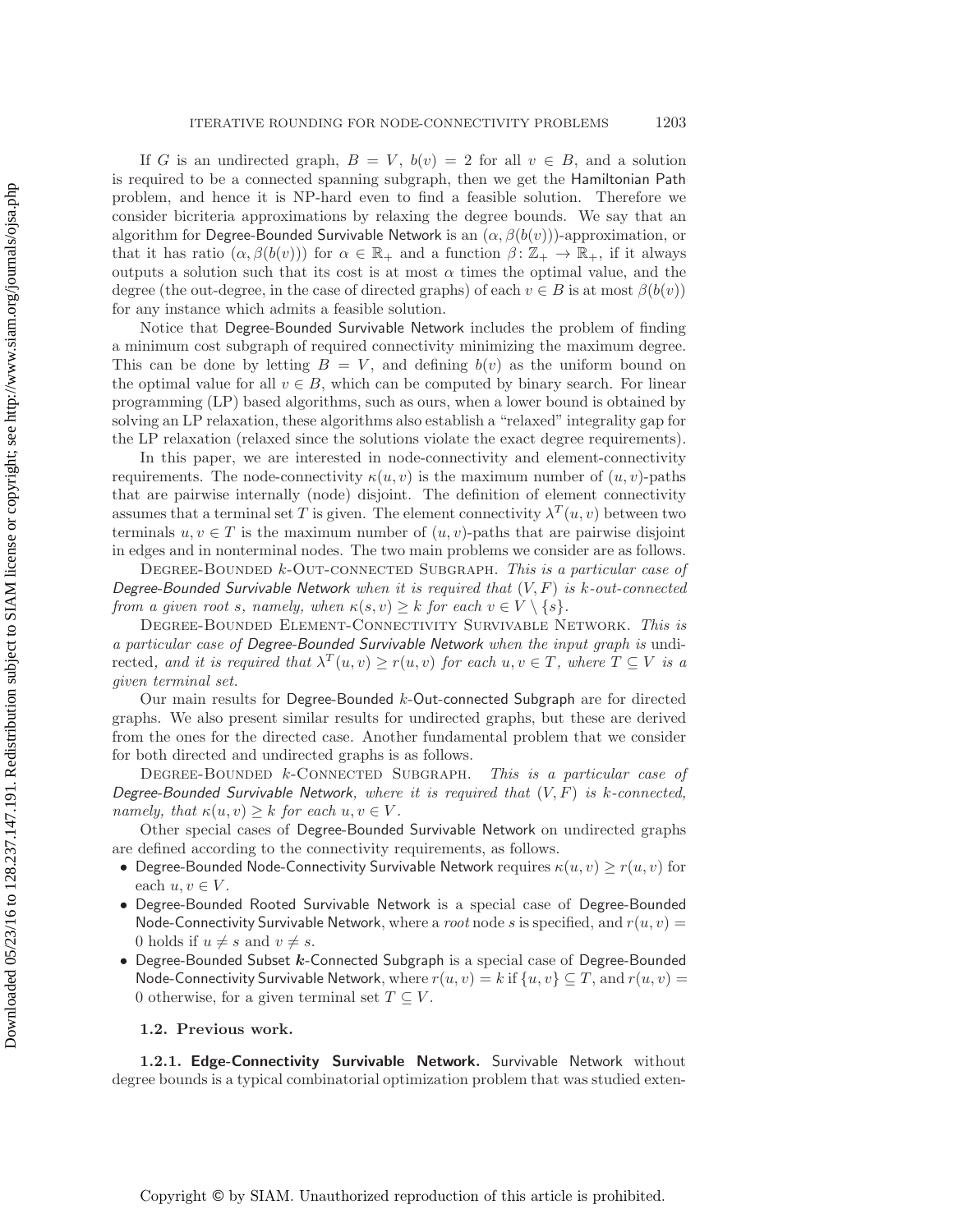sively; cf. [\[15\]](#page-27-0) for a survey on exact algorithms and [\[24\]](#page-27-1) for a survey on approximation algorithms for various Survivable Network problems and their classification w.r.t. costs and requirements. One of the most important methods for these problems is iterative rounding that was invented in the context of a 2-approximation algorithm by Jain [\[18\]](#page-27-2). He showed that every basic optimal solution to an LP relaxation for the undirected Edge-Connectivity Survivable Network always has a variable of value at least  $1/2$ ; see [\[34\]](#page-27-3) for a simplified proof. The 2-approximation algorithm is obtained by repeatedly rounding up such variables and iterating the procedure until the rounded subgraph is feasible.

Degree-Bounded Survivable Network, even with edge-connectivity requirements, was regarded as a difficult problem for a long time because of the abovementioned hardness on feasibility. A breakthrough was given by Lau et al. [\[27\]](#page-27-4) and Singh and Lau [\[39\]](#page-27-5). They gave a  $(2, 2b(v) + 3)$ -approximation for the Degree-Bounded Edge-Connectivity Survivable Network problem, and a  $(1, b(v) + 1)$ -approximation algorithm for the Degree-Bounded Spanning Tree problem. The former result was improved (for large  $b(v)$ ) to a  $(2, b(v) + 6k + 3)$ -approximation by Lau and Singh [\[29\]](#page-27-6) afterwards, which was followed by further improvements by Louis and Vishnoi [\[31\]](#page-27-7) and Lau and Zhou [\[30\]](#page-27-8).

After their work, many efficient algorithms have been proposed for various types of Degree-Bounded Edge-Connectivity Survivable Network problems, such as directed Degree-Bounded k-Out-connected Subgraph problems [\[4\]](#page-26-0), matroid base and submodular flow problems [\[23\]](#page-27-9), and matroid intersection and optimization over lattice polyhedra [\[3\]](#page-26-1). All of them are based on iterative rounding. For applying iterative rounding to a problem with degree bounds, we need to show that every basic optimal solution to an LP relaxation has a high fractional variable or the subgraph induced by its support has a low degree node on which a degree bound is given. Once this property is proven, a bicriteria approximation algorithm can be obtained by repeatedly rounding up a high fractional variable or dropping the degree bound on a low degree node. See [\[28\]](#page-27-10) for a survey on the iterative rounding method.

**1.2.2. Element-Connectivity and Node-Connectivity Survivable Network without degree bounds.** Fleischer, Jain, and Williamson [\[12\]](#page-26-2) showed that iterative rounding achieves a ratio of 2 for Element-Connectivity Survivable Network, and also for Node-Connectivity Survivable Network with  $k = 2$ . Cheriyan, Vempala, and Vetta [\[6\]](#page-26-3) discussed application of iterative rounding to k-Connected Subgraph. Aazami, Cheriyan, and Laekhanukit [\[1\]](#page-26-4) presented an instance of undirected k-Connected Subgraph (without degree bounds) for which the basic optimal solution to the standard LP relaxation has all variables of value  $O(\frac{1}{\sqrt{k}})$ . Their instance belongs to a spe-<br>cial case called the *quamentation version* in which the given graph has a  $(k-1)$ . cial case called the *augmentation version*, in which the given graph has a  $(k - 1)$ connected subgraph of cost zero. On the other hand, several works showed that this augmentation version can be decomposed into a small number  $p$  of problems similar to  $k$ -Out-connected Subgraph each. The bound on  $p$  was subsequently im-proved [\[5,](#page-26-5) [10,](#page-26-6) [21\]](#page-27-11), culminating in the currently best known bound  $O(\log \frac{n}{n-k})$  [\[35\]](#page-27-12), that applies for both directed and undirected graphs. When one applies this method that applies for both directed and undirected graphs. When one applies this method for the general version, an additional factor of  $O(\log k)$  is invoked, giving the approximation ratio  $O(\log k \log \frac{n}{n-k})$  [\[35\]](#page-27-12). Cheriyan and Végh [\[7\]](#page-26-7) showed that, for<br>undirected graphs with  $n > \frac{b^3(k-1)}{k} + k$  this  $O(\log k)$  factor can be saved: of undirected graphs with  $n \geq k^3(k-1) + k$ , this  $O(\log k)$  factor can be saved: after solving only two k-Out-connected Subgraph instances, iterative rounding gives a 2-approximation by the work of [\[12,](#page-26-2) [19\]](#page-27-13). This gives a ratio of 6 for undirected graphs with  $n \geq k^3(k-1) + k$ .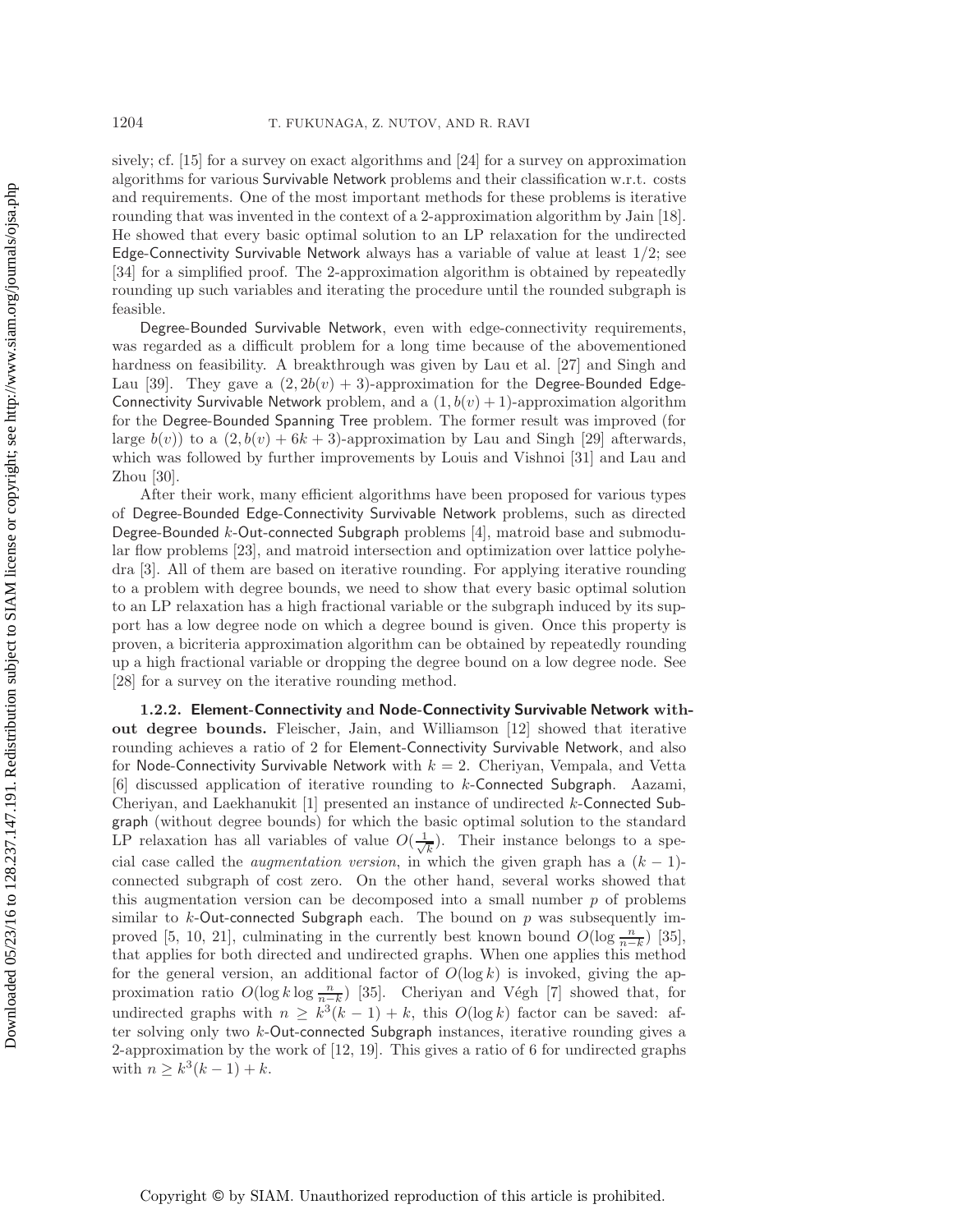The decomposition approach was also used for other Survivable Network problems. In [\[36\]](#page-27-14) it is shown that the augmentation version of Rooted Node-Connectivity Survivable Network can be decomposed into  $p = O(k)$  instances of a problem that is similar to Element-Connectivity Survivable Network, while in [\[8\]](#page-26-8) it is shown that Node-Connectivity Survivable Network can be decomposed into  $p = O(k^3 \log n)$  instances of Element-Connectivity Survivable Network. In [\[26,](#page-27-15) [37\]](#page-27-16), it is shown that the augmentation version of Subset k-Connected Subgraph with  $k \leq (1 - \epsilon)T$  and  $0 < \epsilon < 1$  can be decomposed into  $\frac{1}{\epsilon}O(\log k)$  instances of Rooted Survivable Network.

Summarizing, many Survivable Network problems can be decomposed into k-Outconnected Subgraph and Element-Connectivity Survivable Network problems. Thus algorithms for various Survivable Network problems can be derived from those for k-Out-connected Subgraph and Element-Connectivity Survivable Network problems.

**1.2.3. Degree-Bounded Element-Connectivity and Node-Connectivity Survivable Network.** Despite the success of iterative rounding, Degree-Bounded Survivable Network with node- and element-connectivity requirements still remain difficult to address with this method. Both [\[27\]](#page-27-4) and [\[29\]](#page-27-6) mention that their algorithms for edge connectivity extend to element connectivity, but they assumed that degree bounds were given on terminals only. In [\[27\]](#page-27-4) it is also shown that undirected Degree-Bounded Subset  $k$ -Connected Subgraph with  $k = \Omega(n)$  admits no  $2^{\log^{1-\epsilon} n} b(v)$  degree approximation unless  $\text{NP} \subseteq \text{DTIME}(n^{\text{polylog}(n)})$ . For the Degree-Bounded k-Connected Subgraph problem without costs, Feder, Motwani, and Zhu [\[11\]](#page-26-9) presented an  $O(k \log n \cdot b(v))$ approximation algorithm, which runs in  $n^{O(k)}$  time. Khandekar, Kortsarz, and Nutov [\[22\]](#page-27-17) proposed a  $(4, 6b(v)+6)$ -approximation algorithm for Degree-Bounded 2-Connected Subgraph, using iterative rounding. Nutov [\[38\]](#page-27-18) extended the idea of [\[22\]](#page-27-17) to obtain a ratio of  $(O(\log k), O(2^k) \cdot b(v))$  for Degree-Bounded k-Out-connected Subgraph and Degree-Bounded Element-Connectivity Survivable Network.

As in the problems without degree bounds, many Survivable Network problems with degree bounds are decomposed into Degree-Bounded k-Out-connected Subgraph and Element-Connectivity Survivable Network problems. However, as indicated in [\[38\]](#page-27-18), compared to edge-connectivity problems, there is a substantial difficulty in proving that iterative rounding achieves a good result for these problems. We resolve this difficulty by introducing several novel ideas. Moreover, we believe that it is worthwhile investigating the iterative rounding approach for node-connectivity requirements. One reason is that iterative rounding seems to be a promising approach for Degree-Bounded Survivable Network problems, as we demonstrate in this paper. A second reason is that it may give new insights for improving the approximability of Node-Connectivity Survivable Network problems (without degree bounds) with rooted requirements, subset k-connectivity requirements, and general requirements.

### **1.3. Our results.**

**1.3.1. New analysis of iterative rounding.** We show that iterative rounding works well for Degree-Bounded  $k$ -Out-connected Subgraph and Degree-Bounded Element-Connectivity Survivable Network problems. Our main results for these two problems are summarized in the following two theorems.

<span id="page-3-1"></span>Theorem 1.1. *Degree-Bounded* Directed k*-Out-connected Subgraph admits approximation ratio*  $(\alpha, \alpha b(v) + \frac{2(k-1)}{\alpha-1} + 1)$  *for any integer*  $\alpha \geq 2$ .<br>THEOREM 1.2 Degree-Rounded Flement-Connectivity Survive

<span id="page-3-0"></span>Theorem 1.2. *Degree-Bounded Element-Connectivity Survivable Network admits the following approximation ratios:*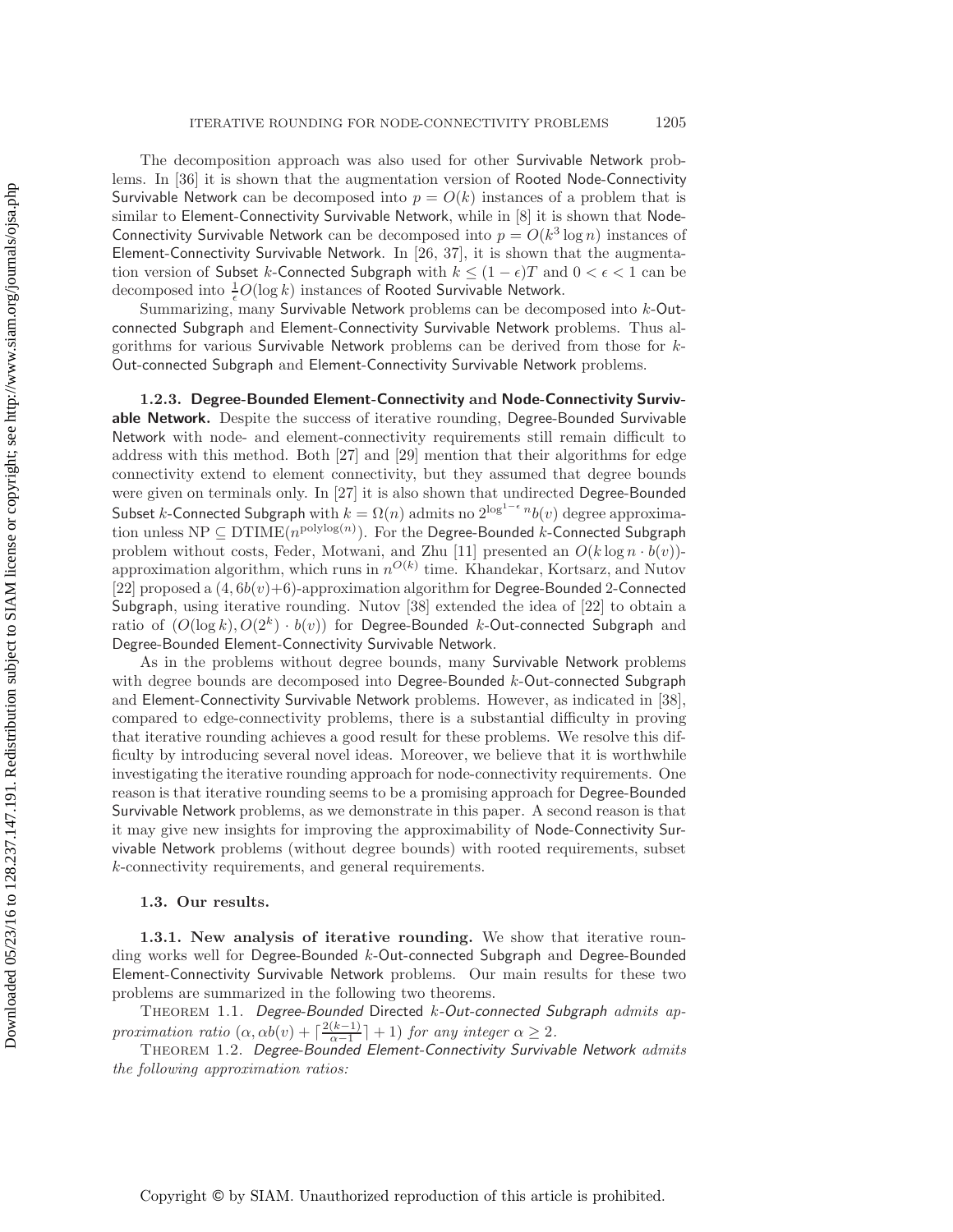- (i)  $(\alpha, \alpha b(v) + \lceil 4\frac{k+1}{\alpha-2} \rceil + 4)$  *for any integer*  $\alpha \geq 4$ *;*<br>(ii)  $(\alpha, 2b(\alpha) + 15k^2 + 45k + 9)$
- (ii)  $(\infty, 2b(v) + 1.5k^2 + 4.5k + 9)$ *.*

Note that in Theorem [1.2,](#page-3-0) the degree approximation in part (ii) may be better than the one in part (i) if  $b(v) > k^2$ . The ratios in Theorems [1.1](#page-3-1) and [1.2](#page-3-0) improve the ratio  $(O(\log k), O(2^k b(v)))$  of [\[38\]](#page-27-18). In a preliminary version [\[17\]](#page-27-19) of this paper, we gave a result similar to Theorem [1.1](#page-3-1) with  $\alpha = 2$ , but the additive term in the degree bounds is slightly improved in Theorem [1.1.](#page-3-1) For Degree-Bounded Element-Connectivity Survivable Network, [\[17\]](#page-27-19) also gave approximation ratios  $(4k - 1, (4k - 1)b(v) + O(k))$ and  $(\infty, 6b(v) + O(k^2))$ . Thus, part (i) of Theorem [1.2](#page-3-0) improves the former ratio even if  $\alpha = 4k-1$ , and part (ii) of Theorem [1.2](#page-3-0) improves the coefficient of  $b(v)$  in the latter ratio.

All results in Theorems [1.1](#page-3-1) and [1.2](#page-3-0) also bound the integrality gaps of the LP relaxations in the same ratios. Lau and Singh [\[29\]](#page-27-6) gave an example that indicates that the integrality gap of an LP relaxation for the Degree-Bounded Edge-Connectivity Survivable Network is at least  $(2, b(v) + \Omega(k))$ . In this example, all nodes are terminals, and hence the element connectivity is equivalent to the edge connectivity. Thus the integrality gap given by part (i) of Theorem [1.2](#page-3-0) is tight up to a constant factor.

In [\[38\]](#page-27-18) it is shown that the ratio  $(\alpha, \beta(b(v)))$  for Degree-Bounded Directed k-Outconnected Subgraph implies the ratio  $(2\alpha, \beta(b(v)) + k)$  for the undirected case. Thus Theorem [1.1](#page-3-1) implies for the undirected case the ratio  $(2\alpha, \alpha b(v)+O(k))$  for any integer  $\alpha \geq 2$ . In particular, for  $\alpha = 2$  the ratio is  $(4, 2b(v) + O(k))$ .

In addition, using known decompositions, Theorems [1.1](#page-3-1) and [1.2](#page-3-0) present the following results for several undirected variants of Degree-Bounded Survivable Network problems.

<span id="page-4-0"></span>Theorem 1.3. *Degree-Bounded Survivable Network problems on undirected graphs admit the following approximation ratios for any integer*  $\alpha > 1$ :

- (i)  $O(k^3 \log |T|) \cdot (\alpha, \alpha b(v) + k/\alpha)$  for Degree-Bounded Node-Connectivity Surviv*able Network;*
- (ii)  $O(k \log k) \cdot (\alpha, \alpha b(v) + k/\alpha)$  *for Degree-Bounded* Rooted *Survivable Network*;
- (iii)  $\frac{1}{\epsilon}O(k \log^2 k) \cdot (\alpha, \alpha b(v) + k/\alpha)$  for Degree-Bounded Subset k-Connected Sub*graph with*  $k \leq (1 - \epsilon)|T|$  *and*  $0 < \epsilon < 1$ *.*

**1.3.2. Improving reduction of Degree-Bounded** *k***-Connected Subgraph problem.** Next, we consider the Degree-Bounded k-Connected Subgraph problem. In [\[38\]](#page-27-18), it is shown that if Degree-Bounded  $k$ -Out-connected Subgraph admits approximation ratio  $(\alpha, \beta(b(v)))$ , then Degree-Bounded k-Connected Subgraph admits approximation ratio  $(\alpha + O(k), \beta(b(v)) + O(k^2))$ . We improve this reduction as follows.

<span id="page-4-1"></span>Theorem 1.4. *If Degree-Bounded* k*-Out-connected Subgraph admits approximation ratio* (α, β(b(v)))*, then Degree-Bounded* k*-Connected Subgraph admits approxi-*√ *mation ratio*  $(\mu \alpha + O(k), \beta(b(v)) + O(k\sqrt{k}))$ *, where*  $\mu = 1$  *for undirected graphs and* μ = 2 *for digraphs. Consequently, Degree-Bounded* k*-Connected Subgraph admits ap-* $\mu = 2$  for aigraphs. Consequently, Degree-Bound<br>proximation ratio  $(2\mu + O(k), 2b(v) + O(k\sqrt{k}))$ .

**1.3.3. Improving the constant approximation algorithm for** *k***-Connected Subgraph.** Cheriyan and Végh [\[7\]](#page-26-7) showed that k-Connected Subgraph admits a 6approximation algorithm if the given graph is undirected and  $n \geq k^3(k-1)+k$ . Their algorithm uses an algorithm for Undirected k-Out-connected Subgraph as a subroutine.

It is not difficult to see that their results can be extended to the degree-bounded setting. Our  $(4, 2b(v) + O(k))$ -approximation algorithm for Degree-Bounded Undirected k-Out-connected Subgraph presents a  $(12, 8b(v) + O(k))$ -approximation algorithm for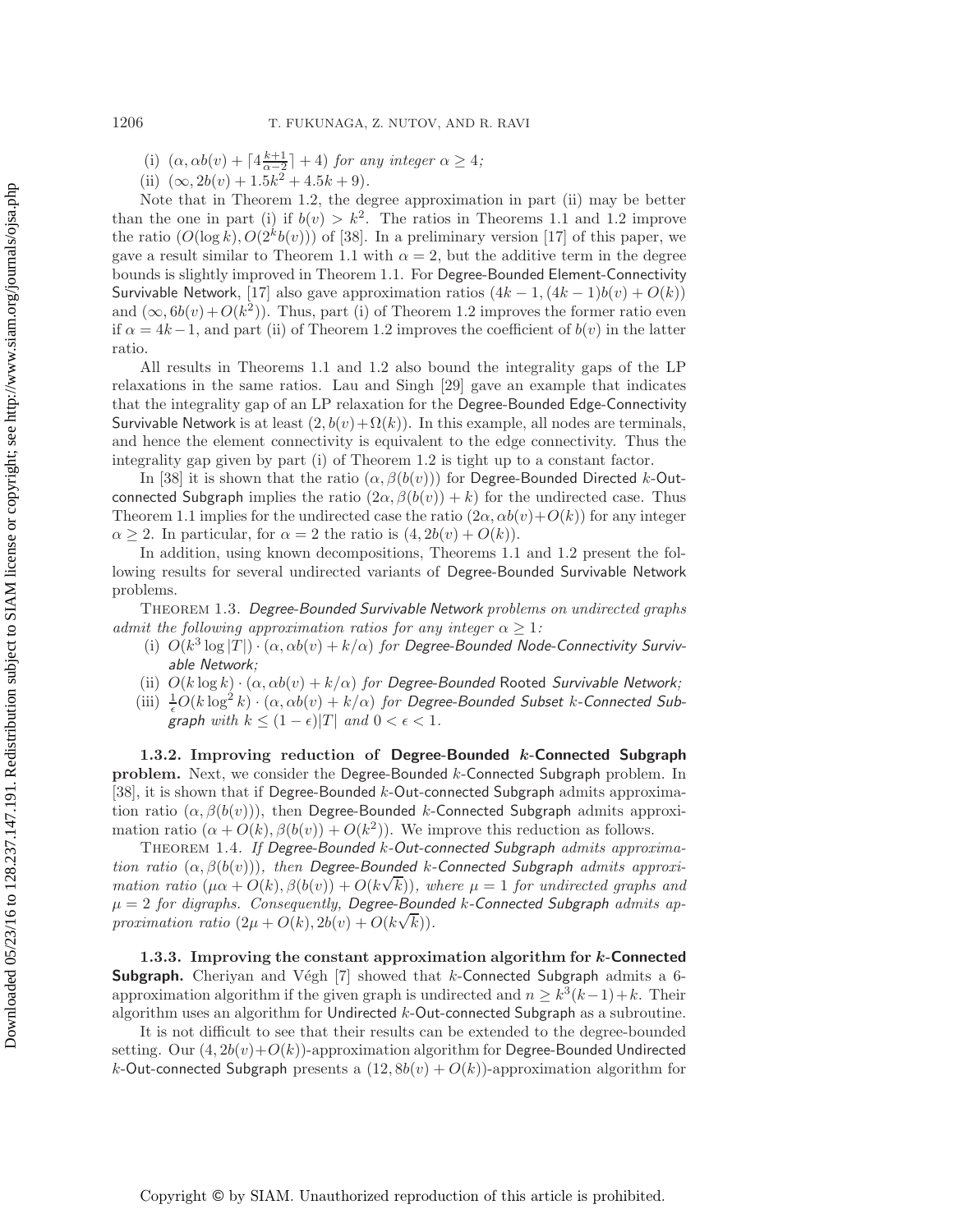Degree-Bounded Undirected  $k$ -Connected Subgraph under the same assumption as [\[7\]](#page-26-7). We will explain this in section [8.1.](#page-23-0)

In addition, we prove that the assumption  $n \geq k^3(k-1)+k$  in [\[7\]](#page-26-7) can be weakened; the bound  $k^3(k-1) + k = O(k^4)$  is improved to  $k(k-1)(k-1.5) + k = O(k^3)$  if we have no degree bounds, and to  $2k(k-1)(k-0.5) + k$  in the degree-bounded setting. Thus we obtain the following results.

<span id="page-5-1"></span>THEOREM 1.5. *For undirected graphs with*  $n \geq k(k-1)(k-1.5) + k$ *, k-Connected Subgraph admits* a 6*-approximation algorithm, and if*  $n \geq 2k(k-1)(k-0.5) + k$ , *then Degree-Bounded* k-Connected Subgraph *admits approximation ratio*  $(12, 8b(v) + O(k))$ *.* 

*Remark.* When this paper was in submission, Ene and Vakilian [\[9\]](#page-26-10) published a paper that presents several improved results for Degree-Bounded Survivable Network. They gave a  $(3, 6b(v) + 5)$ -approximation for Degree-Bounded Edge-Connectivity Survivable Network,  $(3, 6b(v) + 3)$ -approximation for Degree-Bounded k-Out-connected Subgraph, and  $(15, 34b(v) + 17)$  for Degree-Bounded k-Connected Subgraph with  $|V|$  =  $\Omega(k^3)$ .

**1.4. Organization.** The rest of this paper is organized as follows. In section [2](#page-5-0) we formulate Theorems [1.1](#page-3-1) and [1.2](#page-3-0) in terms of biset functions; see Theorems [2.1](#page-6-0) and [2.2,](#page-7-0) respectively. In section [3](#page-7-1) we describe the iterative rounding algorithm that we use, and formulate the latter two theorems in terms of extreme points of appropriate polytopes; see Theorems [3.1](#page-8-0) and [3.2,](#page-8-1) respectively. These two theorems are the key ingredients in proving Theorems [1.1](#page-3-1) and [1.2,](#page-3-0) respectively; we prepare some tools for proving them in section [4](#page-9-0) and prove them formally in section [5.](#page-12-0) In section [6,](#page-18-0) we show that Theorem [1.3](#page-4-0) follows from Theorems [1.1](#page-3-1) and [1.2.](#page-3-0) In the subsequent two sections [7](#page-19-0) and [8,](#page-22-0) we prove Theorems [1.4](#page-4-1) and [1.5,](#page-5-1) respectively.

# <span id="page-5-0"></span>**2. Biset edge-covering formulation of Survivable Network problems (Theorems [1.1](#page-3-1) and [1.2\)](#page-3-0).**

**2.1. Biset LP relaxation.** We use a standard setpair LP relaxation, due to Frank and Jordán [\[13\]](#page-27-20), but we formulate it in equivalent but more convenient terms of *bisets*, as was suggested by Frank [\[14\]](#page-27-21), and used in several other recent papers [\[35,](#page-27-12) [36,](#page-27-14) [37,](#page-27-16) [38\]](#page-27-18).

A *biset* is an ordered pair  $\hat{S} = (S, S^+)$  of subsets of V such that  $S \subseteq S^+$ . S is called the *inner-part* of  $\hat{S}$  and  $S^+$  is called the *outer-part* of  $\hat{S}$ . We call  $S^+ \setminus S$  the *boundary* of  $\hat{S}$ , denoted by  $\Gamma(\hat{S})$ . In the case of undirected graphs, an edge e covers a biset  $\hat{S}$  if it has one end-node in S and the other in  $V \setminus S^+$ , and we denote by  $\delta_E(\hat{S})$ the set of edges in E covering  $\hat{S}$ . In the case of directed graphs, an edge e covers  $\hat{S}$  if it enters  $\hat{S}$ , namely, if e has tail in  $V \setminus S^+$  and head in  $S$ ; we denote by  $\delta_E^-(\hat{S})$  the set of edges in  $E$  that leave of edges in E that cover  $\hat{S}$ . We also denote by  $\delta_E^+(\hat{S})$  the set of edges in E that leave  $\hat{S}$ , namely, edges in E with tail in S and head in  $V \setminus S^+$ .

Let V denote the set of all bisets of a groundset V. A graph  $(V, F)$  satisfies the connectivity requirements if  $|\delta_F(S)| \ge f(S)$  for each  $S \in \mathcal{V}$  in undirected graphs, and  $|\delta_F^-(\hat{S})| \geq \hat{f}(\hat{S})$  for each  $\hat{S} \in \mathcal{V}$  in directed graphs, where f is the biset function derived from the connectivity requirements; in this case we say that the graph  $(V, F)$ derived from the connectivity requirements; in this case we say that the graph  $(V, F)$ is f*-connected*.

Every set S can be considered as the biset  $(S, S)$ . Hence degree constraints can be represented by using bisets. For a node v, define a biset  $S_v = (\{v\}, \{v\})$ . Then the degree constraint on a node v in undirected graphs is represented by  $|\delta_F(S_v)| \leq b(v)$ . In digraphs, the out-degree constraint on v is  $|\delta_F^+(\hat{S}_v)| \leq b(v)$ , and the in-degree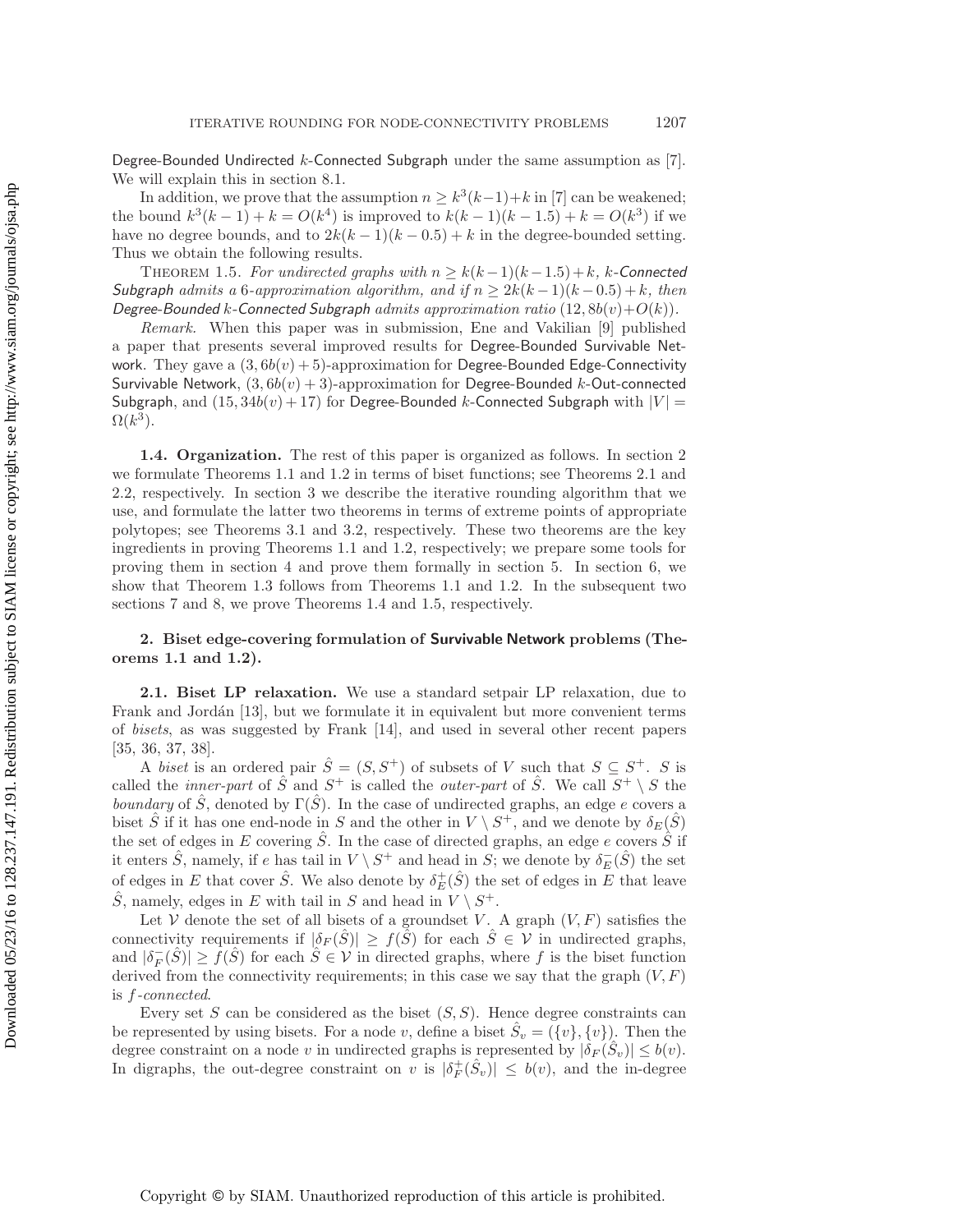constraint on v is  $|\delta_F^-(\hat{S}_v)| \le b^-(v)$ . We sometimes abuse the notation to identify a node  $v \in V$  as the biset  $(f_v)$   $f_v$ ) node  $v \in V$  as the biset  $({v}, {v})$ .

We consider the following generic problem.

Degree Bounded f-Connected Subgraph. *A graph* G = (V,E) *with edge/arc costs*  $c: E \to \mathbb{R}_+$ , a biset function f on V, and degree bounds b:  $B \to \mathbb{Z}_+$  on a subset B of V are given. The goal is to find a minimum cost edge set  $F \subseteq E$  such that  $(V, F)$ *is* f-connected, and the degree/out-degree of each  $v \in B$  *is at most*  $b(v)$ *.* 

Let  $x(e) \in [0,1]$  be a variable indicating whether an edge  $e \in E$  is chosen to the solution or not. Given an edge set F let  $x(F) = \sum_{e \in F} x(e)$ . Our LP relaxation for the degree-bounded f-connected subgraph problem is  $\min_{e \in F} x(e)$ .  $\sum_{e \in F} x(e)$  where degree-bounded f-connected subgraph problem is  $\min\{c \cdot x : x \in P(f, b, E)\}\$ , where  $P(f, b, E)$  is a polytope defined as follows. In the case of directed graphs  $P(f, b, E)$  is defined by the constraints

$$
x(\delta^-_E(\hat{S})) \ge f(\hat{S}) \quad \text{for each } \hat{S} \in \mathcal{V},
$$
  
\n
$$
x(\delta^+_E(v)) \le b(v) \quad \text{for each } v \in B,
$$
  
\n
$$
0 \le x(e) \le 1 \quad \text{for each } e \in E.
$$

In the case of undirected graphs,  $P(f, b, E)$  is defined by replacing both  $\delta_E^-(\hat{S})$  and  $s + (\hat{S})$  with  $\delta_E(\hat{S})$  $\delta_E^+(\hat{S})$  with  $\delta_E(\hat{S})$ .<br>Circu a high-

Given a biset function f we denote  $\gamma = \gamma_f = \max_{f(\hat{S})>0} |\Gamma(\hat{S})|$ . Given a biset function f and an edge set J the *residual biset function* of f is  $f_J(\hat{S}) = f(\hat{S}) - |\delta_J^-(\hat{S})|$ <br>in the case of dinated graphs and  $f(\hat{S}) = f(\hat{S}) - |\delta_J^-(\hat{S})|$  in the case of undirected in the case of directed graphs and  $f_J(\hat{S}) = f(\hat{S}) - |\delta_J(\hat{S})|$  in the case of undirected graphs. Given a parameter  $\alpha \geq 1$  the *residual degree bounds* are  $b^{\alpha}_{J}(v) = b(v) - b(v)$ .  $|\delta_J^+(v)|/\alpha$  in the case of directed graphs and  $\delta_J^{\alpha}(v) = b(v) - |\delta_J(v)|/\alpha$  in the case of undirected graphs undirected graphs.

**2.2. Intersecting supermodularity and Directed** *k***-Out-connected Subgraph.** Let  $\hat{X} = (X, X^+)$  and  $\hat{Y} = (Y, Y^+)$  be two bisets. Define

$$
\hat{X} \cap \hat{Y} = (X \cap Y, X^+ \cap Y^+)
$$
 and  $\hat{X} \cup \hat{Y} = (X \cup Y, X^+ \cup Y^+).$ 

<span id="page-6-1"></span>For a biset function f and bisets  $\hat{X}$  and  $\hat{Y}$ , the *supermodular inequality* is defined as

(2.1) 
$$
f(\hat{X}) + f(\hat{Y}) \le f(\hat{X} \cap \hat{Y}) + f(\hat{X} \cup \hat{Y}).
$$

A biset function  $f: \mathcal{V} \to \mathbb{Z}$  is *intersecting supermodular* if any  $\hat{X}, \hat{Y}$  with  $X \cap Y \neq \emptyset$ satisfy the supermodular inequality [\(2.1\)](#page-6-1).

We assume that for any  $G = (V, E)$ , J, and  $\alpha \geq 1$ , one can find an extreme point solution to  $\min\{c \cdot x : x \in P(f_J, b_J^{\alpha}, E)\}\.$  Under this assumption, we prove the following theorem following theorem.

<span id="page-6-0"></span>Theorem 2.1 (implies Theorem [1.1](#page-3-1)). *If* f *is intersecting supermodular then directed Degree-Bounded* f-Connected Subgraph *admits approximation ratio*  $(\alpha, \alpha b(v) + \lceil \frac{2\gamma}{\alpha - 1} \rceil + 1)$  *for any integer*  $\alpha \ge 2$ *, where*  $\gamma = \gamma_f = \max_{f(\hat{S}) > 0} |\Gamma(\hat{S})|$ *.* This theorem implies Theorem [1.1.](#page-3-1) For  $s \in V$  and an integer  $k \ge 1$ , define a biset

function  $g: \mathcal{V} \to \mathbb{Z}$  as

$$
g(\hat{S}) = \begin{cases} k - |\Gamma(\hat{S})| & \text{if } S \neq \emptyset \text{ and } s \notin S^+, \\ 0 & \text{otherwise.} \end{cases}
$$

Then a digraph  $(V, F)$  is k-out-connected from s (namely, satisfies  $\kappa(s, v) \geq k$  for each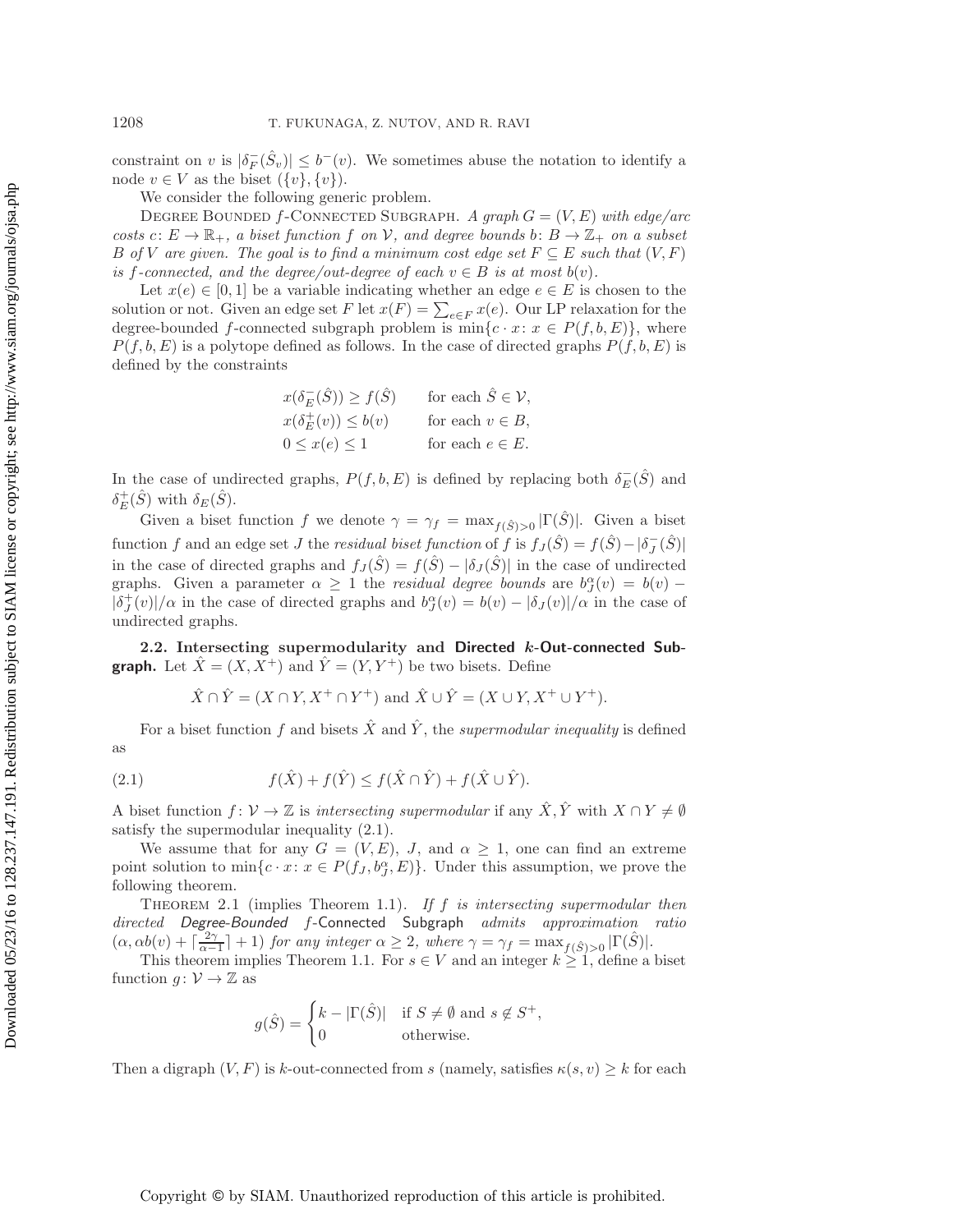$v \in V \setminus \{s\}$  if and only if  $|\delta_F^-(\hat{S})| \ge g(\hat{S})$  for each  $\hat{S} \in V$ , namely, if and only if  $(V, F)$ <br>is a connected. Thus a represents the k out connectivity requirements is g-connected. Thus  $g$  represents the  $k$ -out-connectivity requirements.

It is known that g is intersecting supermodular [\[14\]](#page-27-21). Observe that  $\gamma_g \leq k-1$ . Moreover, an extreme point solution to  $\min\{c \cdot x : x \in P(g_J, b_J^{\alpha}, E)\}\)$  can be com-<br>puted in polynomial time (we omit the somewhat standard implementation details) puted in polynomial time (we omit the somewhat standard implementation details). Therefore, Theorem [1.1](#page-3-1) is obtained by applying Theorem [2.1](#page-6-0) to  $q$ .

**2.3. Skew supermodularity and Element-Connectivity Survivable Network.** For two bisets  $\hat{X} = (X, X^+)$  and  $\hat{Y} = (Y, Y^+)$ , define

<span id="page-7-2"></span>
$$
\hat{X} \setminus \hat{Y} = (X \setminus Y^+, X^+ \setminus Y).
$$

For a biset function f and bisets  $\hat{X}$  and  $\hat{Y}$ , the *negamodular inequality* is defined as

(2.2) 
$$
f(\hat{X}) + f(\hat{Y}) \le f(\hat{X} \setminus \hat{Y}) + f(\hat{Y} \setminus \hat{X}).
$$

f is called (*positively*) *skew supermodular* if the supermodular inequality [\(2.1\)](#page-6-1) or the negamodular inequality [\(2.2\)](#page-7-2) holds for any bisets  $\hat{X}, \hat{Y}$  with  $f(\hat{X}) > 0$  and  $f(\hat{Y}) > 0$ .

We prove the following theorem under the same assumption as Theorem [2.1.](#page-6-0)

<span id="page-7-0"></span>Theorem 2.2 (implies Theorem [1.2](#page-3-0)). *If* f *is skew supermodular then undirected Degree-Bounded* f-Connected Subgraph *admits the following approximation ratios:*

- (i)  $(\alpha, \alpha b(v) + \lceil 4\frac{\gamma+2}{\alpha-2} \rceil + 4)$  *for any integer*  $\alpha \geq 4$ *;*<br>(ii)  $(0, \alpha, b(v)) + 1 \leq 2$
- (ii)  $(\infty, 2b(v)+1.5\gamma^2 + 7.5\gamma + 15)$ *.*

*Here,*  $\gamma = \gamma_f = \max_{f(\hat{S}) > 0} |\Gamma(\hat{S})|$ *.* 

For  $T \subseteq V$  and  $r: T \times T \to \mathbb{Z}_+$  define a biset function  $h: V \to \mathbb{Z}$  as

$$
h(\hat{S}) = \begin{cases} \max_{u \in S \cap T, v \in T \setminus S^+} r(u, v) - |\Gamma(\hat{S})| & \text{if } S \cap T \neq \emptyset \neq T \setminus S^+ \text{ and } T \cap \Gamma(\hat{S}) = \emptyset, \\ 0 & \text{otherwise.} \end{cases}
$$

By a "mixed-connectivity" version of Menger's theorem (see, e.g., [\[24\]](#page-27-1)), an undirected graph  $(V, F)$  satisfies  $\lambda^T(u, v) \geq r(u, v)$  for each  $u, v \in T$  if and only if  $|\delta_F(\hat{S})| \geq h(\hat{S})$ for each  $\hat{S} \in \mathcal{V}$ , namely, if and only if  $(V, F)$  is h-connected. Thus h represents element-connectivity requirements.

By [\[12\]](#page-26-2), h is skew supermodular. Moreover,  $\gamma_h \leq k-1$  holds, and an extreme point solution to  $\min\{c \cdot x : x \in P(g_J, b_J^{\alpha}, E)\}$  can be computed in polynomial time.<br>Therefore Theorem 1.2 is obtained by applying Theorem 2.2 to b Therefore, Theorem [1.2](#page-3-0) is obtained by applying Theorem [2.2](#page-7-0) to  $h$ .

<span id="page-7-1"></span>**3. Iterative rounding algorithms (Theorems [2.1](#page-6-0) and [2.2\)](#page-7-0).** Here we describe the version of the iterative rounding method we use, and formulate Theorems [2.1](#page-6-0) and [2.2](#page-7-0) in terms of extreme points of appropriate polytopes. To apply iterative rounding, we define  $J \subseteq E$  as the set of edges that have already been chosen as a part of the current solution by the algorithm. We also denote by  $\deg_E(v)$ <br>the out degree  $\deg_U(v)$  with  $F$  so deg  $(v) = |\delta^+(v)|$  in the case of digraphs the out-degree/degree of v w.r.t. E, so  $\deg_E(v) = |\delta_E^+(v)|$  in the case of digraphs<br>and deg  $(v) = |\delta_E(v)|$  in the case of undirected graphs. The algorithms have three and deg<sub>E</sub>(v) =  $|\delta_E(v)|$  in the case of undirected graphs. The algorithms have three<br>parameters  $\alpha$ ,  $\beta$ , and  $\sigma$ . Parameter  $\sigma$  must satisfy  $\sigma \leq \alpha$ , and is usually set to  $\alpha$ parameters  $\alpha$ ,  $\beta$ , and  $\sigma$ . Parameter  $\sigma$  must satisfy  $\sigma \leq \alpha$ , and is usually set to  $\alpha$ or 0.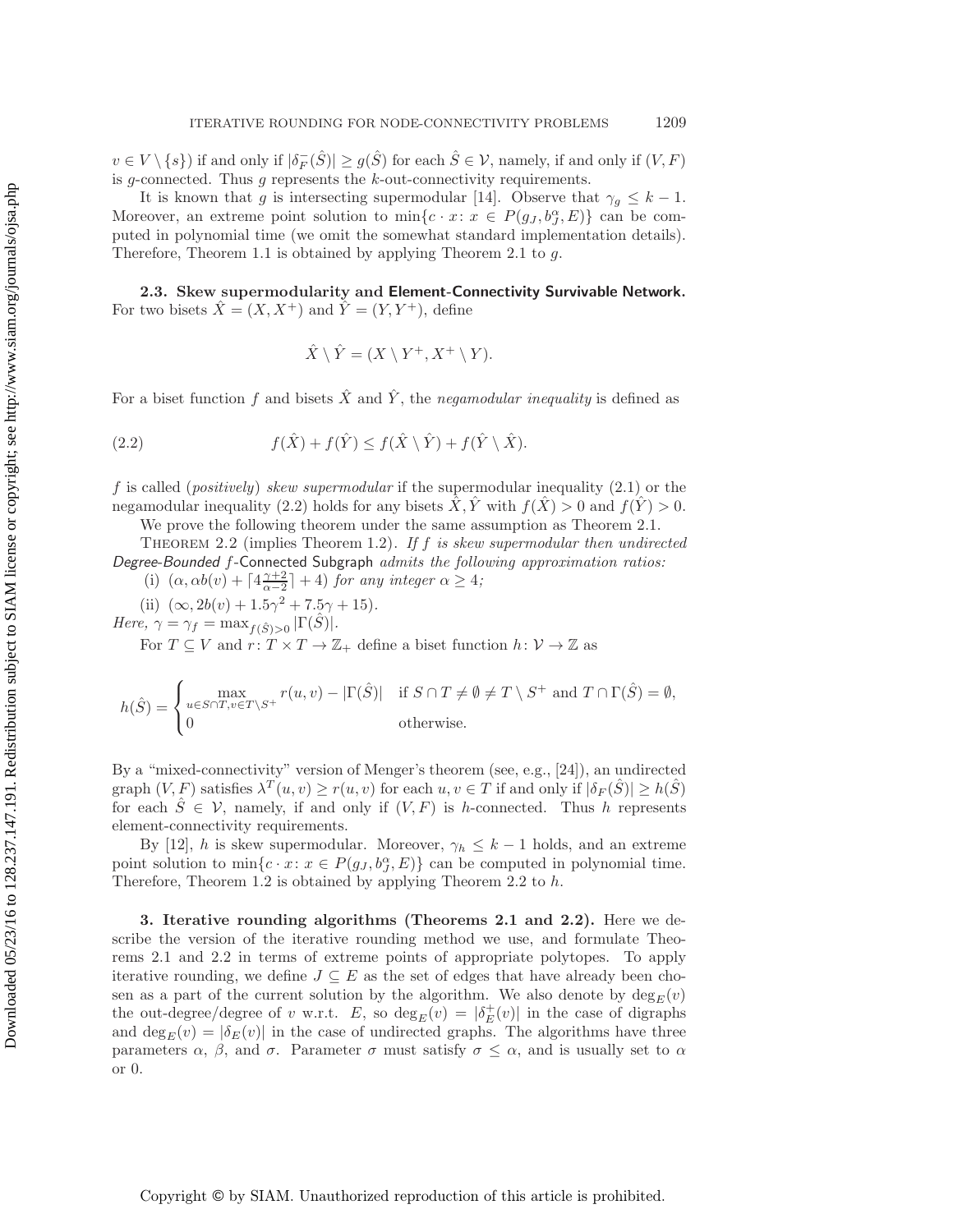Algorithm. IteRounding.

**Input:** A graph  $G = (V, E)$ ,  $B \subseteq V$ , degree bounds  $b: B \to \mathbb{Z}_+$ , edge costs  $c: E \to \mathbb{Z}_+$ , a biset function  $f: V \to \mathbb{Z}$ , and integers  $\alpha \geq 1, \beta \geq 0$ , and  $\sigma \leq \alpha$ . **Output:** An  $f$ -connected subgraph  $(V, J)$  of  $G$ . **Step 1:**  $J := \emptyset$ . **Step 2:** Compute a basic optimal solution  $x^*$  to  $\min\{c \cdot x : x \in P(f_J, b_J^{\alpha}, E)\}.$ <br>**Step 3:** If there is  $e \in E$  such that  $x^*(e) = 0$  then remove e from  $E$ **Step 3:** If there is  $e \in E$  such that  $x^*(e) = 0$  then remove e from E. **Step 4:** If there is  $e \in E$  such that  $x^*(e) \geq 1/\alpha$  then move e from E to J. **Step 5:** If there is  $v \in B$  such that  $\deg_E(v) \leq \sigma b^{\alpha}_{J}(v) + \beta$  then remove v from B.<br>Step 6: If  $E \neq \emptyset$  return to Step 2. Otherwise output  $(V, I)$ 

**Step 6:** If  $E \neq \emptyset$ , return to Step 2. Otherwise, output  $(V, J)$ .

The performance of various versions of this algorithm are analyzed in several papers; cf. [\[4,](#page-26-0) [27,](#page-27-4) [28,](#page-27-10) [29,](#page-27-6) [38\]](#page-27-18). Assume that at each iteration, there exists an edge  $e \in E$ as in Step 3 or 4, or a node  $v \in B$  as in Step 5. Then the algorithm ITEROUNDING computes an edge set J of cost at most  $\alpha$  times the optimal, such that  $\deg_J(v) \leq$ <br> $\alpha b(v) + \beta$  for every  $v \in B$  and if  $\sigma = 0$  then deg  $(v) \leq \alpha b(v) + \max\{\beta - 1, 0\}$  for  $\alpha b(v) + \beta$  for every  $v \in B$  and if  $\sigma = 0$  then  $\deg_{J}(v) \leq \alpha b(v) + \max\{\beta - 1, 0\}$  for every  $v \in B$  (since  $b(v) \geq 1$  for  $v \in B$ ; for details see, e.g., [\[38\]](#page-27-18)).

We say that  $x$  is *maximal* in a polyhedron if the polyhedron contains no point  $y$ such that  $x(e) \leq y(e)$  for all  $e \in E$  and  $x(e') < y(e')$  holds for some  $e' \in E$ . If we care only about the degree approximation, as in part (ii) of Theorems [1.2](#page-3-0) and [2.2,](#page-7-0) then we define  $x^*$  computed in Step 2 as a basic optimal solution to  $\max\{\sum_{e\in E} x(e) : x \in$ <br> $P(f, e^{\alpha} E)\}\)$  thus  $x^*$  is maximal in  $P(f, e^{\alpha} E)$  in this case. Note that at Step 4 we  $P(f_J, b_J^{\alpha}, E)$ ; thus,  $x^*$  is maximal in  $P(f_J, b_J^{\alpha}, E)$  in this case. Note that at Step 4 we<br>can move from E to Lany edge e that has no tail/end-pode in B, without changing can move from  $E$  to  $J$  any edge  $e$  that has no tail/end-node in  $B$ , without changing the approximability of the degrees.

Note that an arbitrary set F of directed edges satisfies  $|\delta_F^-(\hat{X})| + |\delta_F^-(\hat{Y})| \ge \hat{X} \cap \hat{X}$  $|\delta_F^-(\hat{X} \cap \hat{Y})| + |\delta_F^-(\hat{X} \cup \hat{Y})|$  for any  $\hat{X}, \hat{Y} \in \mathcal{V}$ . Similarly, an arbitrary set F of undirected administration beth is  $(\hat{X}) \cup \{S, (\hat{X})\} \cup \{S, (\hat{X} \cap \hat{Y})\}$  and undirected edges satisfies both  $|\delta_F(\hat{X})| + |\delta_F(\hat{Y})| > |\delta_F(\hat{X} \cap \hat{Y})| + |\delta_F(\hat{X} \cup \hat{Y})|$  and  $|\delta_F(\hat{X})| + |\delta_F(\hat{Y})| \geq |\delta_F(\hat{X} \setminus \hat{Y})| + |\delta_F(\hat{Y} \setminus \hat{X})|$  for any  $\hat{X}, \hat{Y} \in \mathcal{V}$ . These facts can be verified by counting contributions of edges in both sides (see, e.g., [\[28\]](#page-27-10)). Hence if  $f$ is intersecting supermodular and the graph is directed, or if  $f$  is skew supermodular and the graph is undirected, so is its residual function  $f_J$ .

We will prove the following property of extreme points solutions.

<span id="page-8-0"></span>THEOREM 3.1 (implies Theorem [2.1](#page-6-0)). Let  $x^*$  be an extreme point of  $P(f, b, E)$ , *where* G *is a directed graph and* f *is an intersecting supermodular biset function on V.* Then for any integer  $\alpha \geq 2$ , there is  $e \in E$  with  $x^*(e) = 0$  or  $x^*(e) \geq 1/\alpha$ , or *there is*  $v \in B$  *with*  $|\delta_E^{\perp}(v)| \le \alpha b(v) + \left[\frac{2\gamma}{\alpha-1}\right] + 1$ *. Here,*  $\gamma = \gamma_f = \max_{f(\hat{S}) > 0} |\Gamma(\hat{S})|$ *.*<br>THEOREM 3.3 (implies Theorem 3.3) Let  $x^*$  be an extreme noint of  $B(f, b, E)$ 

<span id="page-8-1"></span>THEOREM 3.2 (implies Theorem [2.2](#page-7-0)). Let  $x^*$  be an extreme point of  $P(f, b, E)$ , *where*  $G = (V, E)$  *is an undirected graph and* f *is a skew supermodular biset function on V. Recall that*  $\gamma = \gamma_f = \max_{f(\hat{S})>0} |\Gamma(S)|$ *. Then the following holds.* 

- (i) *For any integer*  $\alpha \geq 4$ *, there is*  $e \in E$  *with*  $x^*(e) = 0$  *or*  $x^*(e) \geq 1/\alpha$ *, or there is*  $v \in B$  *with*  $|\delta_E(v)| \leq \lceil 4\frac{\gamma+2}{\alpha-2} \rceil + 5$ .
- (ii) *If* x<sup>∗</sup> *is maximal in* P(f, b, E) *and every edge in* E *is incident to some node in* B, then there is  $e \in E$  with  $x^*(e) = 0$  or  $x^*(e) \geq 1/2$ , or there is  $v \in B$ *with*  $|\delta_E(v)| \leq 1.5\gamma^2 + 7.5\gamma + 16$ *.*

**Proof ideas in Theorems [3.1](#page-8-0) and [3.2.](#page-8-1)** Roughly speaking, Theorems [3.1](#page-8-0) and [3.2](#page-8-1) are based on two new ideas. One is a structural result on laminar biset families. In the edge-connectivity problems, each extreme point solution of an LP relaxation is characterized by a laminar set family, and this fact always plays a key role in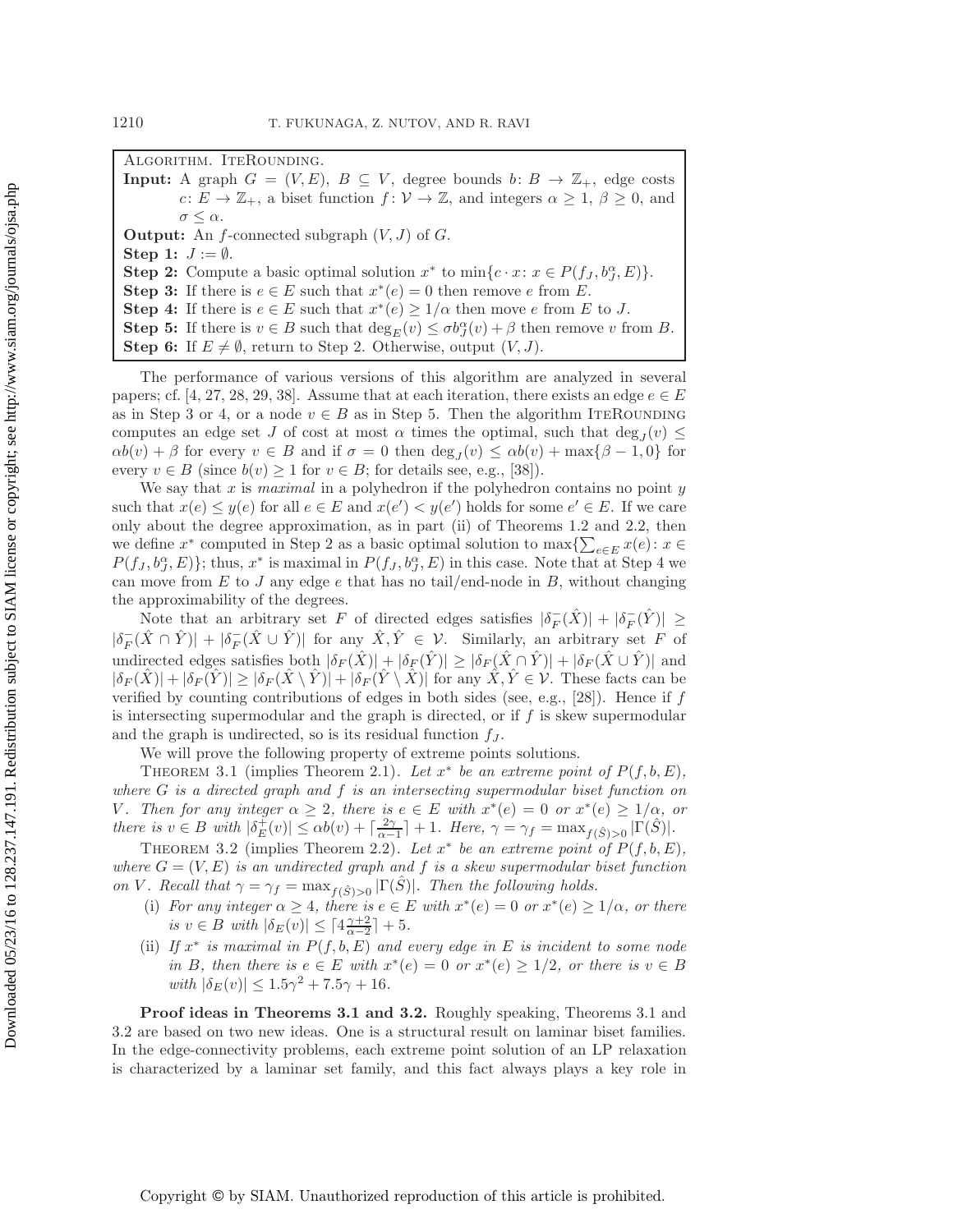the analysis of iterative rounding algorithms. For proving Theorems [3.1](#page-8-0) and [3.2,](#page-8-1) we extend the concept of laminarity to biset families. Indeed, we have two definitions of laminar biset families, we call one of them simply a laminar family, and the other a strongly laminar family. We will show in Lemma [4.2](#page-10-0) that an extreme point of  $P(f, b, E)$  is defined by a laminar biset family if f is intersecting supermodular and the graph is directed, and by a strongly laminar biset family if  $f$  is skew supermodular and the graph is undirected. Despite this observation, we still have some difficulty in proving Theorems [3.1](#page-8-0) and [3.2.](#page-8-1) This is because a node is possibly shared by more than one biset even in these biset families. This is the main reason why Lau et al. [\[27\]](#page-27-4) and Lau and Singh [\[29\]](#page-27-6) needed to assume that the degree bounds are given on terminals only, and [\[38\]](#page-27-18) needed an exponential approximation ratio in the degree bounds. We overcome this by presenting a bound on the number of bisets that share degree-bounded nodes (Lemma [4.5\)](#page-11-0).

The other new idea is to use two token counting strategies depending upon the size of the laminar biset family and the number of tight degree nodes. A standard way to analyze iterative rounding is to compare the number of variables and the number of constraints that define an extreme point solution. In our problem, each variable corresponds to an edge, and an extreme point solution is defined by constraints corresponding to a biset in a laminar or strongly laminar family, or to a tight degree node. Hence we assign tokens to each edge, and count the number of tokens in terms of the size of the biset family and the number of tight degree nodes. In Theorem [3.1](#page-8-0) and part (i) of Theorem [3.2,](#page-8-1) if the number of tight degree nodes is smaller compared with the number of leaf bisets in the biset family, we can almost ignore the tight degree nodes, and hence the token counting for the problem without degree bounds can be modified for such a case. For the other case, we apply a token counting using the above structural result on a laminar or strongly laminar biset family. As for part (ii) of Theorem [3.2,](#page-8-1) we do the opposite. If the number of tight degree nodes is smaller, we apply a known token distribution after careful redistribution of tokens. If the number of tight degree nodes is larger, we use the fact that each edge is incident to some node in B.

These ideas have been already given in a preliminary version [\[17\]](#page-27-19) of this paper. By generalizing and simplifying them, the ratios were slightly improved in Theorem [3.1](#page-8-0) and part (ii) of Theorem [3.2.](#page-8-1) In [\[17\]](#page-27-19), we did not apply the idea of using two token strategies for bicriteria approximation of Degree-Bounded Element-Connectivity Survivable Network. This is why [\[17\]](#page-27-19) did not have a result corresponding to part (i) of Theorem [3.2](#page-8-1) with a constant  $\alpha$ .

Proofs of Theorems [3.1](#page-8-0) and [3.2](#page-8-1) will be presented in the subsequent two sections. In section [4,](#page-9-0) we discuss laminarity of biset families. In section [5,](#page-12-0) we prove the theorems by giving token counting arguments.

<span id="page-9-0"></span>**4. Laminar biset families.** A set family F is *laminar* if for any  $X, Y \in \mathcal{F}$ , either  $X \subseteq Y, Y \subseteq X$ , or  $X \cap Y = \emptyset$ . Note that  $X \subseteq Y$  or  $Y \subseteq X$  holds if and only if  $\{X \cap Y, X \cup Y\} = \{X, Y\}$ , and that  $X \cap Y = \emptyset$  holds if and only if  $\{X \setminus Y, Y \setminus X\} =$  $\{X, Y\}$ . Our aim is to establish that any extreme point of  $P(f, b, E)$  with intersecting supermodular  $f$  or with skew supermodular  $f$  is defined by a "laminar" family of bisets. But how to define "laminarity" of bisets?

In the case of an intersecting supermodular f, it is natural to say that  $\mathcal F$  is laminar if  $\{\hat{X} \cap \hat{Y}, \hat{X} \cup \hat{Y}\} = \{\hat{X}, \hat{Y}\}\$ for any  $\hat{X}, \hat{Y} \in \mathcal{F}$  with  $X \cap Y \neq \emptyset$ . In the case of a skew supermodular f, it is natural to say that F is laminar if  $\{\hat{X} \cap \hat{Y}, \hat{X} \cup \hat{Y}\} = \{\hat{X}, \hat{Y}\}$ or  $\{\hat{X}\setminus \hat{Y}, \hat{Y}\setminus \hat{X}\} = \{\hat{X}, \hat{Y}\}\$  for any  $\hat{X}, \hat{Y} \in \mathcal{F}$ ; we refer to this property as "strong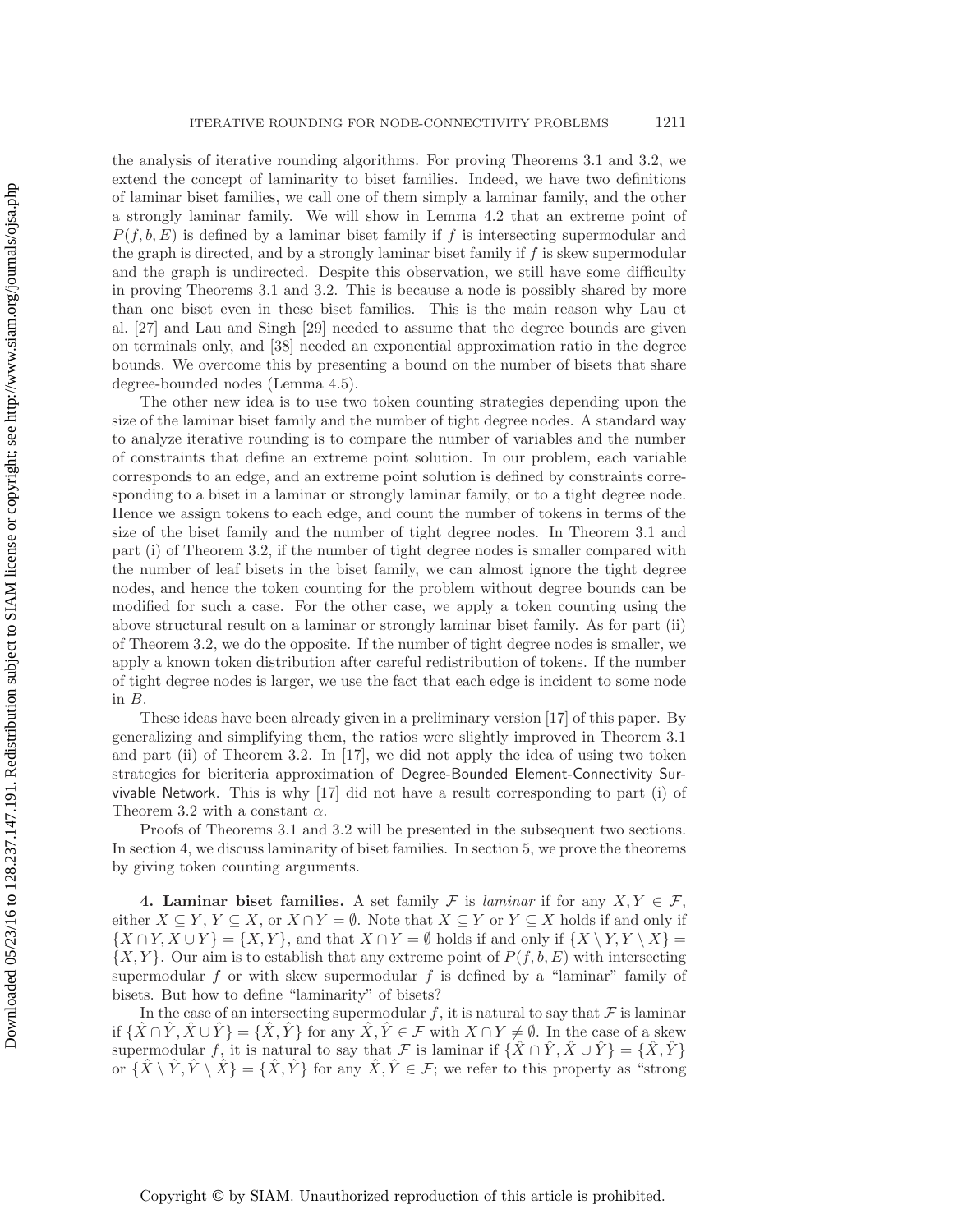

<span id="page-10-1"></span>Fig. 1. *A laminar family and a strongly laminar family of bisets on twelve nodes. A filled region surrounded by a dotted line represents the inner-part of a biset, and a region surrounded by a solid line represents the outer-part.*

laminarity." Laminar biset families are used in [\[14\]](#page-27-21), while strongly laminar biset families are defined in [\[12\]](#page-26-2) in terms of setpairs. Following [\[38\]](#page-27-18), we formulate both these concepts in terms of bisets, by establishing an inclusion order (namely, a partial order) on bisets.

DEFINITION 4.1. *We say that a biset*  $\hat{Y}$  *contains a biset*  $\hat{X}$  *and write*  $\hat{X} \subseteq \hat{Y}$  *if*  $X \subseteq Y$  and  $X^+ \subseteq Y^+$ ; if also  $\hat{X} \neq \hat{Y}$  then  $\hat{X} \subset \hat{Y}$  and  $\hat{Y}$  properly contains  $\hat{X}$ . A *biset family*  $\mathcal{F}$  *is laminar (resp., strongly laminar) if for any*  $\hat{X}, \hat{Y} \in \mathcal{L}$  *either*  $\hat{X} \subseteq \hat{Y}$ ,  $\hat{Y} \subseteq \hat{X}$ , or  $X \cap Y = \emptyset$  (resp.,  $X \cap Y^+ = \emptyset$  and  $Y \cap X^+ = \emptyset$ ).

Figure [1](#page-10-1) illustrates examples of laminar and strongly laminar biset families, each of which consists of two bisets. The family illustrated in the left is not strongly laminar because the outer-part of a biset intersects the inner-part of the other.

Note that a strongly laminar biset family is laminar, and that the family of innerparts of a laminar biset family is a laminar set family. The above inclusion order on bisets defines a forest structure of a laminar biset family. In the rest of this paper, "minimal" and "maximal" are defined with respect to this inclusion order. For a laminar biset family F and  $\hat{X}, \hat{Y} \in \mathcal{F}$ , we say that  $\hat{Y}$  is the *parent* of  $\hat{X}$  and  $\hat{X}$  is a *child* of  $\hat{Y}$  if  $\hat{Y}$  is the minimal biset with  $\hat{X} \subset \hat{Y}$ . A minimal biset in  $\mathcal F$  is called a *leaf*.

Let  $G = (V, E)$  be a graph, and let F be a biset family on V. For  $E' \subseteq E$ the characteristic vector of  $E'$  is an  $|E|$ -dimensional vector whose component corresponding to  $e \in E$  is 1 if  $e \in E'$ , and 0 otherwise. If G is a directed graph, then let  $\chi^+_E(\mathcal{F})$  denote the set of characteristic vectors of the edge sets in  $\{\delta^+_E(\tilde{S}) : \tilde{S} \in \mathcal{F}\}\$  and  $\chi^+_E(\mathcal{F})$  is the set of characteristic vectors of the edge sets in  $\{\delta^-(\hat{S}) : \tilde{S} \in \mathcal{F}\}\$  $\chi_{E}^{-}(\mathcal{F})$  is the set of characteristic vectors of the edge sets in  $\{\delta_{E}^{-}(\hat{S}) : \hat{S} \in \mathcal{F}\}\.$  If G<br>is an undirected graph, let  $\chi_{E}(\mathcal{F})$  denote the set of characteristic vectors of the edge is an undirected graph, let  $\chi_E(\mathcal{F})$  denote the set of characteristic vectors of the edge sets in  $\{\delta_E(\hat{S})\colon \hat{S} \in \mathcal{F}\}\$ . For  $C \subseteq V$ ,  $\chi_E(C) = \chi_E(\{(v, v): v \in C\})$ , and similarly  $\chi^+_E(C)$  and  $\chi^-_E(C)$  are defined. The following statement was proved for set functions<br>in [4, 27], and the proof for biset functions is similar (e.g., see [38] for the case of a in [\[4,](#page-26-0) [27\]](#page-27-4), and the proof for biset functions is similar (e.g., see [\[38\]](#page-27-18) for the case of a skew supermodular  $f$ ).

<span id="page-10-0"></span>LEMMA 4.2. Let x be an extreme point of  $P(f, b, E)$  with  $0 < x_e < 1$  for all  $e \in E \neq \emptyset$ . Let  $\mathcal L$  be a family of bisets,  $C \subseteq B$ , and suppose that they satisfy the *following conditions.*

- (i) *If* G is a directed graph and f is intersecting supermodular, then  $x(\delta_E^-(\hat{S})) =$ <br> $f(\hat{S}) > 1$  for all  $\hat{S} \subseteq \mathcal{S}$ ,  $g(\hat{S}^+(s)) = h(s)$  for all  $y \in \mathcal{S}$ , the vectors in  $f(\hat{S}) \geq 1$  *for all*  $\hat{S} \in \mathcal{L}$ ,  $x(\delta_E^+(v)) = b(v)$  *for all*  $v \in C$ *, the vectors in*<br> $\chi^-(C) \cup \chi^+(C)$  are linearly independent, and  $C$  is laminar  $\chi_{E}^{-}(\mathcal{L}) \cup \chi_{E}^{+}(C)$  are linearly independent, and  $\mathcal{L}$  is laminar.<br>If  $C$  is an undirected graph and f is above everywordeler
- (ii) *If* G is an undirected graph and f is skew supermodular, then  $x(\delta_E(\hat{S})) =$  $f(S) \geq 1$  *for all*  $\hat{S} \in \mathcal{L}$ ,  $x(\delta_E(v)) = b(v)$  *for all*  $v \in C$ *, the vectors in*  $\chi_E(\mathcal{L}) \cup \chi_E(C)$  are linearly independent, and  $\mathcal L$  is strongly laminar.
- *If*  $\mathcal L$  *and*  $C$  *are inclusionwise maximal, then*  $|\mathcal L| + |C| = |E|$ *.*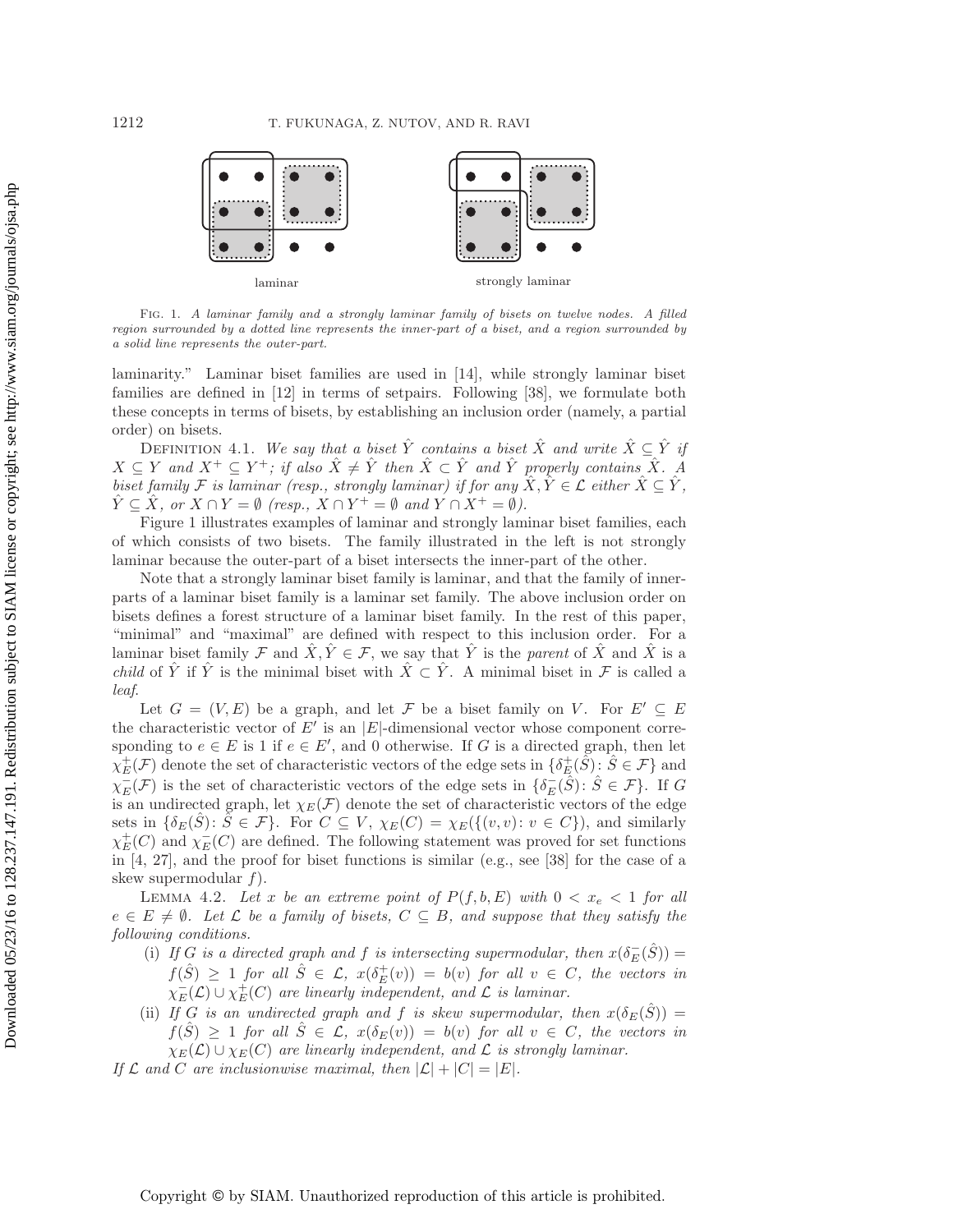The following parameter is defined in [\[38\]](#page-27-18).

DEFINITION 4.3. Let  $\mathcal{L}$  be a laminar biset family on V, let  $\hat{S} \in \mathcal{L}$ , and let  $v \in V$ . *We say that*  $\hat{S}$  owns v *if*  $\hat{S}$  *is the minimal biset in*  $\mathcal{L}$  *with*  $v \in S$ *. We say that*  $\hat{S}$  shares v *if* S is a minimal biset in L with  $v \in \Gamma(S)$ . Let  $\Delta_{\mathcal{L}}(v)$  denote the number of bisets *in* L *that share* v*.*

From the definition it follows that every node  $v$  is owned by at most one biset in a laminar family, and that if two bisets in a laminar family share the same node  $v$  then they are incomparable, namely, that neither of them contains the other. The definition also motivates the following lemma, which we need for proving our structural result described in Lemma [4.5.](#page-11-0)

<span id="page-11-2"></span>LEMMA 4.4. Let  $\mathcal L$  be a laminar biset family, and let  $v \in V$ . Let  $\mathcal X$  be a sub*family of*  $\mathcal L$  *such that*  $v \in \Gamma(\hat X)$  *for each*  $\hat X \in \mathcal X$ *, and the bisets in*  $\mathcal X$  *are pairwise incomparable. For each*  $\hat{X} \in \mathcal{X}$ , let  $\hat{X}$ <sup>*'*</sup> be a biset in  $\mathcal{L}$  such that  $\hat{X} \subseteq \hat{X}$ <sup>*'*</sup> and  $\hat{X}$ <sup>'</sup> *contains no biset in*  $\mathcal{X} \setminus {\hat{X}}$  *(possibly*  $\hat{X}' = \hat{X}$ *). Then*  $v \in \Gamma(\hat{X}')$  *or*  $v \in X'$  *holds, and the latter holds for at most one biset in*  $\mathcal{X}' = {\hat{X}' : \hat{X} \in \mathcal{X}}$ *. Furthermore, if* L *is strongly laminar then the former holds for all bisets in*  $X'$ .

*Proof.* Since  $\Gamma(\hat{X})$  is contained by the outer-part of  $\hat{X}'$ ,  $v \in \Gamma(\hat{X})$  is either in  $\Gamma(\hat{X}')$ or in X'. Any two bisets  $\hat{X}'$  and  $\hat{Y}'$  in X' are incomparable, and hence  $X' \cap Y' = \emptyset$ by the laminarity of  $\mathcal{L}$ . It follows from this fact that  $v$  is contained by the inner-part of at most one biset in X'. When L is strongly laminar,  $X' \cap \Gamma(\hat{Y}') = \Gamma(\hat{X}') \cap Y' = \emptyset$ holds for any  $\hat{X}', \hat{Y}' \in \mathcal{X}'$ , and hence  $v \in \Gamma(X')$  holds for all  $\hat{X}' \in \mathcal{X}'$ . о

The following key statement will be used in our token countings.

<span id="page-11-0"></span>LEMMA 4.5 (structural lemma). Let  $\mathcal L$  be a biset family on V, let  $C \subseteq V$ , let  $\mathcal E$ *be the set of leaves of*  $\mathcal{L}$ *, and let*  $\gamma = \max_{\hat{S} \in \mathcal{L}} |\Gamma(\hat{S})|$ *. Then* 

<span id="page-11-1"></span>(4.1) 
$$
\sum_{v \in C} \max\{\Delta_{\mathcal{L}}(v), 1\} \leq 2\gamma(|\mathcal{E}| - 1) + |C| \quad \text{if } \mathcal{L} \text{ is laminar,}
$$

(4.2) 
$$
\sum_{v \in C} \max\{\Delta_{\mathcal{L}}(v), 1\} \leq \gamma |\mathcal{E}| + |C| \qquad \text{if } \mathcal{L} \text{ is strongly laminar.}
$$

*Proof.* We may assume that  $|\Delta_{\mathcal{L}}(v)| \geq 2$  for every  $v \in C$ , as if  $\Delta_{\mathcal{L}}(v) \leq 1$  for some  $v \in C$ , then excluding v from C decreases both sides of each of [\(4.1\)](#page-11-1) and [\(4.2\)](#page-11-1) by exactly one. We also assume that exactly one biset is maximal in  $\mathcal{L}$ ; otherwise, we add the biset  $(V, V)$  to  $\mathcal{L}$ , which has no effect on the claim.

We prove [\(4.1\)](#page-11-1). Let  $\mathcal{L}'$  be the family of bisets in  $\mathcal{L}$  whose parent has at least two children. It is known and easy to prove by induction that  $|\mathcal{L}'| \leq 2|\mathcal{E}| - 2$ . Let  $v \in C$ . L includes  $\Delta c(v)$  incomparable bisets that contain v in their boundaries. Let X denote a family of such bisets. For each biset  $\dot{X} \in \mathcal{X}$ , let  $\dot{X}'$  be the minimal biset in  $\mathcal{L}'$  with  $\hat{X} \subseteq \hat{X}'$ . Note that  $\hat{X}'$  includes no biset in  $\mathcal{X} \setminus {\hat{X}}$ . Lemma [4.4](#page-11-2) indicates that at most one biset in  $\{\hat{X}' : \hat{X} \in \mathcal{X}\}\)$  includes v in its inner-part. Thus v belongs to the boundaries of at least  $\Delta_{\mathcal{L}}(v) - 1$  bisets in  $\mathcal{L}'$ . This implies

$$
\sum_{v \in C} \max\{\Delta_{\mathcal{L}}(v), 1\} - |C| = \sum_{v \in C} (\max\{\Delta_{\mathcal{L}}(v), 1\} - 1) \le \gamma |\mathcal{L}'| \le 2\gamma(|\mathcal{E}| - 1).
$$

We prove [\(4.2\)](#page-11-1) by induction on  $|\mathcal{E}|$ . Assume therefore that  $|\mathcal{E}| \geq 2$ , as otherwise  $|\Delta_{\mathcal{L}}(v)| \leq 1$  for every  $v \in C$ . Then there exists  $S \in \mathcal{L}$  such that S has at least two children, but every proper descendant of  $S$  has at most one child. Let  $\overline{R}$  be a child of S let  $\hat{Z} \subseteq \hat{R}$  be a leaf of  $\mathcal{L}$  (possibly  $\hat{R} = \hat{Z}$ ), and let  $\mathcal{P} = {\hat{Y} \in \mathcal{L} : \hat{Z} \subseteq \hat{Y} \subseteq \hat{R}}$  be the "chain" from the child  $\hat{R}$  of  $\hat{S}$  to  $\hat{Z}$ . Since we assume that  $|\Delta_{\mathcal{L}}(v)| \geq 2$  for every

Copyright © by SIAM. Unauthorized reproduction of this article is prohibited.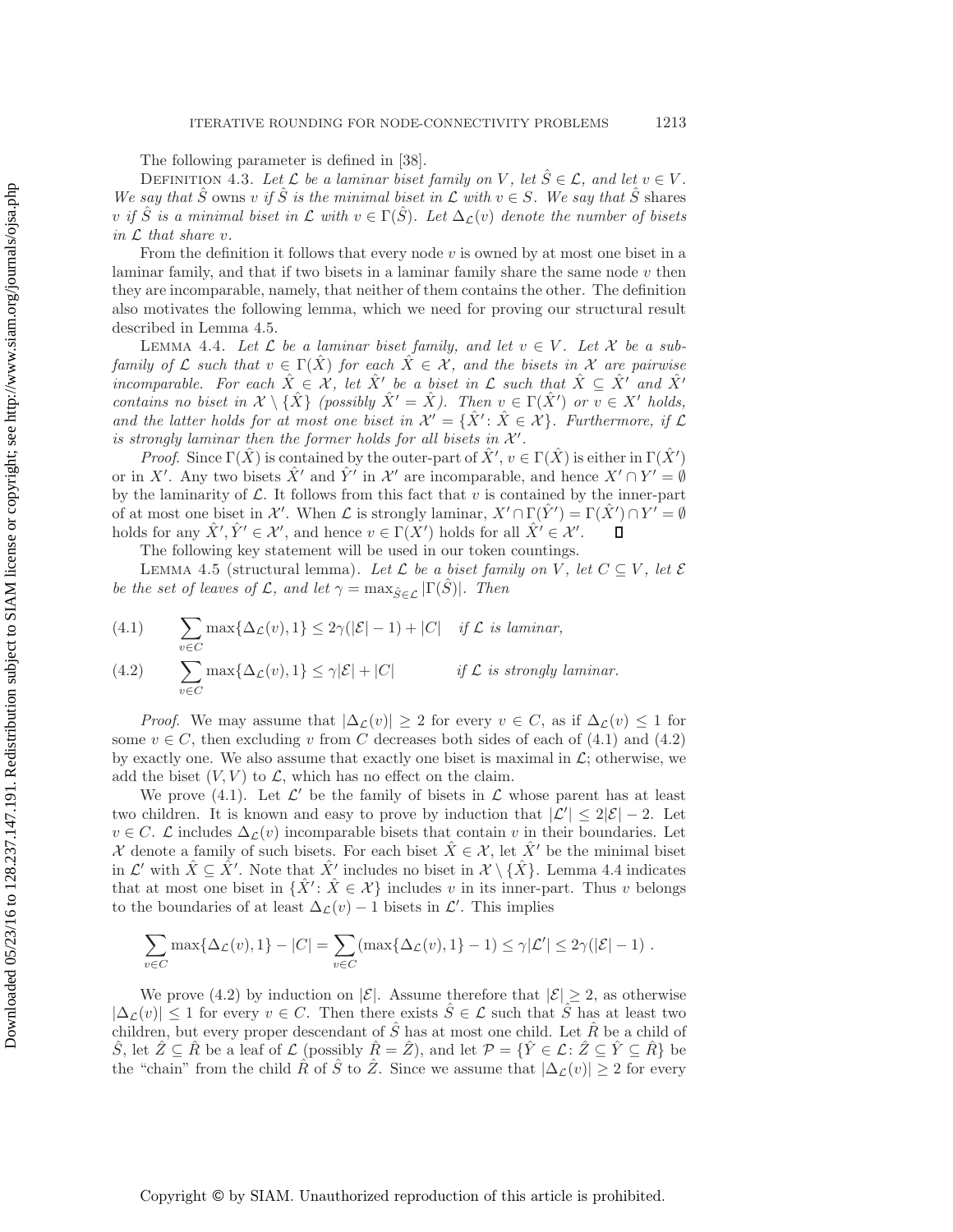

<span id="page-12-1"></span>FIG. 2. *Examples of edges in*  $E_S^+$  *and*  $E_S^-$ . In the left example, edges are directed, and bisets are *S*ˆ *and its two children that form a laminar family. In the right, edges are undirected and bisets are*  $\hat{S}$  *and its two children that form a strongly laminar family. Edges in*  $E_S^+$  *and in*  $E_S^-$  *are represented by gray solid lines and gray dotted lines, respectively.*

 $v \in C$ , then by Lemma [4.4,](#page-11-2) every node that is shared by some biset in  $\mathcal P$  belongs to  $\Gamma(R)$ , so there are at most  $|\Gamma(R)| \leq \gamma$  such nodes. Hence excluding the bisets in  $\mathcal P$ from L decreases the left-hand side of [\(4.2\)](#page-11-1) by at most  $\gamma$ , while  $|\mathcal{E}|$  decreases by 1, hence the right-hand side of [\(4.2\)](#page-11-1) decreases by  $\gamma$ .  $\Box$ 

<span id="page-12-0"></span>**5. Proof of Theorems [3.1](#page-8-0) and [3.2.](#page-8-1)** Let  $x = x^*$  be an extreme point solution to the corresponding biset LP relaxation, and let  $\mathcal L$  and  $C$  be as in Lemma [4.2.](#page-10-0) Let  $\mathcal{E}$  be the set of leaf bisets in  $\mathcal{L}$ . For a biset  $\hat{S} \in \mathcal{L}$ , denote by  $\mathcal{C}_S$  the set of children of  $\hat{S}$ , by  $E_S^+$  the set of edges in  $E$  that cover  $\hat{S}$  but not a child of  $\hat{S}$ , and by  $E$ of edges in E that cover a child of  $\hat{S}$  but not  $\hat{S}$ ; see examples in Figure [2.](#page-12-1) If  $\hat{S} \in \mathcal{E}$ , then  $E_S^+ = \delta_E^-(\hat{S})$  when E is the set of arcs, and  $E_S^+ = \delta_E^-(\hat{S})$  when E is the set of undirected edges.  $E_S^- = \emptyset$  if  $\hat{S} \in \mathcal{E}$ . If  $\hat{S} \in \mathcal{L} \setminus \mathcal{E}$ , then  $E_S^+ \cup E_S^- \neq \emptyset$  since otherwise the vectors in  $\chi_E(\{\hat{S}\}\cup\mathcal{C}_S)$  are linearly dependent.

**5.1. Intersecting supermodular** *f* **and directed graphs (Theorem [3.1\)](#page-8-0).** Assume for the sake of contradiction that  $0 < x(e) < 1/\alpha$  for every  $e \in E$ . Assign one token to every edge  $e = uv \in E$ , putting  $1 - \alpha x(e) > 0$  "tail-tokens" at u and  $\alpha x(e) > 0$  "head-tokens" at v. We will show that these tokens can be distributed such that every member of  $\mathcal{L} \cup C$  gets one token, and some tokens are not assigned. This gives the contradiction  $|E| > |\mathcal{L}| + |C|$ .

For every  $\hat{S} \in \mathcal{L}$ , the number of head-tokens of edges in  $E_S^+$  and tail-tokens of edges<br>in  $E_S^-$  is  $\alpha x(E_S^+) + |E_S^-| - \alpha x(E_S^-)$ . Note that this is an integer, since  $\alpha$  is an integer,<br>and since  $\alpha(E^+) - \alpha(E^-) - \beta(\hat{S})$ and since  $x(E_S^+) - x(E_S^-) = f(\hat{S}) - \sum_{\hat{R} \in \mathcal{C}_S} f(\hat{R})$  follows from  $\delta_E^-(\hat{S}) \setminus (\bigcup_{\hat{R} \in \mathcal{C}_S} \delta_E^-(\hat{R})) =$  $E_S^+$  and  $(\bigcup_{\hat{R} \in \mathcal{C}_S} \delta^-_E(\hat{R})) \setminus \delta^-_E(\hat{S}) = E_S^-$ . It is a positive integer since  $x(E_S^+) > 0$  if  $E_S^+ \neq \emptyset$ , and  $|E_S^-| - \alpha x(E_S^-) > 0$  if  $E_S^- \neq \emptyset$ . Thus if we assign to every  $\hat{S} \in \mathcal{L}$  the head-tokens of edges in  $E_S^+$  and the tail-tokens of edges in  $E_S^-$ , then every member of  $\mathcal{L}$  will get at least one of  $\mathcal L$  will get at least one token, and the tail-tokens entering the maximal members of  $\mathcal{L}$  are not assigned. An edge belongs to  $E_S^+$  for at most one biset  $\hat{S} \in \mathcal{L}$ . Thus each head-token is not counted twice. The same goes for tail-tokens head-token is not counted twice. The same goes for tail-tokens.

We note that we did not use the assumption  $\alpha \geq 2$  above, and hence this token distribution is possible even if  $\alpha = 1$ . Hence, if  $C = \emptyset$ , and in particular if there are no degree bounds, then this implies that the extreme points of the polytope  $P(f, b, E)$ are all integral.

<span id="page-12-2"></span>LEMMA 5.1. *If*  $(\alpha - 1)|\mathcal{E}| \geq |C|$ *, then there is*  $e \in E$  *with*  $x(e) \geq 1/\alpha$ *.* 

*Proof.* Every leaf  $\hat{S}$  gets  $\alpha x(\delta_E(\hat{S})) = \alpha f(\hat{S}) \ge \alpha$  head-tokens from edges in  $E_S^+$ . Hence we have  $\alpha|\mathcal{E}|$  tokens at leaves. By the assumption  $(\alpha - 1)|\mathcal{E}| \geq |C|$  we have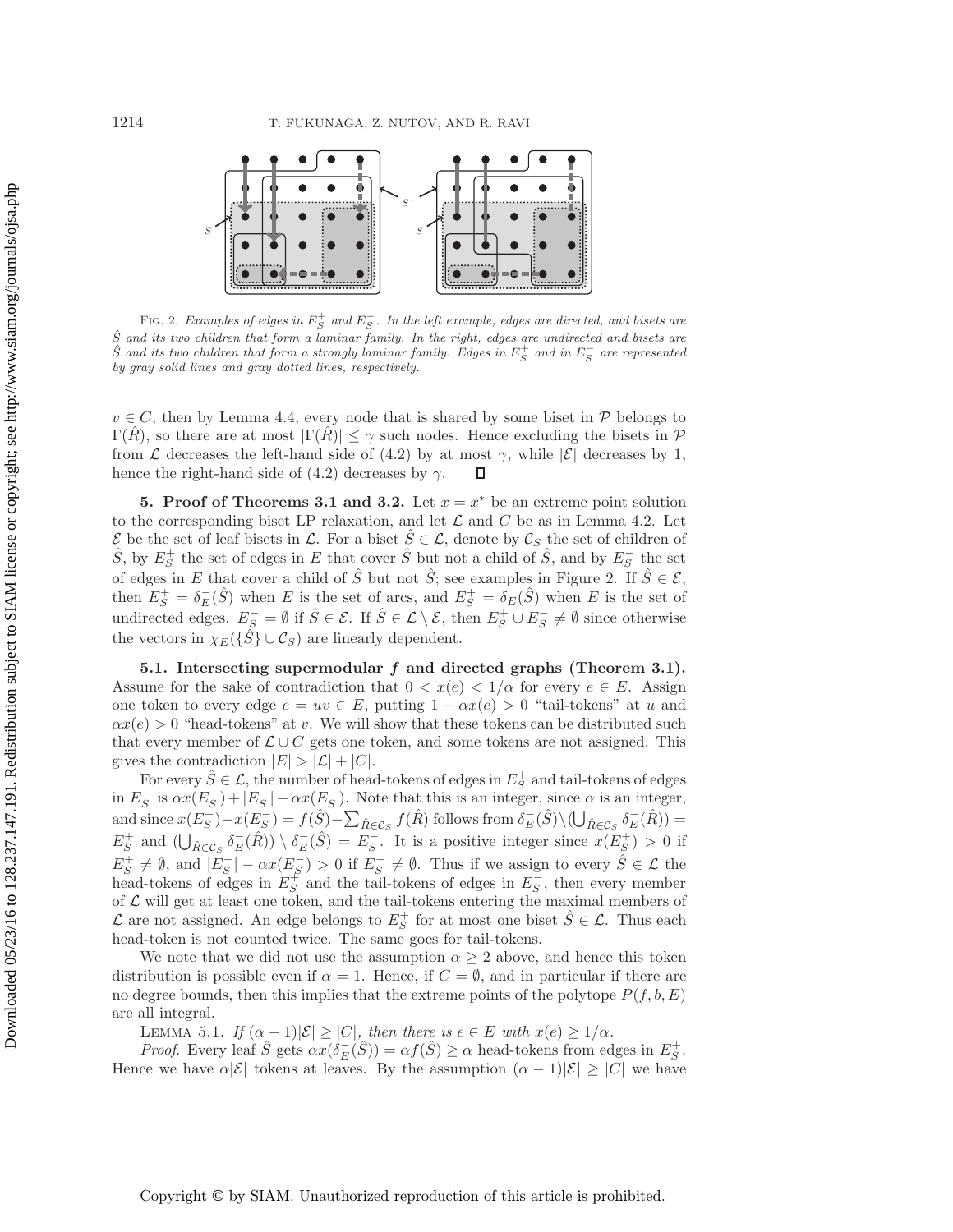$|\mathcal{E}| + |C| \leq \alpha |\mathcal{E}|$ , hence the  $\alpha |\mathcal{E}|$  tokens at leaves suffice to give one token to each member of  $\mathcal{E} \cup C$ . Every nonleaf biset  $\hat{S} \in \mathcal{L}$  gets the head-tokens from edges in  $E_S^+$  and the tail-tokens from edges in  $E_S^-$ , so at least one token. Consequently, every<br>member of  $C \cup C$  gets one token, and the tail-tokens of the edges entering the maximal member of L∪C gets one token, and the tail-tokens of the edges entering the maximal members of  $\mathcal L$  are not assigned. This gives the contradiction  $|E| > |\mathcal L| + |C|$ . П

<span id="page-13-0"></span>LEMMA 5.2. *If*  $|C| > (\alpha - 1)|\mathcal{E}|$ *, then there is*  $e \in E$  *with*  $x(e) \geq 1/\alpha$  *or there is*  $v \in C$  with  $|\delta_E^+(v)| \le \alpha b(v) + \beta$ , where  $\beta = \lceil \frac{2\gamma}{\alpha-1} \rceil + 1$ .

*Proof.* Assume that  $|\delta_E^+(v)| \ge \alpha b(v) + \beta + 1$  for every  $v \in C$ . Then the number of takens at each  $v \in C$  is at least  $\alpha b(v) + \beta + 1 - \alpha r(\delta^+(v)) - \beta + 1$ . Hence we have tail-tokens at each  $v \in C$  is at least  $\alpha b(v) + \beta + 1 - \alpha x(\delta_E^+(v)) = \beta + 1$ . Hence we have at least  $\alpha |\mathcal{E}| + (\beta + 1)|C|$  tokens at leaves and nodes in C. From these tokens, we give one token to every leaf and  $\Delta_{\mathcal{L}}(v)+2$  tokens to every  $v\in C$ , and spare tokens remain. This is possible, since by [\(4.1\)](#page-11-1) of Lemma [4.5](#page-11-0) and the assumption  $|C| > (\alpha - 1)|\mathcal{E}|$ ,

$$
|\mathcal{E}| + \sum_{v \in C} (\Delta_{\mathcal{L}}(v) + 2) \le |\mathcal{E}| + 3|C| + 2\gamma(|\mathcal{E}| - 1)
$$
  
=  $\alpha |\mathcal{E}| + (2\gamma + 1 - \alpha)|\mathcal{E}| + 3|C| - 2\gamma$   
=  $\alpha |\mathcal{E}| + |C| \left( (2\gamma + 1 - \alpha) \frac{|\mathcal{E}|}{|C|} + 3 \right) - 2\gamma$   
 $< \alpha |\mathcal{E}| + |C| \left( \frac{2\gamma}{\alpha - 1} + 2 \right) - 2\gamma$   
 $\le \alpha |\mathcal{E}| + |C| (\beta + 1).$ 

Every  $v \in C$  will keep one token, and from the remaining at least  $\Delta_{\mathcal{L}}(v)+1$ tokens v will give one token to every biset that owns or shares v. Now let  $\hat{S} \in \mathcal{L}$  be a biset that is not a leaf and that does not own or share any node in C. Then  $\hat{S}$  gets the head-tokens from edges in  $E_S^+$  and the tail-tokens from edges in  $E_S^-$ , so at least one token as argued above. Consequently, every members of  $\mathcal{L} \cup C$  gets one token. This gives the contradiction  $|E| > |\mathcal{L}| + |C|$ .  $\Box$ 

Theorem [3.1](#page-8-0) follows by combining Lemmas [5.1](#page-12-2) and [5.2.](#page-13-0)

**5.2. Skew supermodular** *f* **and undirected graphs (part (i) of Theo-rem [3.2\)](#page-8-1).** We now consider Theorem [3.2.](#page-8-1) Recall that edges are undirected and  $\mathcal{L}$ is strongly laminar in this theorem. We deduce part (i) of Theorem [3.2](#page-8-1) from the following two lemmas.

<span id="page-13-1"></span>LEMMA 5.3. *If*  $(\theta - 1)|\mathcal{E}| \geq |C|$  *for an integer*  $\theta \geq 2$ *, then there is*  $e \in E$  *with*  $x(e) \geq \frac{1}{2\theta}$ .<br>Proof

*Proof*. We generalize the approach from [\[34\]](#page-27-3). Suppose for the sake of contradiction that  $0 < x(e) < \frac{1}{2\theta}$  for every  $e \in E$ . Assign one token to every  $e = uv \in E$ , putting  $\theta x(e) > 0$  "end-tokens" at each of u and u and  $1 - 2\theta x(e) > 0$  "middle-tokens" at e  $\theta x(e) > 0$  "end-tokens" at each of u and v, and  $1 - 2\theta x(e) > 0$  "middle-tokens" at e. We will show that these tokens can be distributed such that every member of  $\mathcal{L} \cup C$ gets one token, and the middle-tokens of the edges entering the maximal members of  $\mathcal L$  are not assigned. This gives the contradiction  $|E| > |\mathcal L| + |C|$ .

Every leaf  $\hat{S}$  gets  $\theta x(\delta_E(\hat{S})) = \theta f(\hat{S}) \ge \theta$  end-tokens from edges in  $E_S^+$ . Hence we also the securition  $(\theta - 1)|S| > |C|$  we have  $|S| + |C| < \theta |S|$ have  $\theta|\mathcal{E}|$  tokens at leaves. By the assumption  $(\theta-1)|\mathcal{E}| \geq |C|$ , we have  $|\mathcal{E}|+|C| \leq \theta|\mathcal{E}|$ , so these tokens suffice to give one token to each member of  $\mathcal{E} \cup C$ .

Now let  $\hat{S} \in \mathcal{L}$  be a nonleaf biset. Denote by  $t(\hat{S})$  the number of the following tokens:

- end-tokens of edges in  $E_S^+$  at nodes owned by  $\hat{S}$  (these tokens always exist if  $E^+ \nightharpoonup \emptyset$ ).  $E_S^+ \neq \emptyset$ );<br>middle-to
- middle-tokens of edges in  $E_S^-$  (these tokens always exist if  $E_S^- \neq \emptyset$ );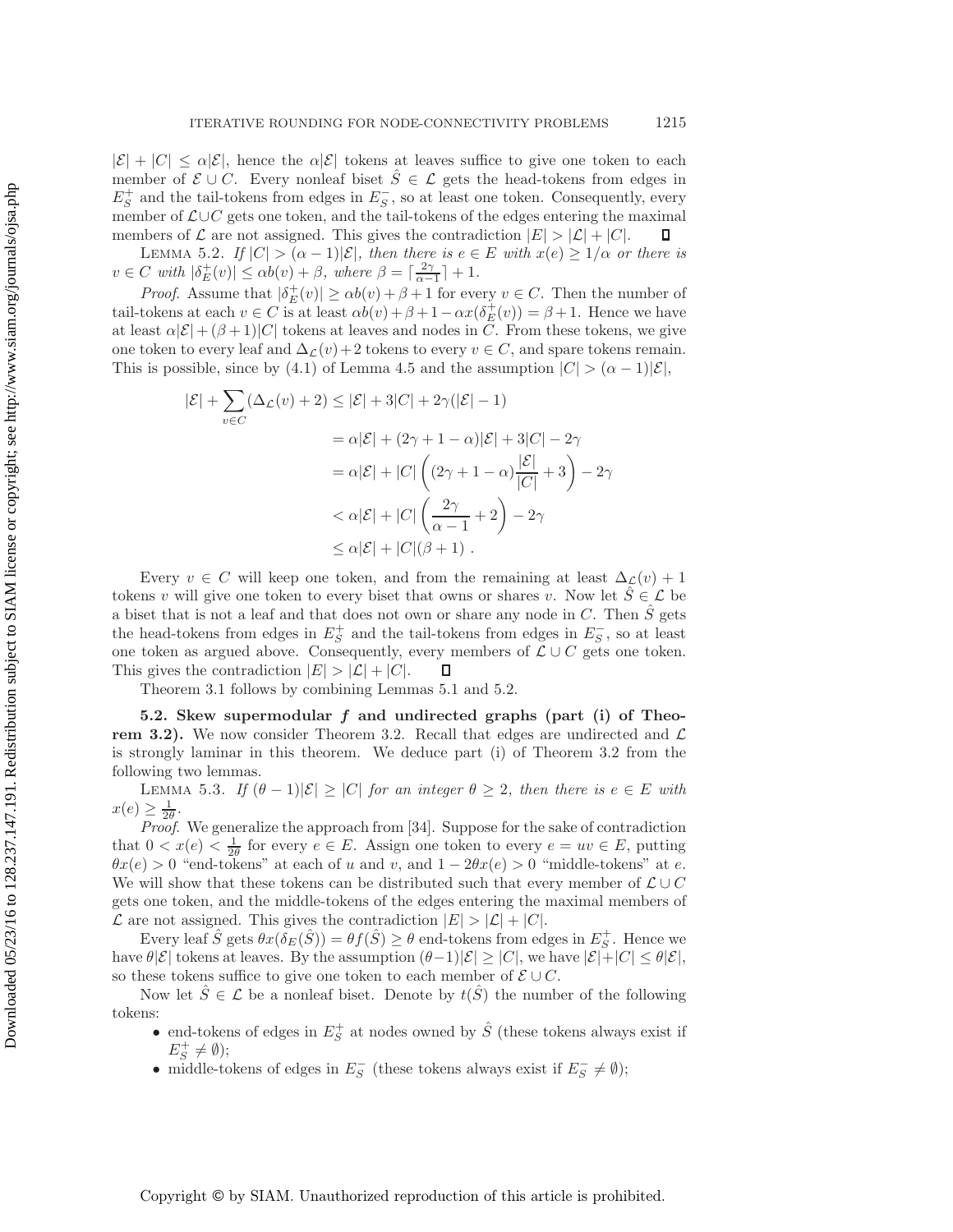• end-tokens of edges in  $E_5^-$  at nodes owned or shared by  $\hat{S}$  (these tokens exist<br>if there exists an adm in  $E_5^-$  /  $\emptyset$  that covers exactly are obild of  $\hat{S}$ ) if there exists an edge in  $E_S^- \neq \emptyset$  that covers exactly one child of  $\hat{S}$ ).

Note that  $t(S) > 0$ , by the linear independence. We claim that  $t(S)$  is an integer, hence  $t(\hat{S}) \geq 1$ . Let  $E_1$  be the set of edges in  $E_5^-$  that cover exactly one child of  $\hat{S}$ and let  $E_2 = E_S^- \setminus E_1$  be the set of edges in  $E_S^-$  that cover two distinct children of  $\hat{S}$ . Let E' be the set of edges in E that cover both  $\hat{S}$  and some child of  $\hat{S}$ . Then,

$$
t(\hat{S}) = \theta x(E_S^+) + (|E_1| - \theta x(E_1)) + (|E_2| - 2\theta x(E_2))
$$
  
=  $\theta[x(E_S^+) + x(E')] - \theta[x(E_1) + 2x(E_2) + x(E')] + |E_1| + |E_2|$   
=  $\theta x(\delta_E(\hat{S})) - \theta \sum_{\hat{R} \in \mathcal{C}_S} x(\delta_E(\hat{R})) + |E_S^-| = \theta \left( f(\hat{S}) - \sum_{\hat{R} \in \mathcal{C}_S} f(\hat{R}) \right) + |E_S^-|.$ 

To each nonleaf biset  $\hat{S} \in \mathcal{L}$ , we distribute tokens counted in  $t(\hat{S})$ . Consequently, every members of  $\mathcal{L} \cup C$  gets one token, and the middle-tokens of the edges entering the maximal members of  $\mathcal L$  are not assigned. We note that no tokens are counted more than once because  $E_S^+ \cap E_{S'}^+ = \emptyset$  and  $E_S^- \cap E_{S'}^- = \emptyset$  hold for any distinct bisets  $\hat{S} \hat{S}' \subset C$ . This gives the contradiction  $|E| > |C| + |C|$ Solution  $\lim_{S \to \infty} S_S^S + \lim_{S \to \infty} S_S^S = \lim_{S \to \infty} S_S^S + \lim_{S \to \infty} S_S^S =$  $\Box$ 

We note that if  $C = \emptyset$ , i.e., if there are no degree bounds, then the same proof applies for  $\theta = 1$  to show that any extreme point of  $P(f, b, E)$  has an edge  $e \in E$  with  $x(e) \geq 1/2$ . This coincides with the simple proof of the result of [\[12\]](#page-26-2) given in [\[34\]](#page-27-3).

<span id="page-14-0"></span>LEMMA 5.4. *If*  $|C| > (\alpha/2 - 1)|\mathcal{E}|$ *, then there is*  $e \in E$  *with*  $x(e) \geq 1/\alpha$  *or there is*  $v \in C$  *with*  $|\delta_E(v)| \leq \beta$ , *where*  $\beta = \lceil 4\frac{\gamma+2}{\alpha-2} \rceil + 5$ .<br>*Proof* Assume for a contradiction that  $0 < r$ .

*Proof.* Assume for a contradiction that  $0 < x(e) < 1/\alpha$  for every  $e \in E$  and that  $|\delta_E(v)| \geq \beta + 1$  for every  $v \in C$ . We give one token to each end-node of every edge in E. We will show that these tokens can be distributed such that every member of  $\mathcal{L} \cup C$  gets two tokens, and each maximal member of  $\mathcal{L}$  gets four tokens leading to the contradiction that  $|E| > |\mathcal{L}| + |C|$ .

The number of tokens at each  $v \in C$  is at least  $\beta + 1$ . Hence we have at least  $(\beta+1)|C|$  tokens at the nodes in C. From these tokens, we give four tokens to every leaf and  $2(\Delta_{\mathcal{L}}(v) + 2)$  tokens to every  $v \in C$ . This is possible by [\(4.2\)](#page-11-1) of Lemma [4.5](#page-11-0) and the assumption  $|C| > (\alpha/2 - 1)|\mathcal{E}|$ , as we verify below:

$$
4|\mathcal{E}| + 2\sum_{v \in C} (\Delta_{\mathcal{L}}(v) + 2) \le 4|\mathcal{E}| + 2(\gamma|\mathcal{E}| + 3|C|) = 2|\mathcal{E}|(\gamma + 2) + 6|C|
$$
  
= |C|  $(6 + 2\frac{|\mathcal{E}|}{|C|}(\gamma + 2)) < |C| (6 + 2(\gamma + 2)\frac{2}{\alpha - 2})$   
 $\le |C|(1 + \beta).$ 

Every  $v \in C$  will keep two tokens. From the remaining  $2(\Delta_{\mathcal{L}}(v)+1)$  tokens, v will give two tokens to every biset that owns or shares  $v$ . Now we discuss the tokens given to bisets in  $\mathcal{L}$ . We show that the tokens can be rearranged as claimed by induction on the height of the forest corresponding to  $\mathcal{L}$ .

Let  $\overline{S} \in \mathcal{L}$  be a biset that is not a leaf. By the induction hypothesis, we assume that each descendant of  $\tilde{S}$  has at least two tokens, and each child of  $\tilde{S}$  has four tokens. We move two tokens from each child to  $\hat{S}$ . If  $\hat{S}$  has at least two children then we are done. If S has one child and owns or shares a node  $v \in C$ , then S gets two tokens from its child and two tokens from  $v$ . Let us consider the other case (i.e.,  $S$  has one child and owns or shares no node in C). In this case, each edge in  $E_S^+ \cup E_S^-$  has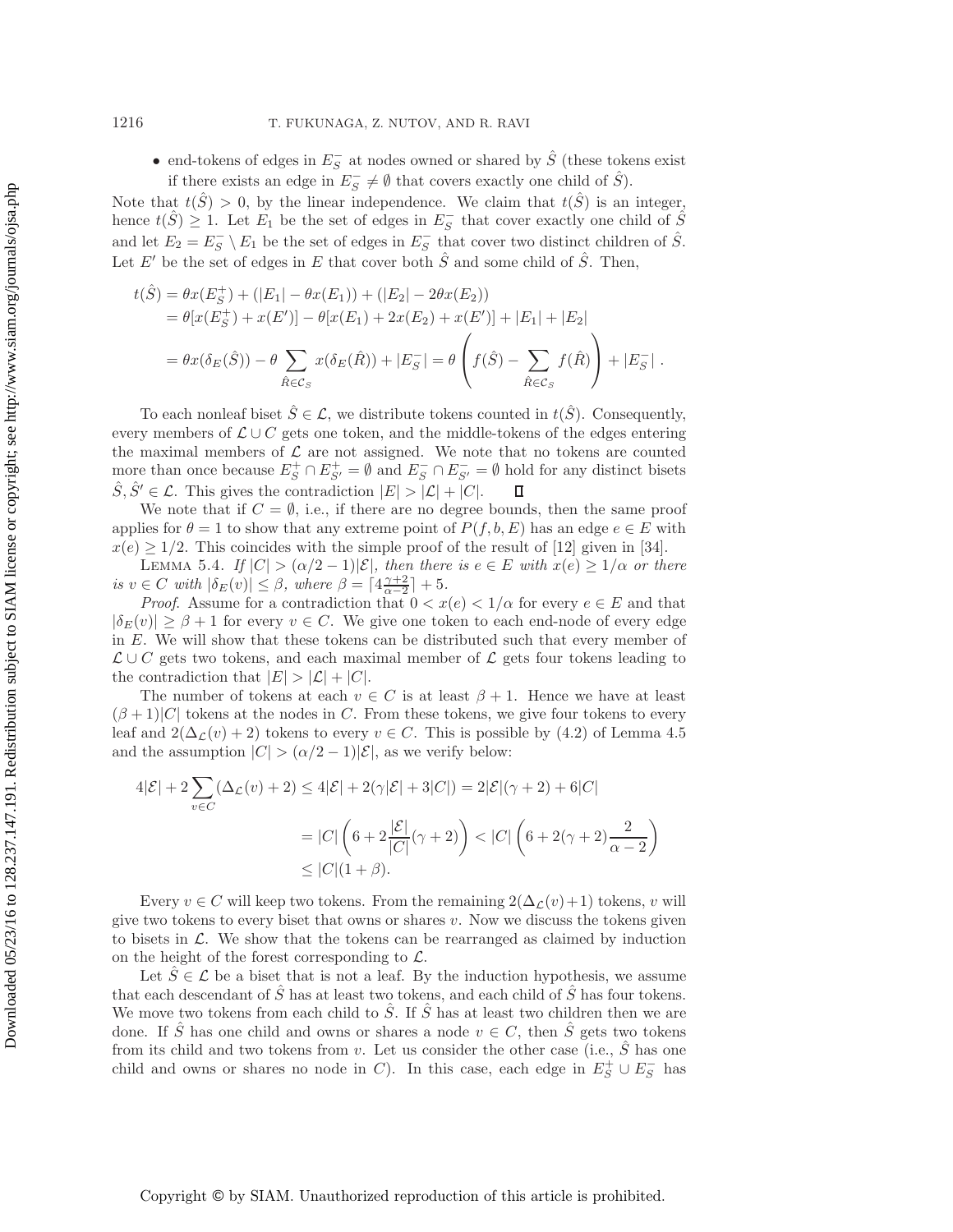one end-node that is owned or shared by  $\hat{S}$ , and this end-node is not contained by C. We give the tokens of these end-nodes to  $\hat{S}$ . Note that  $|E_S^{\perp} \cup E_S^-| \geq 2$ , by linear independence and the integrality of f. Hence  $\hat{S}$  acts two telesco from its objected and independence and the integrality of f. Hence  $\hat{S}$  gets two tokens from its child and two tokens from end-nodes of edges in  $E_5^+ \cup E_5^-$ . Consequently, we can always give four tokens to  $\hat{S}$ , keeping two tokens for each descendant of  $\hat{S}$ .

Applying Lemma [5.3](#page-13-1) with  $\theta = [\alpha/2]$ , we get that if  $(|\alpha/2| - 1)|\mathcal{E}| \geq |C|$  and, in particular, if  $(\alpha/2 - 1)|\mathcal{E}| \geq |C|$ , then there is  $e \in E$  with  $x(e) \geq \frac{1}{2[\alpha/2]} \geq \frac{1}{\alpha}$ .<br>Together with Lemma 5.4 this implies Theorem 3.2 Together with Lemma [5.4](#page-14-0) this implies Theorem [3.2.](#page-8-1)

**5.3. Degree approximation only (part (ii) of Theorem [3.2\)](#page-8-1).** We call a biset in  $\mathcal L$  *strictly black* if it owns a node in  $C$ , *black* if one of its descendents is strictly black (i.e., its inner-part contains a node in C), and *white* otherwise (i.e., its innerpart contains no node in C). Let  $\mathcal{E}_{\text{b}}$  and  $\mathcal{E}_{\text{w}}$  denote the family of strictly black bisets and white bisets in  $\mathcal{E}$ , respectively.

LEMMA 5.5. *If*  $|\mathcal{E}| \leq (\gamma + 4)|C|$ *, then there is*  $e \in E$  *with*  $x(e) \geq 1/2$ *, or there is*  $v \in C$  *with*  $|\delta_E(v)| \leq 1.5\gamma^2 + 7.5\gamma + 16$ *.* 

*Proof.* Assume for a contradiction that  $0 < x(e) < 1/2$  for every  $e \in E$  and  $|\delta_E(v)| \geq 1.5\gamma^2 + 7.5\gamma + 17$  for every  $v \in C$ . Identifying a node  $v \in C$  as a biset  $({v}, {v})$ , we regard  $\mathcal{L} \cup C$  as a biset family.  $\mathcal{L} \cup C$  may not be strongly laminar, but it is laminar. Therefore we can define the inclusion order on  $\mathcal{L} \cup C$ .

We assign two tokens to every edge in  $E$ , putting one end-token at each of its end-nodes. We will show that these tokens can be distributed such that every member of  $\mathcal{L} \cup C$  gets two tokens, and an extra token remains. This gives the contradiction that  $|E| > |\mathcal{L}| + |C|$ .

Let  $e = uv \in E$ . Note that there always exists a biset  $\hat{X} \in \mathcal{L} \cup C$  such that  $e \in \delta_E(X)$ . Suppose that X is a minimal one among such bisets. Without loss of generality, let  $u \in X$ . We give the end-token of e at u to X. If there also exists a biset  $\hat{Y} \in \mathcal{L} \cup C$  such that  $e \in \delta_E(\hat{Y})$  and  $v \in Y$ , then we give the end-token of e at v to the minimal such biset  $\hat{Y}$ . Otherwise, the end-token of e at v is given to the minimal biset  $\hat{X}$ ' such that  $\hat{X} \subset \hat{X}$ ' and  $e \notin \delta_E(\hat{X}')$ .<br>Since bisets in  $\mathcal{S}$  and nodes in  $C$  are logics of  $\mathcal{C}$ .

Since bisets in  $\mathcal{E}_{w}$  and nodes in C are leaves of  $\mathcal{L} \cup C$ , they obtain one token from each edge incident to them after this distribution. Hence each biset  $S \in \mathcal{E}_{w}$  has three tokens and each node  $v \in C$  has  $|\delta_E(v)|$  tokens. We make each  $v \in C$  keep only two tokens, return  $1/3$  tokens to each edge in  $\delta_E(v)$ , and release the other tokens. Then the total number of released tokens is

$$
\sum_{v \in C} \left( \frac{2}{3} |\delta_E(v)| - 2 \right) > |C|(\gamma^2 + 5\gamma + 9) \ge (1 + \gamma)|\mathcal{E}| + 5|C|,
$$

where the first inequality follows from  $|\delta_E(v)| > 1.5\gamma^2 + 7.5\gamma + 16.5$ ,  $v \in C$ , and the last one follows from  $|\mathcal{E}| \leq (\gamma + 4)|C|$ . We redistribute these tokens to bisets as follows:

- one token is given to each biset in  $\mathcal{E}_{w}$ ;
- four tokens are given to each biset in  $\mathcal{E}_{\rm b}$ ;
- if  $v \in C$  is shared by a biset  $\hat{X}$ , then one token is given to  $\hat{X}$ ;
- if  $v \in C$  is owned by a biset  $\hat{X}$  and v is shared by no biset in  $\mathcal{L}$ , then two tokens are given to  $\ddot{X}$ ;
- if  $v \in C$  is owned by a biset  $\hat{X}$  and v is shared by some bisets in  $\mathcal{L}$ , then one token is given to  $X$ .

If a biset owns or shares more than one node in  $C$ , it obtains tokens from each of those nodes in  $C$  following the last three rules. This redistribution is possible because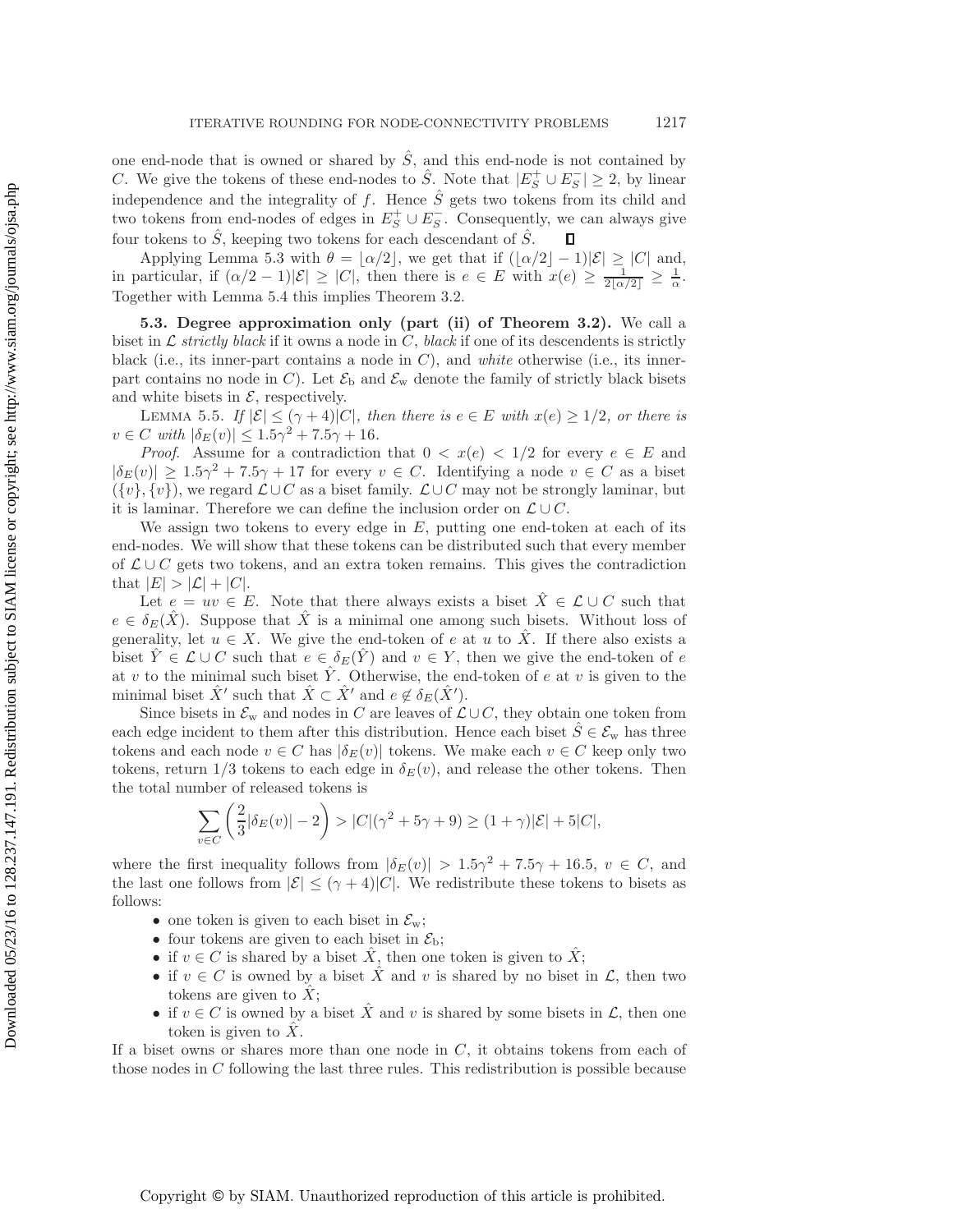the number of tokens we need is

$$
|\mathcal{E}_{w}| + 4|\mathcal{E}_{b}| + \sum_{v \in C} (1 + \max\{1, \Delta_{\mathcal{L}}(v)\}) \le (|\mathcal{E}| - |C|) + 4|C| + |C| + \gamma |\mathcal{E}| + |C|
$$
  
=  $(1 + \gamma)|\mathcal{E}| + 5|C|$ ,

where the above inequality follows from  $|\mathcal{E}_{w}| + |\mathcal{E}_{b}| = |\mathcal{E}|, |\mathcal{E}_{b}| \leq |C|$ , and [\(4.2\)](#page-11-1).

Now all tokens given to bisets in  $\mathcal E$  and nodes in C have been redistributed such

that

- $\bullet\,$ each node in $C$  has two tokens,
- each biset in  $\mathcal E$  has four tokens,
- each pair of  $v \in C$  and  $e \in \delta_E(v)$  has  $1/3$  tokens,
- each biset  $\hat{X} \in \mathcal{L}$  has at least one token from each owning node in C, and one token from each sharing node in C. If a node v owned by  $\hat{X}$  is shared by no biset, then  $X$  has two tokens from  $v$ .

Let  $S \in \mathcal{L}$ , and let  $\mathcal{L}'$  be the family of S and its proper descendants. In what follows, we make each biset in  $\mathcal{L}'$  receive at least two tokens, and  $\hat{S}$  receive four tokens. For this, we redistribute tokens that were given to the bisets in  $\mathcal{L}'$ , and those kept by pairs of edge e and its end-node  $v \in C$  such that e is incident to a biset in  $\mathcal{L}'$  and  $v$  is shared or owned by this biset. We prove that this redistribution is possible by induction on the height of the tree defined from  $\mathcal{L}'$ . If the height is one, the claim follows from that each biset in  $\mathcal E$  has four tokens. Hence let us consider the case where the height of the tree is more than one.

By the induction hypothesis, we can assume that each descendant has at least two tokens, and each child of  $\hat{S}$  has four tokens.  $\hat{S}$  can obtain two tokens from each of its children. Thus  $\tilde{S}$  can collect four tokens in each of the following cases:

- $\ddot{S}$  has more than one child;
- $\hat{S}$  owns a node in C that is shared by no biset in  $\mathcal{L}$ ;
- $\hat{S}$  owns or shares at least two nodes in C.

In the rest, we discuss the other case, and show that  $\hat{S}$  collects at least two tokens in addition to the tokens given from the child. Let  $Y$  be the child of  $S$ .

By the linear independence,  $|E_S^+ \cup E_S^-| \geq 2$  always holds, and  $|E_S^+ \cup E_S^-| \geq 3$ <br>s when either  $E^+$  or  $E^-$  is empty by the assumption that  $x(e) < 1/2$  e  $\in E$ . Let holds when either  $E^+_S$  or  $E^-_S$  is empty by the assumption that  $x(e) < 1/2, e \in E$ . Let us discuss how many tokens are given to  $\hat{S}$  from the end-nodes of edges in  $E_S^+ \cup E_S^-$ .<br>Let  $e = uv \in F^+$  Without loss of gonorality wo let  $u \in S$  and  $v \in V \setminus S^+$  Notice

Let  $e = uv \in E_S^+$ . Without loss of generality, we let  $u \in S$  and  $v \in V \setminus S^+$ . Notice that  $\hat{S}$  owns u. Hence if  $u \in C$ , then  $\hat{S}$  receives one or two tokens from u. If  $u \notin C$ ,  $\hat{S}$ obtains the end-token of e at u. Let  $e' = u'v' \in E_S^-$ . We let  $u' \in S$  be the end-node which is within Y and, consequently,  $v' \in S^+ \setminus Y^+$ . By the strong laminarity of  $\mathcal{L}$ , no biset  $\hat{X} \in \mathcal{L}$  with  $e' \in \delta_E(\hat{X})$  contains v' in its inner-part. This implies that, if  $v' \notin C$ ,  $\hat{S}$  obtains the end-token of e' at v'. If  $v' \in C$ , then  $\hat{S}$  owns or shares v', and obtains one or two tokens from v . Summing up, if there is more than one node such as u or v', then we are done. Even if there exists exactly one such node,  $\hat{S}$  receives at least two tokens unless the node is in  $C$  and is shared by some bisets.

Consider the case  $E_S^- \neq \emptyset \neq E_S^+$ . We define  $e = uv$  and  $e' = u'v'$  as above. The above discussion shows that  $\hat{S}$  receives two tokens unless  $u = v' \in C$ . If  $u = v' \in C$ , this node is not contained by  $Y^+$ , and hence no biset in  $\mathcal L$  shares it. This means that  $\hat{S}$  always receives at least two tokens in this case.

Next, consider the case of  $E_S^+ = \emptyset$ . Then  $|E_S^-| \geq 3$ , and all edges in  $E_S^-$  are<br>incident to the same node v' in  $C \cap (S^+ \setminus Y^+)$ . Each of the edges in  $E_S^-$  has 1/3<br>telesce convergences in the v'.  $\hat{S}$  collects are tokens corresponding to v'.  $\hat{S}$  collects one token from these edges, and another token from v'. Therefore, we are done. The claim is proven similarly when  $E_S^- = \emptyset$ .  $\Box$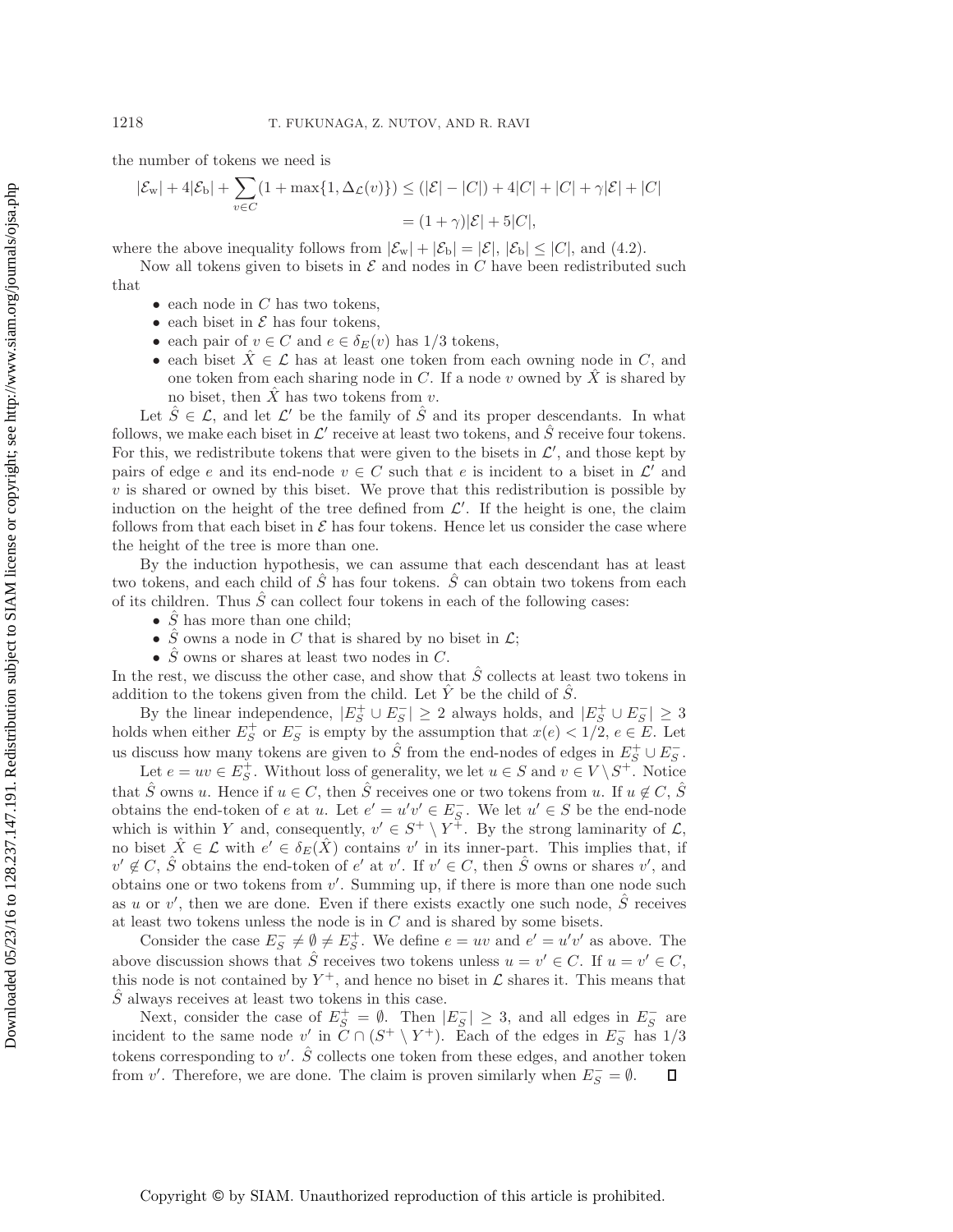<span id="page-17-0"></span>We next discuss the case where  $|\mathcal{E}| \geq (\gamma + 4)|C|$ , and prove the following lemma. LEMMA 5.6. If x is maximal in  $P(f, b, E)$  and every edge in E is incident to *some node in* B, and  $|\mathcal{E}| \geq (\gamma + 4)|C|$ , then there is  $e \in E$  with  $x(e) \geq 1/2$ .

Under the assumption in Lemma [5.6,](#page-17-0) each edge  $e \in E$  is incident to a node in  $\{v \in B : x(\delta_E(v)) = b(v)\}\$  since otherwise we can increase  $x^*(e)$ . Since Lemma [4.2](#page-10-0) holds for arbitrary  $\mathcal L$  and  $C$  that satisfy the conditions described in the lemma, we can define C as an inclusionwise maximal subset of  $\{v \in B : x(\delta_E(v)) = b(v)\}\$  such that the vectors in  $\chi_E(C)$  are linearly independent. If C contains no end-node of  $e \in E$ , then the incidence vector of  $\delta_E(v)$  defined from an end-node v of e is linearly independent from those in  $\chi_E(C)$ . Since this contradicts the maximality of C, we can observe that each edge  $e \in E$  is incident to at least one node in C.

We again count bisets in  $\mathcal L$  and nodes in C for proving Lemma [5.6,](#page-17-0) but the way of distributing tokens is different here. Let  $e = uv \in E$ . By the assumption, at least one of the end-nodes of  $e$  is in  $C$ . If  $C$  contains both end-nodes of  $e$ , then we assign no token to e. If C contains exactly one end-node, say  $v$ , of e, then we assign one token. This token will be given to a biset in  $\mathcal L$  as follows. If  $\mathcal L$  contains a biset S such that  $e \in \delta_E(\hat{S})$  and  $u \in S$ , then the token is given to such a minimal biset. If there exists no such bisets and L contains a biset X such that  $e \in \delta_E(X)$  and  $v \in X$ , then the token is given to the minimal biset in  $\{\hat{Y} \in \mathcal{L} : \hat{X} \subset \hat{Y}, u \in Y^+\}$ . Since the total number of tokens is at most  $|E|$ , it suffices to show that an extra token remains after redistributing tokens so that each biset in  $\mathcal L$  and each node in  $C$  owns one token.

Let  $S \in \mathcal{E}_{w}$ . Since  $x(e) < 1/2$  for each  $e \in E$ ,  $|\delta_E(S)| \geq 2f(S) + 1$ . Since S contains no nodes in C, each edge in  $\delta_E(\hat{S})$  gives a token to  $\hat{S}$ . Thus S has  $2f(\hat{S})+1 \ge f(\hat{S})+2$  tokens. We make each  $\hat{S} \in \mathcal{E}_{w}$  release one token. Then the number of released tokens is at least  $|\mathcal{E}_{w}| \geq |\mathcal{E}| - |C| \geq (\gamma + 3)|C|$ . Recall that the number of strictly black bisets is at most  $|C|$ . We redistribute the released token to the nodes in  $C$  and the strictly black bisets so that each  $v \in C$  has one token, and each strictly black biset has  $\gamma + 2$  tokens. Note that each  $\hat{S} \in \mathcal{E}_{w}$  still has at least  $f(S) + 1$  tokens after this redistribution.

We first count tokens in a tree which consists of only white bisets.

<span id="page-17-1"></span>LEMMA 5.7. Let  $\hat{R} \in \mathcal{L}$  be a white biset, and  $\mathcal{L}' = \{\hat{S} \in \mathcal{L} : \hat{S} \subseteq \hat{R}\}\$ . We can *distribute tokens owned by bisets in*  $\mathcal{L}'$  *so that each biset in*  $\mathcal{L}'$  *has at least one token, and* R has at least  $1 + f(R)$  *tokens when*  $0 < x(e) < 1/2$  *for each*  $e \in E$ *.* 

*Proof.* We prove this by induction on the height of the tree representing  $\mathcal{L}'$ . If the height is one, then  $\mathcal{L}' = \{R\}$  and  $R \in \mathcal{E}_{w}$ . Thus the lemma follows in this case.

Assume that the height is at least two. Applying the induction hypothesis to the trees rooted at the children of  $R<sub>z</sub>$ , we can allocate tokens so that each biset below the children of  $\hat{R}$  has one token, and each child  $\hat{S}$  of  $\hat{R}$  has  $1 + f(\hat{S})$  tokens. We can move  $\sum_{\hat{S} \in \mathcal{C}_R} f(\hat{S})$  tokens from the children to  $\hat{R}$ .

If  $\sum_{\hat{S} \in \mathcal{C}_R} f(\hat{S}) > f(\hat{R})$ , then we are done. Hence consider the other case. When  $\sum_{\hat{S} \in \mathcal{C}_R} f(\hat{S}) = f(\hat{R}), |E_R^+| \ge 1$  holds by the linear independence. When  $\sum_{\hat{S} \in \mathcal{C}_R} f(\hat{S}) <$  $f(\hat{R}), |E_R^+| \ge 1 + 2(f(\hat{R}) - \sum_{\hat{S} \in \mathcal{C}_R} f(\hat{S}))$  holds by  $x^*(e) < 1/2, e \in E$ . In either case,  $|E_R^+| \ge 1 + f(\hat{R}) - \sum_{\hat{S} \in \mathcal{C}_R} f(\hat{S}).$   $\hat{R}$  is given a token from each  $e \in E_R^+$  because e has an end-node  $v \in R$  such that  $\hat{R}$  is a minimal biset with  $e \in \delta_E(\hat{R})$  and  $v \in R$ , and  $v \notin C$  by  $R \cap C = \emptyset$ . Thus  $\hat{R}$  has already owned  $1 + f(\hat{R}) - \sum_{\hat{S} \in C_R} f(\hat{S})$  tokens. With the tokens from the children,  $\hat{R}$  obtains  $1 + f(\hat{R})$  tokens.

We next give a token distribution scheme for trees in which the maximal bisets are black. Together with Lemma [5.7,](#page-17-1) this finishes the proof of Lemma [5.6.](#page-17-0)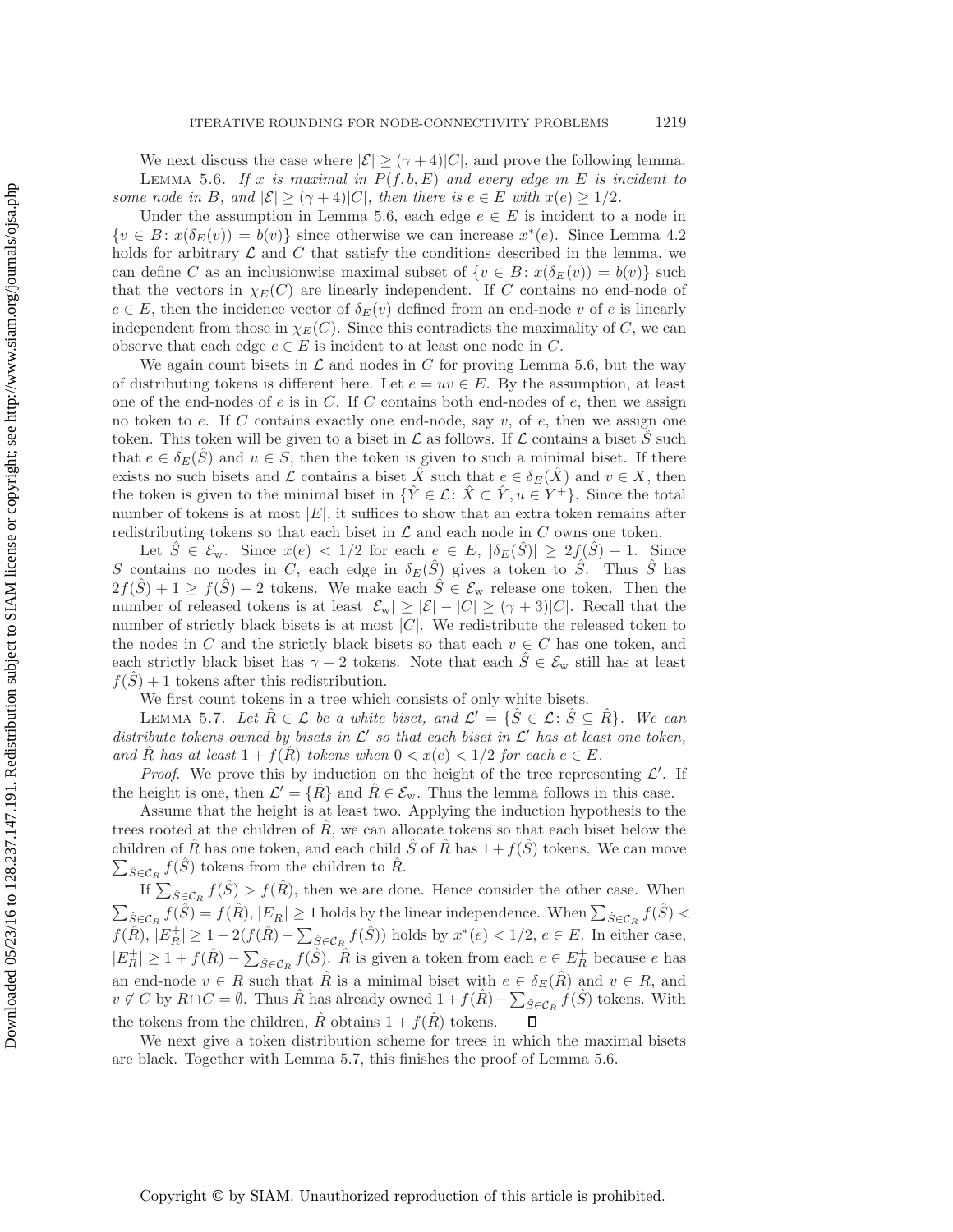LEMMA 5.8. Let  $\hat{R} \in \mathcal{L}$  be a black biset, and  $\mathcal{L}' = \{\hat{S} \in \mathcal{L} : \hat{S} \subseteq \hat{R}\}\$ . We can *distribute tokens owned by bisets in*  $\mathcal{L}'$  *so that each biset in*  $\mathcal{L}'$  *has at least one token, and* R has at least 2 *tokens when*  $0 < x(e) < 1/2$  *for each*  $e \in E$ *.* 

*Proof.* We show how to rearrange the tokens so that each biset in  $\mathcal{L}'$  obtains at least one token, and R obtains at least  $2 + \gamma - |\Gamma(R) \cap C| \geq 2$  tokens. Our proof is by induction on the height of the tree. If the height is one, then the claim holds because it consists of a strictly black biset. Hence suppose that the height is at least two.

Let  $\beta$  be the set of black children of  $\hat{R}$ , and  $\hat{W}$  be the set of white children of  $\hat{R}$ . Apply the induction hypothesis to the subtrees rooted at the black children, and Lemma [5.7](#page-17-1) to the subtrees rooted at the white children. Then each biset below the children has one token, each  $\hat{X} \in \mathcal{B}$  has  $2 + \gamma - |\Gamma(\hat{X}) \cap C|$  tokens, and each  $\hat{Y} \in \mathcal{W}$ has  $1 + f(Y) > 2$  tokens. If  $\mathcal{B} = \emptyset$ , then R is strictly black, and it has already given  $\gamma + 2$  tokens. Since this finishes the claim, suppose that  $\mathcal{B} \neq \emptyset$ . Since each child of  $\hat{R}$ needs only one token, we can move extra tokens from the children to  $\tilde{R}$ . The number of tokens  $\tilde{R}$  obtains is at least

<span id="page-18-1"></span>(5.1) 
$$
|\mathcal{W}| + \sum_{\hat{X} \in \mathcal{B}} (1 + \gamma - |\Gamma(\hat{X}) \cap C|).
$$

Let  $\hat{S}$  be an arbitrary biset in  $\mathcal{B}$ . A node  $v \in \Gamma(\hat{S}) \cap C$  is either in R or  $\Gamma(\hat{R})$ . If v is in R, then we are done because  $\hat{R}$  is a strictly black biset that owns v. Therefore assume that each  $v \in \Gamma(S) \cap C$  is in  $\Gamma(R)$ . This means that  $\Gamma(S) \cap C \subseteq \Gamma(R) \cap C$ , and hence  $|\Gamma(S) \cap C| \leq |\Gamma(R) \cap C|$ . Hence [\(5.1\)](#page-18-1) is at least the required number of tokens if  $|\mathcal{W}| \geq 1$ , if  $|\mathcal{B}| \geq 2$ , or if  $\Gamma(S) \cap C \subset \Gamma(R) \cap C$ .

Let  $|\mathcal{B}| = 1$ ,  $|\mathcal{W}| = 0$ , and  $\Gamma(\hat{S}) \cap C = \Gamma(\hat{R}) \cap C$ . Notice that  $\hat{S}$  is the only child of  $\bar{R}$  in this case. It suffices to find one more token for  $\bar{R}$ . The linear independence between  $\chi_E(\hat{R})$  and  $\chi_E(\hat{S})$  implies that at least one of  $E_R^+$  and  $E_R^-$  is not empty.

Let  $e \in E_R^+$ . Then e has an end-node v in  $R \setminus S$ . If  $v \in C$ , then  $\hat{R}$  is a strictly black biset that owns v, and hence  $\hat{R}$  has the required number of tokens in this case as mentioned above. If  $v \notin C$ , then e gives a token to  $\hat{R}$ . Thus we are done when  $E_R^+ \neq \emptyset$ .<br>Let

Let  $e' = u'v' \in E_R^-$ . Then e' has an end-node, say u', in  $R^+ \setminus S^+$ . If  $u' \in C$ ,<br> $\Gamma(\hat{S}) \cap C$ ,  $\Gamma(\hat{D}) \cap C$  implies that  $u' \in R$  and, hence  $\hat{B}$  is a strictly block hist. then  $\Gamma(\hat{S}) \cap C = \Gamma(\hat{R}) \cap C$  implies that  $u' \in R$  and, hence,  $\hat{R}$  is a strictly black biset. Let  $u' \notin C$ . Then  $v' \in C$ .  $\mathcal L$  has no biset  $\hat Z$  with  $e' \in \delta_E(\hat Z)$  and  $u' \in Z$  by the strong laminarity of L.  $e' \in \delta_E(\hat{S})$ ,  $v' \in S \cap C$ , and  $\hat{R}$  is the minimal biset such that  $S \subset R$  and  $u' \in R^+$ . Hence, e' gives one token to R<sup>i</sup> in this case, which completes the proof. Д

<span id="page-18-0"></span>**6. Proof of Theorem [1.3.](#page-4-0)** Here we prove Theorem [1.3,](#page-4-0) stating that Survivable Network on undirected graphs admits the following approximation ratios for any integer  $\alpha > 1$ :

- (i)  $O(k^3 \log |T|) \cdot (\alpha, \alpha b(v) + k/\alpha)$  for Degree-Bounded Node-Connectivity Survivable Network;
- (ii)  $O(k \log k) \cdot (\alpha, \alpha b(v) + k/\alpha)$  for Degree-Bounded Rooted Survivable Network;
- (iii)  $\frac{1}{\epsilon}O(k \log^2 k) \cdot (\alpha, \alpha b(v) + k/\alpha)$  for Degree-Bounded Subset k-Connected Subgraph with  $k \leq (1 - \epsilon)|T|$  and  $0 < \epsilon < 1$ .

Part (i) follows from Theorem [1.2](#page-3-0) and the decomposition of Node-Connectivity Survivable Network into  $O(k^3 \log |T|)$  instances of Element-Connectivity Survivable Network due to Chuzhoy and Khanna [\[8\]](#page-26-8).

For proving (ii), we need to explain the algorithm of [\[36\]](#page-27-14) for Rooted Survivable Network without degree bounds. By the augmentation version, we denote instances of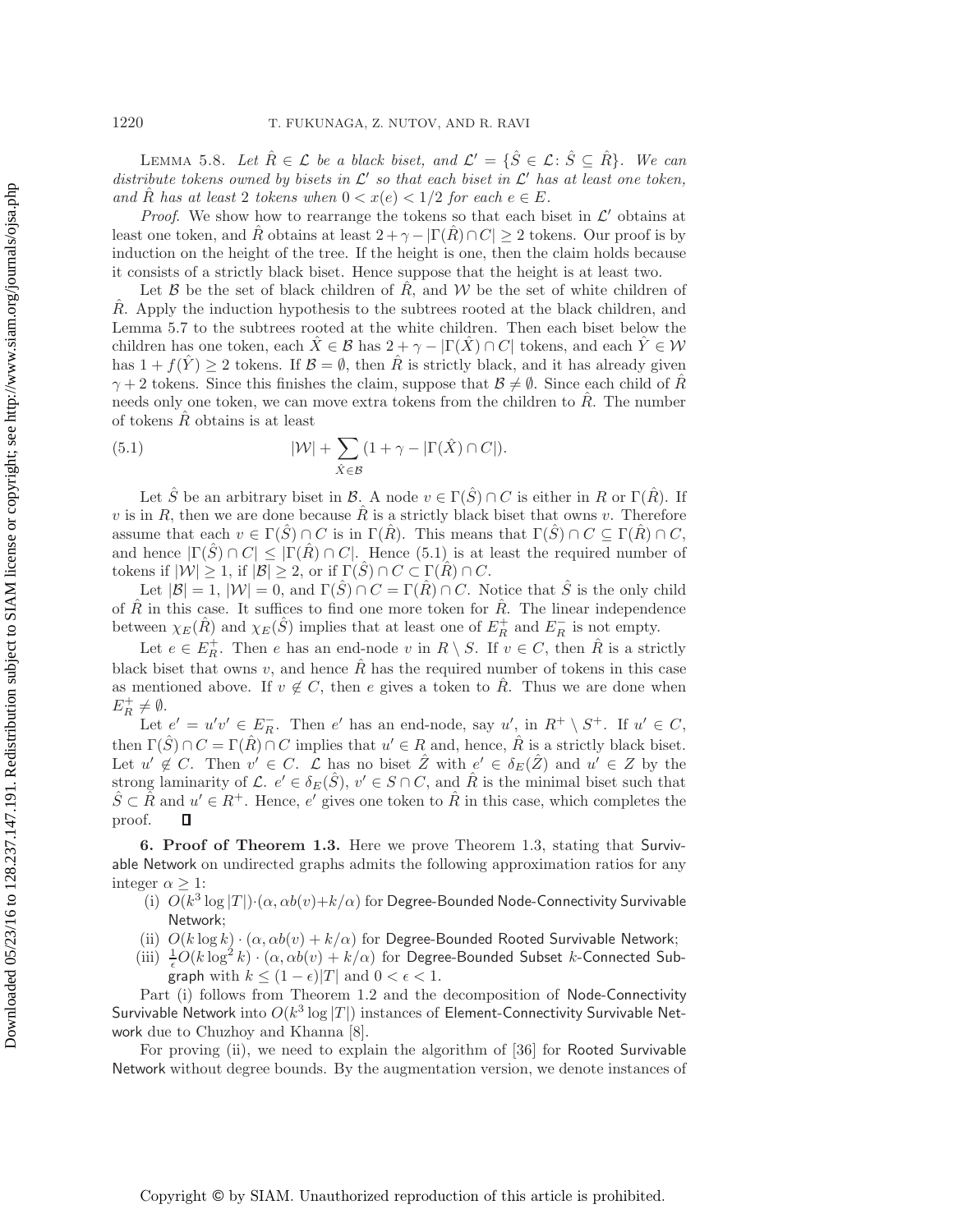the problem in which G contains a subgraph J of zero edge cost such that  $\kappa(s, v) \geq$  $r(s, v) - 1$  for every  $v \in T$ . In [\[36\]](#page-27-14) it is shown that the augmentation version can be decomposed into  $O(k)$  instances of Degree-Bounded f-Connected Subgraph with skew supermodular  $f$ . The algorithm for the general version has  $k$  iterations. At iteration  $\ell$ , one adds to  $J$  an edge set that increases the connectivity by one for each node v such that  $\kappa(s, v) = r(s, v) - k + \ell - 1$ . After iteration  $\ell$  we have  $\kappa(s, v) \ge$  $r(s, v) - k + \ell$ , hence after k iterations the solution becomes feasible. In [\[36\]](#page-27-14) it is shown that if the augmentation version admits an algorithm that computes a solution of cost at most  $\alpha$  times the optimal value of the corresponding biset LP relaxation, then the general version admits ratio  $O(\alpha \log k)$ . This is because if x is a feasible solution to LP relaxation derived from an instance of Rooted Survivable Network, then  $\frac{x}{k-\ell+1}$  is feasible to the LP relaxation derived from the augmentation version.<br>For the case with degree bounds, we proceed in the same way. When we solve an For the case with degree bounds, we proceed in the same way. When we solve an augmentation version instance, the degree bounds b' are defined by  $b'(v) = \lceil \frac{b(v)}{k-\ell+1} \rceil$ <br>for  $v \in B$ . Then we claim that if there exists an  $(\alpha, \beta(b(v)))$ -approximation algorithm for  $v \in B$ . Then we claim that if there exists an  $(\alpha, \beta(b(v)))$ -approximation algorithm for Degree-Bounded  $f$ -Connected Subgraph with skew supermodular  $f$ , then Degree-Bounded Rooted Survivable Network admits ratio  $O(k \log k) \cdot (\alpha, \beta(b(v)))$ . This and Theorem [2.2](#page-7-0) prove (ii).

We prove (iii). In the augmentation version of Subset  $k$ -Connected Subgraph, the goal is to increase the connectivity between the terminals from  $k - 1$  to k, namely, G contains a subgraph J of zero edge cost such that  $\kappa(u, v) \geq k - 1$  for all  $u, v \in T$ . We use a result of  $[37]$  that the augmentation version of Subset k-Connected Subgraph with  $k \leq (1 - \epsilon)|T|$  is decomposed into  $\frac{1}{\epsilon}O(\log k)$  instances of augmentation versions of Rooted Survivable Network with  $r(s, v) = k$  for all  $v \in T$ . To solve the general version of Subset  $k$ -Connected Subgraph, we repeatedly solve  $k$  augmentation versions, at iteration  $\ell$  increasing the connectivity between the nodes in T from  $\ell - 1$  to  $\ell$ . As in the rooted case, if x is a feasible solution to LP relaxation derived from an instance of Subset k-Connected Subgraph, then  $\frac{x}{k-\ell+1}$  is feasible to the LP relaxation<br>derived from the augmentation version. Hence if the augmentation version admits an derived from the augmentation version. Hence if the augmentation version admits an algorithm that computes a solution of cost at most  $\alpha$  times the optimal value of the corresponding biset LP relaxation, then the general version admits ratio  $O(\alpha \log k)$ . This extends to the degree-bounded setting, if at iteration  $\ell$  we scale the degree bounds to  $b'(v) = \lceil \frac{b(v)}{k-\ell+1} \rceil$  for each  $v \in B$ . Then we claim that if the augmentation version of Degree-Bounded Rooted Survivable Network admits ratio  $(\alpha, \beta(b(v)))$  then Degree-Bounded Subset *k*-Connected Subgraph admits ratio  $\frac{1}{e}O(\log^2 k) \cdot (\alpha, \beta(b(v))).$ By [\[36\]](#page-27-14) the augmentation version of Rooted Survivable Network can be decomposed into  $O(k)$  instances of f-Connected Subgraph with skew supermodular f, and this also extends to the degree-bounded setting. Overall, we obtain that if Degree-Bounded f-Connected Subgraph with skew supermodular f admits ratio  $(\alpha, \beta(b(v)))$ , then Degree-Bounded Subset k-Connected Subgraph admits ratio  $\frac{1}{\epsilon}O(k \log^2 k) \cdot (\alpha, \beta(b(v)))$ . This and Theorem [2.2](#page-7-0) prove (iii).

Part (iii) does not mention the case  $k > (1 - \epsilon)|T|$ . In this case, compute a minimum cost set of k internally disjoint  $(u, v)$ -paths for each pair of  $u, v \in T$ , and define a solution as the union of these paths. Note that the k internally disjoint  $(u, v)$ -paths can be computed by a minimum cost flow algorithm. The edge cost of this solution is  $O(k^2)$  times the optimal, and the degree of each node is  $O(k^2)$  because  $|T| = O(k)$ .

<span id="page-19-0"></span>**7. Proof of Theorem [1.4.](#page-4-1)** We need to describe the algorithm of [\[38\]](#page-27-18) for Degree-Bounded k-Connected Subgraph. The algorithm uses the following procedure due to Khuller and Raghavachari [\[25\]](#page-27-22), that is also used in the next section.

Copyright © by SIAM. Unauthorized reproduction of this article is prohibited.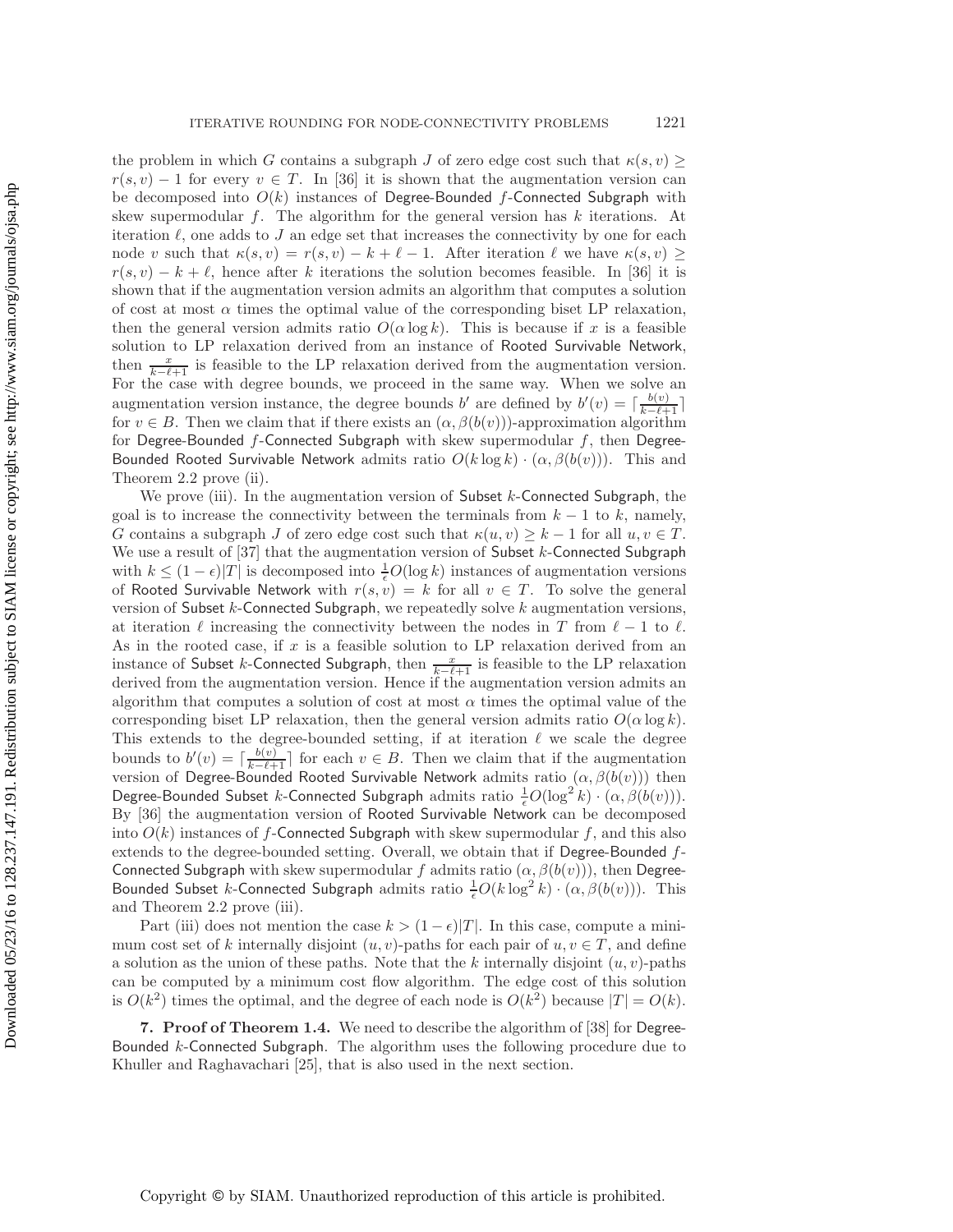Procedure EXTERNAL *k*-OUT-CONNECTIVITY **Input:** A graph  $G = (V, E)$ , an integer k, and  $R \subseteq V$  with  $|R| = k$ . **Output:** A subgraph J of G. **Step 1:** Let  $G'$  be obtained from  $G$  by adding a new node  $s$  and all edges between s and R, of cost zero each. **Step 2:** Compute a k-out-connected from s spanning subgraph  $J'$  of  $G'$ . **Step 3:** Return  $J = (J' \setminus \{s\}).$ 

Assume that Degree-Bounded k-Out-connected Subgraph admits an  $(\alpha, \beta(b(v)))$ approximation algorithm. For undirected graphs, the algorithm of [\[38\]](#page-27-18) is as follows.

Algorithm. Degree Bounded k-Connectivity.

**Step 1:** Apply Procedure EXTERNAL  $k$ -OUT-CONNECTIVITY, where  $J'$  is computed using the  $(\alpha, \beta(b(v)))$ -approximation algorithm for Degree-Bounded k-Out-connected Subgraph with degree bounds  $b'(v) = b(v) + 1$  if  $v \in R$ and  $b'(v) = b(v)$  otherwise.

**Step 2:** Let F be a set of edges on V such that  $J \cup F$  is k-connected.

**Step 3:** For every  $ut \in F$  compute a minimum cost inclusion-minimal edge set  $I_{ut} \subseteq E \setminus J$  such that  $J \cup I_{ut}$  contains k internally disjoint ut-paths.

**Step 4:** Return  $J \cup I$ , where  $I = \bigcup_{ut \in F} I_{ut}$ .

In the case of directed graphs, Procedure EXTERNAL  $k$ -OUT-CONNECTIVITY computes a subgraph  $J' = J^- \cup J^+$ , where  $J^+$  is k-out-connected from s and is computed by the  $(\alpha, \beta(b(v)))$ -approximation algorithm, while  $J^-$  is a minimum cost subgraph which is k-in-connected to s, namely,  $\kappa_{J}$ - $(v, s) \geq k$  for each  $v \in V \setminus \{s\}.$ 

<span id="page-20-1"></span>Lemma 7.1 (see [\[38\]](#page-27-18)). *Algorithm* Degree Bounded k-Connectivity *has ratio*  $(\alpha+|F|, \beta(b(v))+2|F|+kd/2)$  *for undirected graphs, and*  $(\alpha+1+|F|, \beta(b(v))+k+|F|+$  $kd/2$ ) *for digraphs, where* F *is the edge set computed at Step* 2*,*  $d = \max_{v \in V} |\delta_F(v)|$ *for undirected graphs, and*  $d = \max_{v \in V} |\delta_F^+(v)|$  *for digraphs.*<br>Let *F* be an edge set that satisfies the condition at Ster

Let  $F$  be an edge set that satisfies the condition at Step 2 of Algorithm DEGREE BOUNDED  $k$ -CONNECTIVITY. In [\[20,](#page-27-23) [38\]](#page-27-18), it is shown that there exists such an edge set F on R. Moreover, if F is an inclusion-minimal such edge set, then F is a forest in the undirected case, and  $F$  contains no alternating cycle (a cycle such that every two successive arcs have opposite directions) in the directed case. The latter property is a known consequence from the undirected and directed critical cycle theorems of Mader [\[32,](#page-27-24) [33\]](#page-27-25). In addition, the latter property implies  $|F| \leq 2|R| - 1$ . This can be seen as follows. We make a copy R' of R, and replace each arc  $uv \in F$  by an undirected edge  $uv'$ , where v' is the copy of v. Then we obtain an undirected edge set on  $R \cup R'$ . This edge set is a forest if F contains no alternating cycle. Thus  $|F| \leq 2|R| - 1$ .

Therefore, we can find in polynomial time F with  $|F| \leq |R| - 1 = k - 1$  in the undirected case, and  $|F| \leq 2|R| - 1 = 2k - 1$  in the directed case. We improve this by showing that  $F$  as above can be converted in polynomial time into an edge this by showing that F as above can be converted in polynomial time into an edge<br>set F' such that  $|F'| \leq |F|$ ,  $\max_{v \in V} |\delta_{F'}(v)| = O(\sqrt{k})$  for undirected graphs, and  $\max_{v \in V} |\delta_{F'}^+(v)| = O(\sqrt{k})$  for digraphs.

## **7.1. Undirected graphs.** We start by proving the following.

<span id="page-20-0"></span>LEMMA 7.2. Let  $G = (V, E \cup F)$  be a simple k-connected undirected graph such *that*  $|\delta_E(v)| \geq p$  *for all*  $v \in V$ *, and*  $G \setminus \{e'\}$  *is not k*-connected for each  $e' \in F$ . Let  $d = \text{max}$   $|\delta(e)| \geq 4$  let  $v \in V$  with  $|\delta(e)| = d$  and let  $e = vt \in \delta(e)$ . Symmetry  $d = \max_{v \in V} |\delta_F(v)| \geq 4$ , let  $u \in V$  with  $|\delta_F(u)| = d$ , and let  $e = ut \in \delta_F(u)$ . Suppose *that for every*  $v \in V$  *with*  $|\delta_F(v)| \leq d-2$  *the graph*  $G \setminus \{ut\} \cup \{vt\}$  *is not k-connected. Then*  $d(d+p-k-2) \leq 3p-k+1$ *.*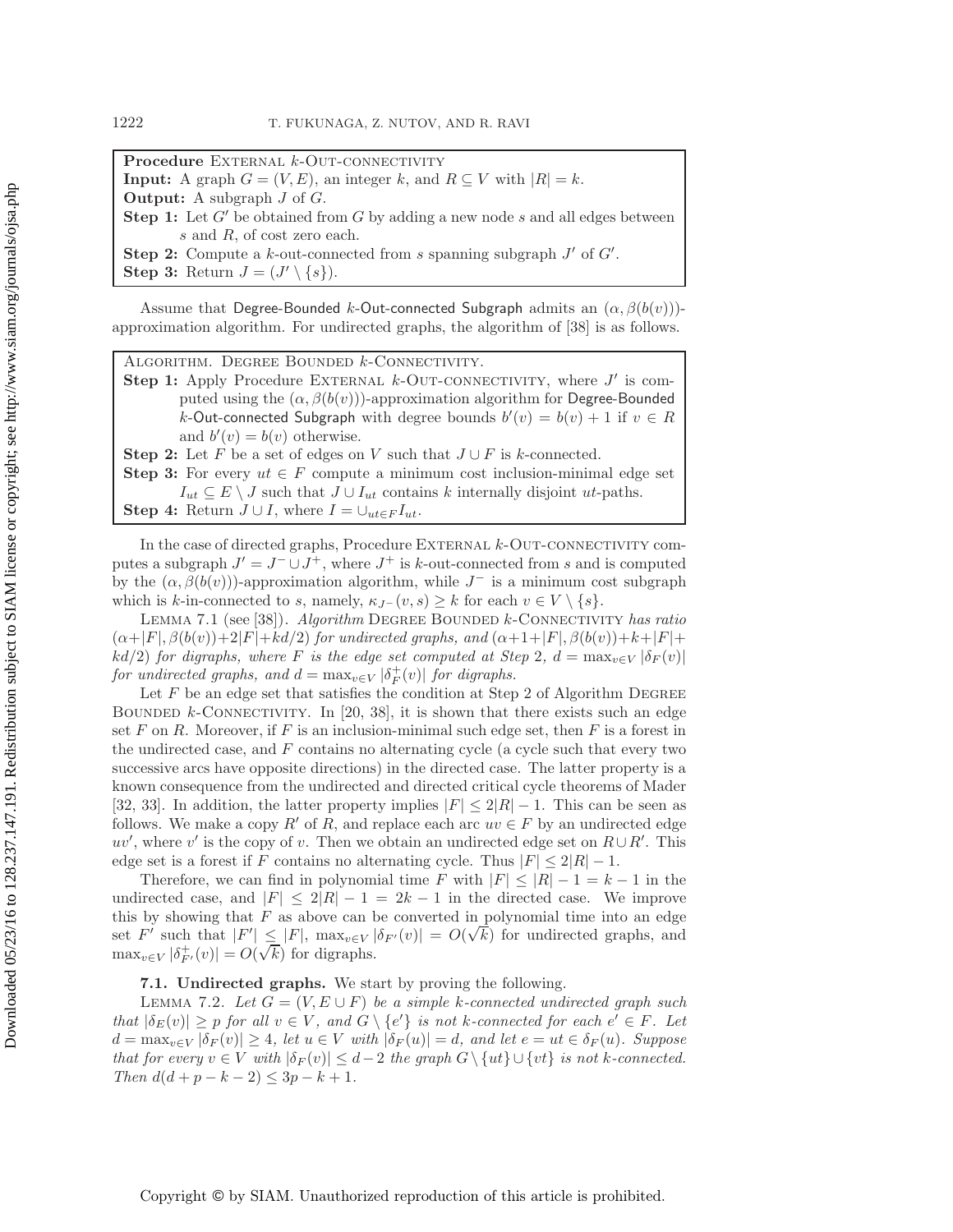*Proof*. F is a forest by Mader's critical cycle theorem for undirected graphs. Consider the graph  $G \setminus \{e\}$  and the biset family

$$
\mathcal{F} = \{ \hat{S} \in \mathcal{V} \colon u \in S, t \in V \setminus S^+, |\Gamma(\hat{S})| = k - 1, \delta_{E \cup F}(\hat{S}) = \{e\} \}.
$$

 $\mathcal F$  is a ring biset family, namely, that (i) the intersection of the inner-parts of the members of F is nonempty, and (ii)  $\hat{X} \cap \hat{Y}, \hat{X} \cup \hat{Y} \in \mathcal{F}$  for any  $\hat{X}, \hat{Y} \in \mathcal{F}$ . Indeed, (i) is obvious because the inner-part of each biset in  $\mathcal F$  includes t. (ii) follows from the fact that the functions  $|\Gamma(\cdot)|$  and  $|\delta_{E\cup F}(\cdot)|$  satisfy the submodular inequality (the reverse of [\(2.1\)](#page-6-1)), and the biset family  $\{\hat{S} \in \mathcal{V} : u \in S, t \in V \setminus S^+\}$  is closed under union and intersection. This implies that  $\mathcal F$  has a unique minimal member  $\hat S$ , and that for every  $v \in S$  the graph  $G \setminus \{ut\} \cup \{vt\}$  is k-connected. Thus  $|\delta_F(v)| \geq d-1$ for every  $v \in S$ , implying that  $|\delta_{E \cup F}(v)| \geq p + d - 1$ .

Let  $K = \Gamma(\hat{S})$ , so  $|K| = k - 1$ . Let I be the set of edges in F with at least one end-node in S. Every edge in  $I \setminus \{e\}$  has both of its end-nodes in  $S \cup K$  because  $\delta_{E\cup F}(\hat{S}) = \{e\}.$  In G, every  $v \in S\setminus\{u\}$  has at least  $p+d-1$  neighbors in  $(S\setminus\{v\})\cup K$ , implying  $(|S| - 1) + (k - 1) \ge p + d - 1$ , so  $p + d - k + 1 \le |S|$ . Since *I* is a forest on a set  $S \cup K \cup \{t\}$  of  $|S| + k$  nodes,  $|I| \leq |S| + k - 1$ . Let  $\zeta_I(S)$  be the set of edges in I with both end-nodes in S, so I is a disjoint union of  $\delta_I(S)$  and  $\zeta_I(S)$ . Hence  $|\delta_I(S)| + |\zeta_I(S)| = |I| \leq |S| + k - 1$ . On the other hand,  $(d-1)|S| \leq \sum_{v \in S} |\delta_I(v)| =$ <br> $|\delta_I(S)| + 2|\zeta_I(S)|$ . Summarizing, we have the following:  $|\delta_I(S)| + 2|\zeta_I(S)|$ . Summarizing, we have the following:

(7.1) 
$$
p + d - k + 1 \le |S|,
$$

(7.2) 
$$
|\delta_I(S)| + |\zeta_I(S)| \le |S| + k - 1,
$$

(7.3) 
$$
|\delta_I(S)| + 2|\zeta_I(S)| \ge (d-1)|S|.
$$

Subtracting [\(7.2\)](#page-21-0) from [\(7.3\)](#page-21-0) gives  $|\zeta_I(S)| \geq (d-2)|S| - k + 1$  and thus  $|\delta_I(S)| \leq$  $2k - 2 - (d - 3)|S|$ . Since  $|\delta_I(S)| \geq 0$  we get  $(d - 3)|S| \leq 2k - 2$ . Combining with [\(7.1\)](#page-21-0) we get

<span id="page-21-0"></span>
$$
p + d - k + 1 \le |S| \le \frac{2k - 2}{d - 3}.
$$

<span id="page-21-1"></span>Multiplying by  $d-3$  and rearranging terms we obtain  $d(d+p-k-2) \leq 3p-k+1$ , as claimed. П

COROLLARY 7.3. Let  $G = (V, E \cup F)$  be a simple k-connected undirected graph *such that*  $|\delta_E(v)| \geq k-1$  *for all*  $v \in V$ *. Then there exists a polynomial time algorithm that finds a set* F' of edges on V with  $|F'| \leq |F|$  such that  $G' = (V, E \cup F')$  is *k*-connected and such that  $|\delta_{F'}(v)| \le \max\{3, \frac{3}{2} + \sqrt{2k + \frac{1}{4}}\}$  for all  $v \in V$ .<br>Proof Let  $u \in V$  be a node that maximizes  $|\delta_{F}(u)|$  Lemma 7.2 with

*Proof.* Let  $u \in V$  be a node that maximizes  $|\delta_F(u)|$ . Lemma [7.2](#page-20-0) with  $p = k - 1$ implies that if  $|\delta_F(u)|$  is larger than the required value, then we can replace an edge  $ut \in \delta_F(u)$  by another edge vt such that  $|\delta_F(v)|$  is at most  $|\delta_F(u)| - 2$ , keeping the graph k-connected. By repeating this replacement, we can obtain a required edge set  $F'.$  $\Box$ 

The undirected part of Theorem [1.4](#page-4-1) follows from Lemma [7.1,](#page-20-1) Corollary [7.3,](#page-21-1) and our ability to find in polynomial time an edge set F with  $|F| \leq k-1$  at Step 2 of Algorithm DEGREE BOUNDED  $k$ -CONNECTIVITY.

### **7.2. Digraphs.** We start by proving the directed counterpart of Lemma [7.2.](#page-20-0)

<span id="page-21-2"></span>LEMMA 7.4. *Let*  $G = (V, E \cup F)$  *be a simple* k-connected digraph such that  $|\delta^+_E(v)| \geq p$  *for all*  $v \in V$ *, and*  $G \setminus \{e'\}$  *is not k-connected for each*  $e' \in F$ *. Let*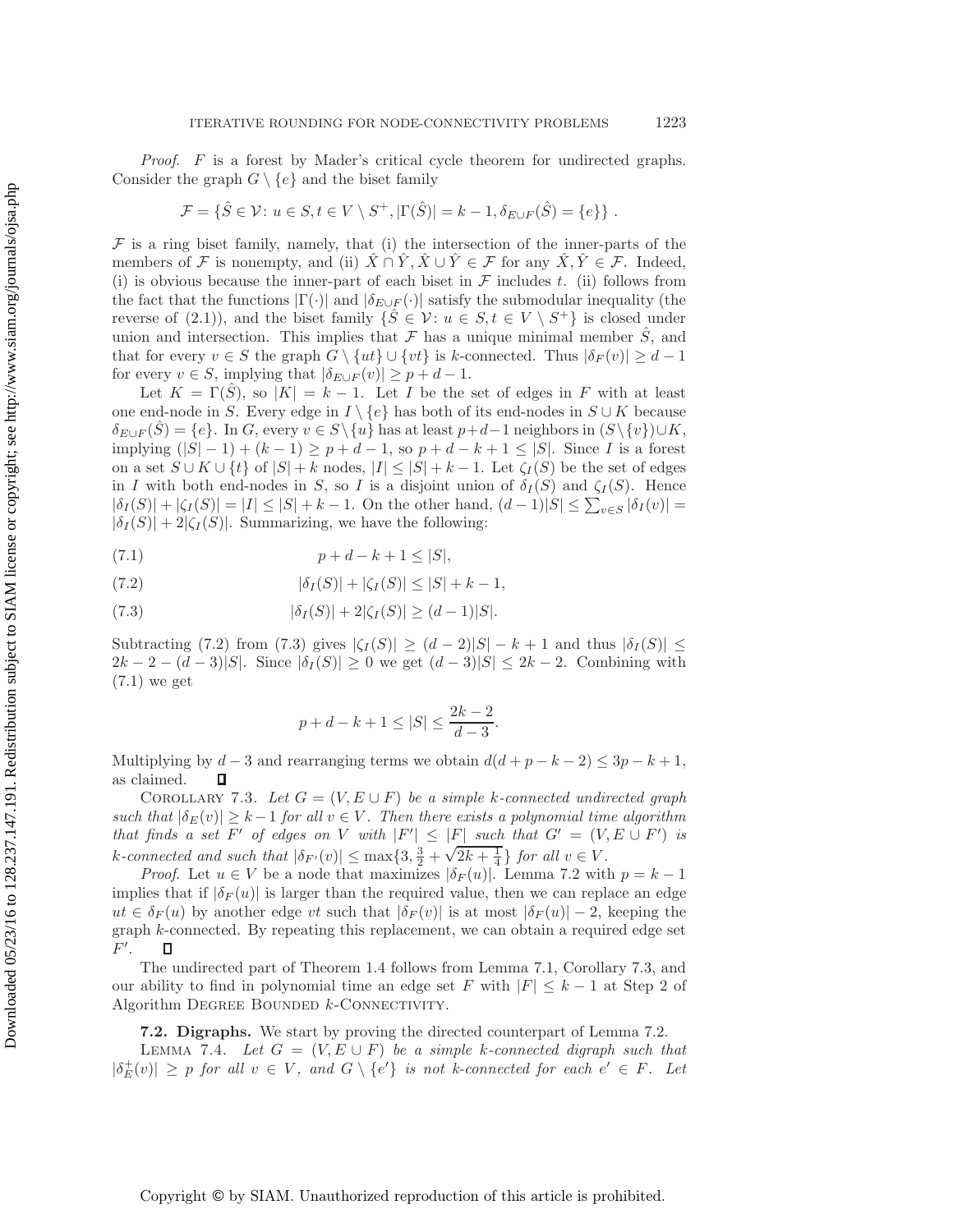$d = \max_{v \in V} |\delta_F^+(v)| \ge 4$ , let  $u \in V$  with  $|\delta_F^+(u)| = d$ , and let  $e = ut \in \delta_F^+(u)$ . Suppose<br>that for every  $v \in V$  with  $|\delta^+(v)| \le d-2$ , the examp  $G \setminus \{e\} \cup \{u\}$  is not k connected *that for every*  $v \in V$  *with*  $|\delta_F^+(v)| \leq d-2$  *the graph*  $G \setminus \{e\} \cup \{vt\}$  *is not* k-connected.<br>Then  $d(d+n-k-2) \leq 3n-k+2$ *Then*  $d(d+p-k-2) \leq 3p-k+2$ *.* 

*Proof.* Consider the graph  $G \setminus \{e\}$  and the biset family

$$
\mathcal{F} = \{ \hat{S} \in \mathcal{V} : u \in S, t \in V \setminus S^+, |\Gamma(\hat{S})| = k - 1, \delta^+_{E \cup F}(\hat{S}) = \{e\} \} .
$$

As in Lemma [7.2,](#page-20-0) it can be shown that  $\mathcal F$  is a ring biset family, so  $\mathcal F$  has a unique minimal member S, and that for every  $v \in S$  the graph  $G \setminus \{ut\} \cup \{vt\}$  is k-connected. Thus  $|\delta_F^+(v)| \ge d-1$  for every  $v \in S$ , implying that  $|\delta_{E \cup F}^+(v)| \ge p+d-1$  for every  $v \in S$ .  $v \in S$ .

Let  $K = \Gamma(\hat{S})$ , so  $|K| = k - 1$ . Let I be the set of arcs in F with tail in S. Every edge in  $I \setminus \{e\}$  has its head in  $S \cup K$ . In G, every  $v \in S \setminus \{u\}$  has at least  $p + d - 1$ neighbors in  $(S\setminus \{v\})\cup K$ , implying  $(|S|-1)+(k-1) \geq p+d-1$ , so  $d-k+p+1 \leq |S|$ . Since  $F$  has no alternating cycle,  $I$  is an arc set without alternating cycle on a set  $S \cup K \cup \{t\}$  of  $|S| + k$  nodes. This implies that  $|I| \leq 2(|S| + k) - 1$ . On the other hand,  $(d-1)|S| \le \sum_{v \in S} |\delta_I^+(v)| = |I|$ . Summarizing, we have the following:

(7.4) 
$$
d - k + p + 1 \le |S|,
$$

$$
|I| \le 2(|S| + k) - 1,
$$

$$
(7.6) \t\t |I| \ge (d-1)|S|.
$$

From [\(7.5\)](#page-22-1) and [\(7.6\)](#page-22-1) we get  $(d-1)|S| \leq 2(|S|+k)-1$  so  $|S|(d-3) \leq 2k-1$ . Combining with  $(7.4)$  we get

<span id="page-22-1"></span>
$$
d - k + p + 1 \le |S| \le \frac{2k - 1}{d - 3}.
$$

Multiplying by  $d-3$  and rearranging terms we obtain  $d(d+p-k-2) \leq 3p-k+2$ , as claimed. 口

<span id="page-22-2"></span>COROLLARY 7.5. Let  $G = (V, E \cup F)$  be a simple k-connected digraph such *that*  $\min_{v \in V} |\delta_E^-(v)| \geq k-1$  *and*  $\min_{v \in V} |\delta_E^+(v)| \geq k-1$ . Then there exists a poly-<br>partial time algorithm that finds a set E' of arcs on V with  $|E'| \leq |E|$  such that *nomial time algorithm that finds a set*  $F'$  *of arcs on* V *with*  $|F'| \leq |F|$  *such that*  $G' = (V, E \cup F')$  is k-connected and such that  $|\delta_{F'}^+(v)|$  and  $|\delta_{F'}^-(v)|$  are both at most<br>may  $\{3, 1, 5 + \sqrt{2k + 1, 25}\}$  for all  $v \in V$  $G = (V, E \cup F)$  is *K*-connected and such  $\max\{3, 1.5 + \sqrt{2k + 1.25}\}$  for all  $v \in V$ .

*Proof.* Let  $u \in V$  be a node that maximizes  $|\delta_F^+(u)|$ . Lemma [7.4](#page-21-2) with  $p = k - 1$  lies that if  $|\delta^+(u)|$  is larger than the required value, then we can replace an edge implies that if  $|\delta_F^+(u)|$  is larger than the required value, then we can replace an edge  $ut \in \delta^+(u)$  by another edge  $ut$  such that  $|\delta^+(u)|$  is at most  $|\delta^+(u)| = 2$  keeping the ut ∈  $\delta_F^+(u)$  by another edge vt such that  $|\delta_F^+(v)|$  is at most  $|\delta_F^+(u)| - 2$ , keeping the graph k-connected. By repeating this replacement, we can obtain  $F''$  that satisfies graph  $k$ -connected. By repeating this replacement, we can obtain  $F''$  that satisfies the conditions on connectivity and out-degree. Notice that  $|\delta_{F'}^-(v)| = |\delta_F^-(v)|$  for all<br> $v \in V$ . Similarly we can decrease the in-degree of a node in V if it is larger than  $v \in V$ . Similarly we can decrease the in-degree of a node in V if it is larger than the required value, by applying Lemma [7.4](#page-21-2) to the graph obtained by reversing the directions of all arcs. This gives the required edge set  $F'$ . П

The directed part of Theorem [1.4](#page-4-1) follows from Lemma [7.1,](#page-20-1) Corollary [7.5,](#page-22-2) and our ability to find in polynomial time an edge set F with  $|F| \leq 2k - 1$  at Step 2 of Algorithm DEGREE BOUNDED  $k$ -CONNECTIVITY.

<span id="page-22-0"></span>**8. Proof of Theorem [1.5.](#page-5-1)** First, we overview the algorithm of Cheriyan and Végh  $[7]$ , and show that it can be extended to the degree-bounded setting. Then, we improve the bound on the number of nodes.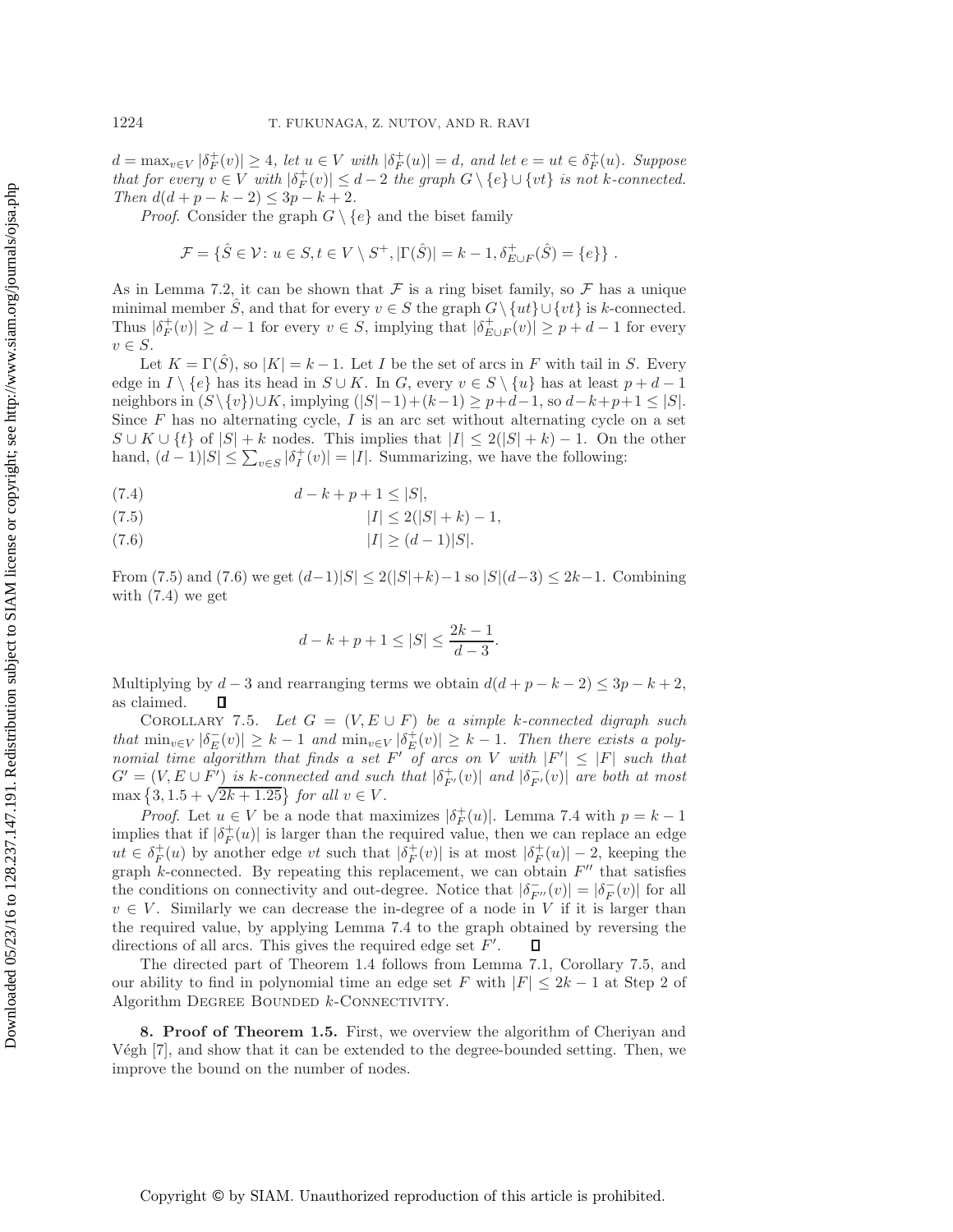<span id="page-23-0"></span>**8.1. Extension to the degree-bounded setting.** Define a biset function  $f^k \colon \mathcal{V} \to \mathbb{Z}$  as

$$
f^k(\hat{S}) = \begin{cases} k - |\Gamma(\hat{S})| & \text{if } S \neq \emptyset \text{ and } S^+ \neq V, \\ 0 & \text{otherwise.} \end{cases}
$$

By the node-connectivity version of Menger's theorem, an undirected graph  $(V, F)$  is k-connected if and only if  $|\delta_F(\hat{S})| \geq f^k(\hat{S})$  for each  $\hat{S} \in \mathcal{V}$ . Now suppose that our goal is to augment a given graph  $(V, J)$  by a minimum cost edge set F such that  $(V, J \cup F)$ is k-connected. A natural LP relaxation for this problem is as follows (see  $[13]$ ):

$$
(8.1) \quad \tau^* = \min\left\{\sum_{e \in E} c(e)x(e) : x(\delta_E(\hat{S})) \ge f^k_J(\hat{S}) \,\,\forall \hat{S} \in \mathcal{V}, 0 \le x(e) \le 1 \,\,\forall e \in E\right\},
$$

where  $f_S^k(\hat{S}) = f^k(\hat{S}) - |\delta_J(\hat{S})|$  is the residual biset function of  $f^k$ . We will denote  $S_J = {\hat{S}: f_J^k(\hat{S}) > 0}.$  Recall also that we denote  $\gamma = \max_{f(\hat{S})>0} |\Gamma(\hat{S})|$ , and note that  $\gamma \leq k-1$  for  $f = f_f^k$ . In what follows, we assume that  $k \geq 2$ .<br>Thus highle  $\hat{Y}$  and  $\hat{Y}$  areas if  $Y \cap Y$  /  $\emptyset$  and  $Y^+ + Y^+$ 

Two bisets  $\hat{X}$  and  $\hat{Y}$  *cross* if  $X \cap Y \neq \emptyset$  and  $X^+ \cup Y^+ \neq V$ , and *negacross* if  $X \setminus Y^+ \neq \emptyset$  and  $Y \setminus X^+ \neq \emptyset$ . A biset function f is *crossing supermodular* if any  $\hat{X}, \hat{Y} \in \mathcal{V}$  that cross satisfy the supermodular inequality [\(2.1\)](#page-6-1). f is *symmetric* if  $f(S, S^+) = f(V \setminus S^+, V \setminus S)$  for any biset  $\hat{S} = (S, S^+) \in \mathcal{V}$ . It is known that the function  $f_{J}^{k}$  is crossing supermodular and symmetric for any edge set J.

A biset family F is *independence free* if any  $\hat{X}, \hat{Y} \in \mathcal{F}$  cross or negacross. We say that a biset function f is independence free if the family  $\{\hat{S} \in \mathcal{V} : f(\hat{S}) > 0\}$  is independence free, and that an edge set  $J$  is independence free if the biset function  $f_j^k$  is independence free (namely, if the family  $S_j$  is independence free). The idea<br>of Cherium and Véch is to find a "cheap" independence free edge set L. They also of Cheriyan and Végh is to find a "cheap" independence free edge set  $J$ . They also showed that if  $J$  is independence free, the iterative rounding algorithm of [\[12\]](#page-26-2) for skew supermodular biset functions computes an edge set  $F \subseteq E$  with  $c(F) \leq 2\tau^*$  such that  $(V, J \cup F)$  is k-connected.

The step for finding such J is based on the following statement.

<span id="page-23-1"></span>LEMMA 8.1 (see [\[7\]](#page-26-7)). Let J' be an undirected graph on a node set  $V \cup \{s\}$  such *that* J *is* k*-out-connected from* s*. Let* R *be the set of neighbors of* s *in* J *, and let*  $J = J' \setminus \{s\}.$  Let  $U = \bigcup \{S : \hat{S} \in \mathcal{S}_J, |S| \leq k - 1\}.$  Then  $|U| \leq |R|k^2(k - 1).$ *Furthermore, if*  $|V| \geq |U| + k$ *, then there exists a polynomial time algorithm that given an edge set* E *on* V *with costs returns one of the following:*

(i) an edge set  $F \subseteq E$  with  $c(F) \leq 2\tau^*$  such that  $J \cup F$  is k-connected;

(ii) *the set* U*.*

The algorithm constructs an edge set that corresponds to  $J'$  in Lemma [8.1](#page-23-1) by applying Procedure External k-Out-connectivity from the beginning of section [7.](#page-19-0) Frank and Tardos [\[16\]](#page-27-26) gave a polynomial-time algorithm for computing a subgraph that is spanning  $k$ -out-connected from a root node in a directed graph. This implies a 2-approximation algorithm for the same problem in undirected graphs [\[25\]](#page-27-22); then it computes a subgraph of cost at most  $2\tau^*$ . Procedure EXTERNAL k-OUTconnectivity uses this 2-approximation algorithm in its Step 2.

The algorithm of Cheriyan and Végh has four steps. At every step, a certain edge set of cost at most  $2\tau^*$  is computed. If the algorithm terminates at Step 2, then it returns the union of the edge sets computed at Steps 1 and 2, of overall cost at most  $4\tau^*$ . Else, the algorithm returns the union of the edge sets computed at Steps 1, 3, and 4, of overall cost at most  $6\tau^*$ .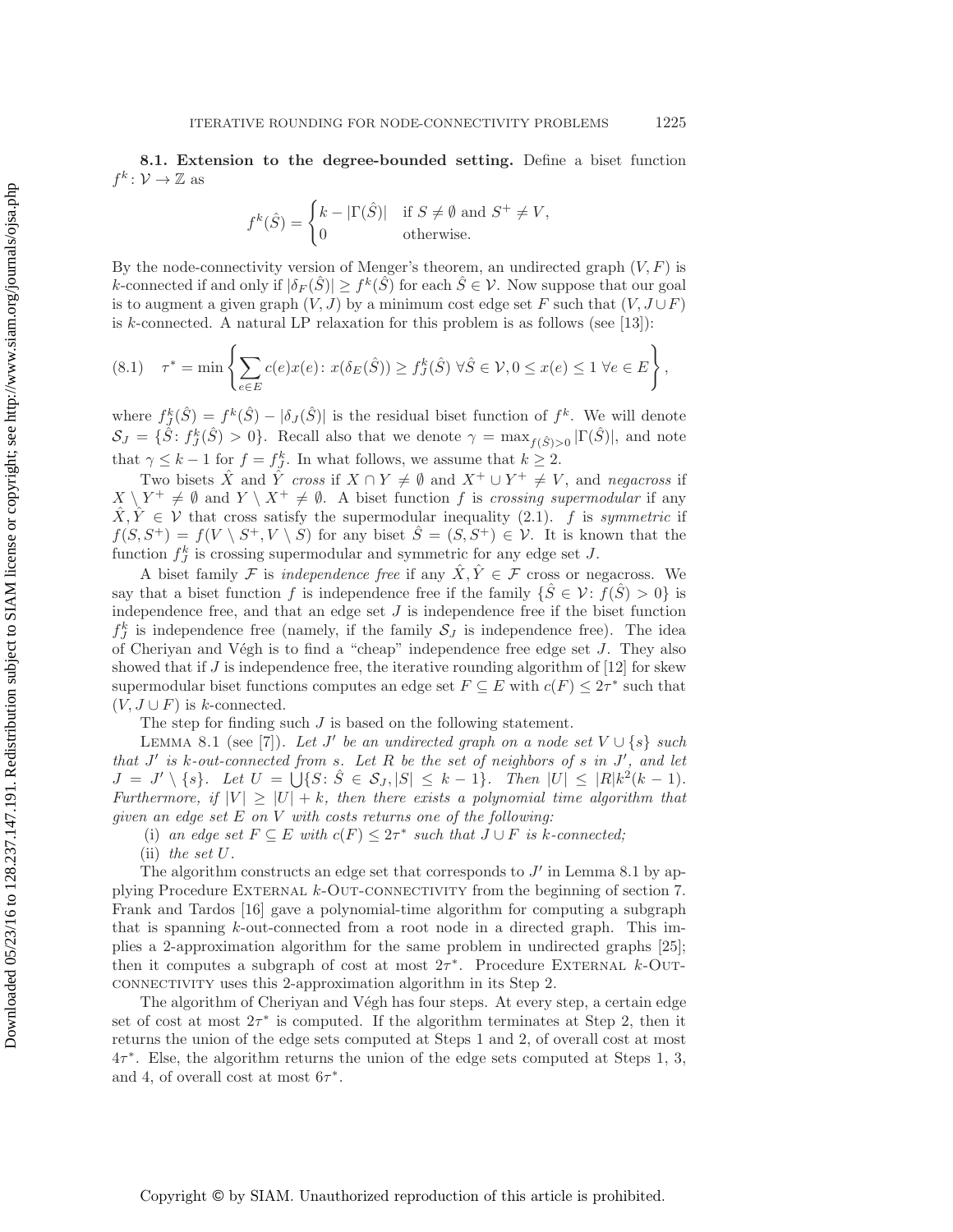ALGORITHM OF CHERIYAN AND VÉGH.

- **Step 1:** Compute a subgraph  $J_{CV}$  of G by applying Procedure EXTERNAL  $k$ -OUT-CONNECTIVITY for some  $R \subseteq V$  with  $|R| = k$ .
- **Step 2:** Apply the algorithm from Lemma [8.1.](#page-23-1) If the algorithm returns an edge set F as in Lemma [8.1\(](#page-23-1)i) then return  $J_{CV} \cup F$  and STOP.
- **Step 3:** If the algorithm from Lemma [8.1](#page-23-1) returns  $U_{CV}$ , then apply Procedure EXTERNAL k-OUT-CONNECTIVITY for some  $R \subseteq V \setminus U_{CV}$  with  $|R| =$ k, and add the computed edge set to  $J_{CV}$ . (Then, the graph  $J_{CV}$  is independence free.)
- **Step 4:** Apply the iterative rounding algorithm of [\[12\]](#page-26-2) to compute an edge set  $F \subseteq E$  such that  $J_{CV} \cup F$  is k-connected.

Step 3 of this algorithm needs a condition  $|V| \geq |U_{CV}| + k$  to find R. Lemma [8.1](#page-23-1) shows that  $|U_{CV}| \leq k^3(k-1)$ , and hence  $n \geq k^3(k-1) + k$  suffices to guarantee the condition.

The algorithm can be extended to the degree-bounded setting as follows. At Steps 1 and 3, we apply Procedure EXTERNAL  $k$ -OUT-CONNECTIVITY with degree bounds  $b'(v) = b(v) + 1$  if  $v \in R$  and  $b'(v) = b(v)$ ; otherwise, using our algorithm for undirected Degree-Bounded k-Out-connected Subgraph. At Steps 2 and 4, we use our algorithm for Degree-Bounded f-Connected Subgraph with skew supermodular f. If  $|V| \geq |U| + k$ , then following [\[7\]](#page-26-7), we can design a polynomial-time algorithm that returns either the set U, or an edge set  $F \subseteq E$  such that  $J \cup F$  is k-connected, within the same ratio as our algorithm for Degree-Bounded  $f$ -Connected Subgraph with skew supermodular f (with  $\gamma = k - 1$ ). These give  $(12, 8b(v) + O(k))$ -approximation algorithm for Degree-Bounded Undirected k-Connected Subgraph.

**8.2. Improving the bound on the number of nodes.** In the rest of the paper, we improve the bound on  $n$  as described in Theorem [1.5.](#page-5-1) For the degreebounded setting, we simply improve the statement  $|U| \leq |R|k^2(k-1)$  (=  $k^3(k-1)$ ) in Lemma [8.1](#page-23-1) to  $|U| \leq 2k(k-1)(k-0.5)$ . Since the last claim in Lemma 8.1 requires  $|V| \geq |U| + k$ , this improvement proves our claim.

For the setting without degree bounds, we slightly modify the algorithm of Cheriyan and Végh. Auletta et al.  $[2]$  gave a procedure for computing a spanning subgraph  $J'$ of an undirected graph G such that  $J'$  is k-out-connected from some node r in  $G$ ,  $|\delta_{J'}(r)| = k$ , and  $c(J') \leq 2\tau^*$  (this procedure does not apply in the degree-bounded<br>cetting if we can about the sect). We apply this procedure at Stap 1 instead of setting, if we care about the cost). We apply this procedure at Step 1, instead of the EXTERNAL  $k$ -OUT-CONNECTIVITY procedure to obtain a subgraph  $J'$  (instead of  $J_{CV}$ ). Define U' as  $\bigcup \{S : \hat{S} \in S_{J'}, |S| \le k-1\}$ . We apply Steps 2, 3, and 4 with  $J'$ and U' instead of  $J_{CV}$  and  $U_{CV}$ . We will prove that  $|U'| + k \leq k(k-1)(k-1.5) + k$ holds, and hence we can weaken the assumption on  $|V|$  to  $|V| \ge k(k-1)(k-1.5) + k$ . Now we describe the main result in this subsection.

<span id="page-24-0"></span>LEMMA 8.2. Let  $J'$  be an undirected graph such that  $J'$  is k-out-connected from *some node* s with  $|\delta_{J'}(s)| = k$  *and let*  $J = J' \setminus \{s\}$ . Let  $U' = \bigcup \{S : \hat{S} \in \mathcal{S}_{J'} , |S| \leq p\}$  $\text{and } U = \bigcup \{ S : \hat{S} \in \mathcal{S}_J, |S| \leq p \}.$  Then  $|U'| \leq p k (k-1.5)$  and  $|U| \leq 2p k (k-0.5)$ *. In particular, for*  $p = k - 1$ ,

$$
|U'| + k \le k(k-1)(k-1.5) + k \quad and \quad |U| + k \le 2k(k-1)(k-0.5) + k.
$$

Let us say that a biset family F is *weakly nega-uncrossable* if for any  $\hat{X}, \hat{Y} \in \mathcal{F}$ with  $X \ Y^+, Y \ X^+ \neq \emptyset$ , one of the bisets  $X \ Y, Y \ X$  is in F. We have the following lemma on weakly nega-uncrossable families.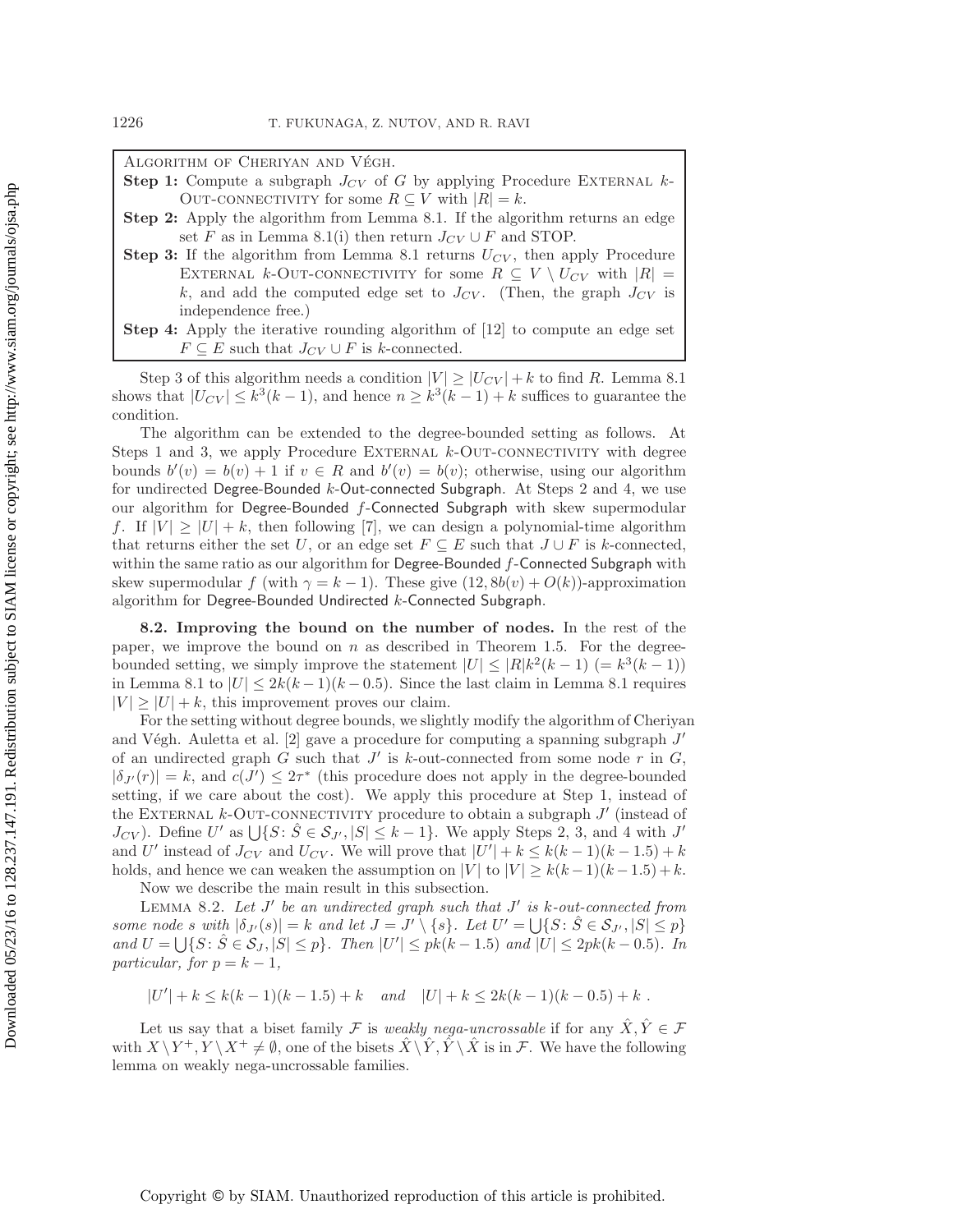<span id="page-25-1"></span>Lemma 8.3. *If* f *is crossing supermodular and symmetric, then the biset family*  $\mathcal{F} = \{ \hat{S} : f(\hat{S}) > 0 \}$  *is weakly nega-uncrossable.* 

*Proof.* Suppose that  $\hat{X}, \hat{Y} \in \mathcal{F}$  satisfy  $X \setminus Y^+ \neq \emptyset$  and  $Y \setminus X^+ \neq \emptyset$ . Let  $\hat{X}'$  be  $(V \setminus X^+, V \setminus X)$ . Then,  $f(\hat{X}') + f(\hat{Y}) = f(\hat{X}) + f(\hat{Y}) > 0$  holds because f is symmetric. Since  $\hat{X}'$  and  $\hat{Y}$  are crossing, we have  $f(\hat{X}') + f(\hat{Y}) \leq f(\hat{X}' \cap \hat{Y}) + f(\hat{X}' \cup \hat{Y})$  by the crossing supermodularity of f. Note that  $\hat{X}' \cap \hat{Y} = \hat{Y} \setminus \hat{X}$  and  $\hat{X}' \cup \hat{Y} = \hat{X} \setminus \hat{Y}$ . Thus combining these gives  $f(\hat{X} \setminus \hat{Y}) + f(\hat{Y} \setminus \hat{X}) > 0$ , and hence  $f(\hat{X} \setminus \hat{Y}) > 0$  or  $f(Y \setminus \hat{X}) > 0$  holds. П

Two bisets  $\hat{X}$  and  $\hat{Y}$  are *strongly disjoint* if  $\hat{X} \setminus \hat{Y} = \hat{X}$  or  $\hat{Y} \setminus \hat{X} = \hat{Y}$  (note that this is equivalent to  $\hat{X} \setminus \hat{Y} = \hat{X}$  and  $\hat{Y} \setminus \hat{X} = \hat{Y}$ ; in particular,  $X \subseteq V \setminus Y^+$ and  $Y \subseteq V \setminus X^+$ . Given a biset family F, let  $\nu_{\mathcal{F}}$  denote the maximum number of pairwise strongly disjoint bisets in  $\mathcal{F}$ .

<span id="page-25-3"></span>LEMMA 8.4. Let  $F$  be a weakly nega-uncrossable biset family. Denote  $p =$  $\max_{\hat{S} \in \mathcal{F}} |S|$  and  $\gamma = \max_{\hat{S} \in \mathcal{F}} |\Gamma(\hat{S})|$ *. Then*  $|\bigcup_{\hat{S} \in \mathcal{F}} S| \leq p(2\gamma + 1)\nu_{\mathcal{F}}$ .

*Proof.* Let  $\mathcal{F}' = \{\hat{S}_1, \hat{S}_2, \dots, \hat{S}_\ell\}$  be a minimum size subfamily of  $\mathcal{F}$  such that  $\bigcup_{i=1}^{\ell} S_i = \bigcup_{\hat{S} \in \mathcal{F}} S$ . We prove that  $|\mathcal{F}'| \leq (2\gamma + 1)\nu_{\mathcal{F}}$ . For every  $\hat{S}_i \in \mathcal{F}'$ , there is  $v_i \in S$ , such that  $v_i \notin S$ , for every  $i \neq i$ . Among all bisets in  $\mathcal{F}$  that are contained in  $v_i \in S_i$  such that  $v_i \notin S_j$  for every  $j \neq i$ . Among all bisets in F that are contained in  $\hat{S}_i$  and that includes  $v_i$  in its inner-part, let  $\hat{C}_i$  be a minimal one. Since F is weakly nega-uncrossable, the minimality of  $\hat{C}_i$  implies that one of the following must hold for any distinct  $\hat{C}_i$  and  $\hat{C}_j$ :

•  $v_i \in \Gamma(\hat{C}_j)$  or  $v_j \in \Gamma(\hat{C}_i)$ ;

•  $C_i = C_i \setminus C_j$  or  $C_j = C_j \setminus C_i$ , namely,  $C_i, \hat{C}_j$  are strongly disjoint.

Construct an auxiliary directed graph  $\mathcal J$  on node set  $\mathcal C = \{\hat C_1, \hat C_2, \ldots, \hat C_\ell\}$ . Add an arc  $\hat{C}_i\hat{C}_j$  if  $v_i \in \Gamma(\hat{C}_j)$ . The in-degree in  $\mathcal J$  of a node  $\hat{C}_i$  is at most  $|\Gamma(\hat{C}_i)| \leq \gamma$ . This implies that every subgraph of the underlying graph of  $\mathcal J$  has a node of degree  $\leq 2\gamma$ . A graph is d-degenerate if every subgraph of it has a node of degree  $\leq d$ . It is known that any d-degenerate graph is  $(d + 1)$ -colorable. Hence  $\mathcal{J}$  is  $(2\gamma + 1)$ -colorable, so its node set can be partitioned into  $2\gamma + 1$  independent sets. The members of each independent set are pairwise strongly disjoint, hence their number is at most  $\nu_{\mathcal{C}}$ .<br>Consequently,  $\ell \leq (2\gamma + 1)\nu_{\mathcal{C}} \leq (2\gamma + 1)\nu_{\mathcal{F}}$ , as claimed.  $\Box$ Consequently,  $\ell \leq (2\gamma + 1)\nu_c \leq (2\gamma + 1)\nu_{\mathcal{F}}$ , as claimed.

To prove Lemma [8.2,](#page-24-0) we need the following lemma, which is also used for proving Lemma [8.1](#page-23-1) in [\[7\]](#page-26-7).

<span id="page-25-0"></span>LEMMA 8.5 (see [\[25\]](#page-27-22)). Let  $J'$  be an undirected graph such that  $J'$  is k-out*connected from some node* s, let R be the set of neighbors of s in  $J'$ , and let  $J =$  $J' \setminus \{s\}$ . Then  $S \cap R \neq \emptyset$  for any  $S \in \mathcal{S}_J$ .

The following version of Lemma [8.5](#page-25-0) is proved in [\[2\]](#page-26-11); we provide a proof sketch for completeness of exposition.

<span id="page-25-2"></span>LEMMA 8.6. Let  $J'$  be an undirected graph such that  $J'$  is k-out-connected from *some node* s and let R be the set of neighbors of s in J'. Then  $s \in \Gamma(\hat{S})$  and  $|S \cap R| \geq 2$ *for any*  $\hat{S} \in \mathcal{S}_{J'}$ . Hence  $\nu_{\mathcal{S}_{J'}} \leq \lfloor |R|/2 \rfloor$ .

*Proof.* Let  $\hat{S} \in \mathcal{S}_{J'}$ . If  $s \notin \Gamma(\hat{S})$  then  $s \in S$  or  $s \in V \setminus S^+$ . Since  $S \neq \emptyset$  and  $S^+ \neq V$ , and since J' is k-out-connected from s, we easily obtain a contradiction to Menger's theorem. We prove that  $|S \cap R| \ge 2$ . Let  $v \in S$ ,  $C = \delta_{J'}(\hat{S}) \cup \Gamma(\hat{S})$ , and  $\ell = |\delta_{J'}(\hat{S})| + |\Gamma(\hat{S})| \leq k - 1$ ). Consider a set of k internally disjoint paths from s to v in J'. At most  $|S \cap R|$  of these paths may not contain a member in C. This implies that each of the other at least  $k-|S \cap R|$  paths must contain an element from  $C \setminus \{s\}.$ Hence  $\ell - 1 \geq k - |S \cap R|$ . This implies  $|S \cap R| \geq k - (\ell - 1) \geq 2$ . П

Now let us prove Lemma [8.2.](#page-24-0) Let  $S_f^p = {\hat{S}: \hat{S} \in \mathcal{S}_J, |\hat{S}| \leq p}.$  Since  $S_{J'}$  and  $S_{J'}$  and  $S_{J'}$  and  $S_{J'}$  we have  $|R| \leq k$  $S_J$  are weakly nega-uncrossable by Lemma [8.3,](#page-25-1) so are  $S_{J'}^p$  and  $S_J^p$ . We have  $|R| \leq k$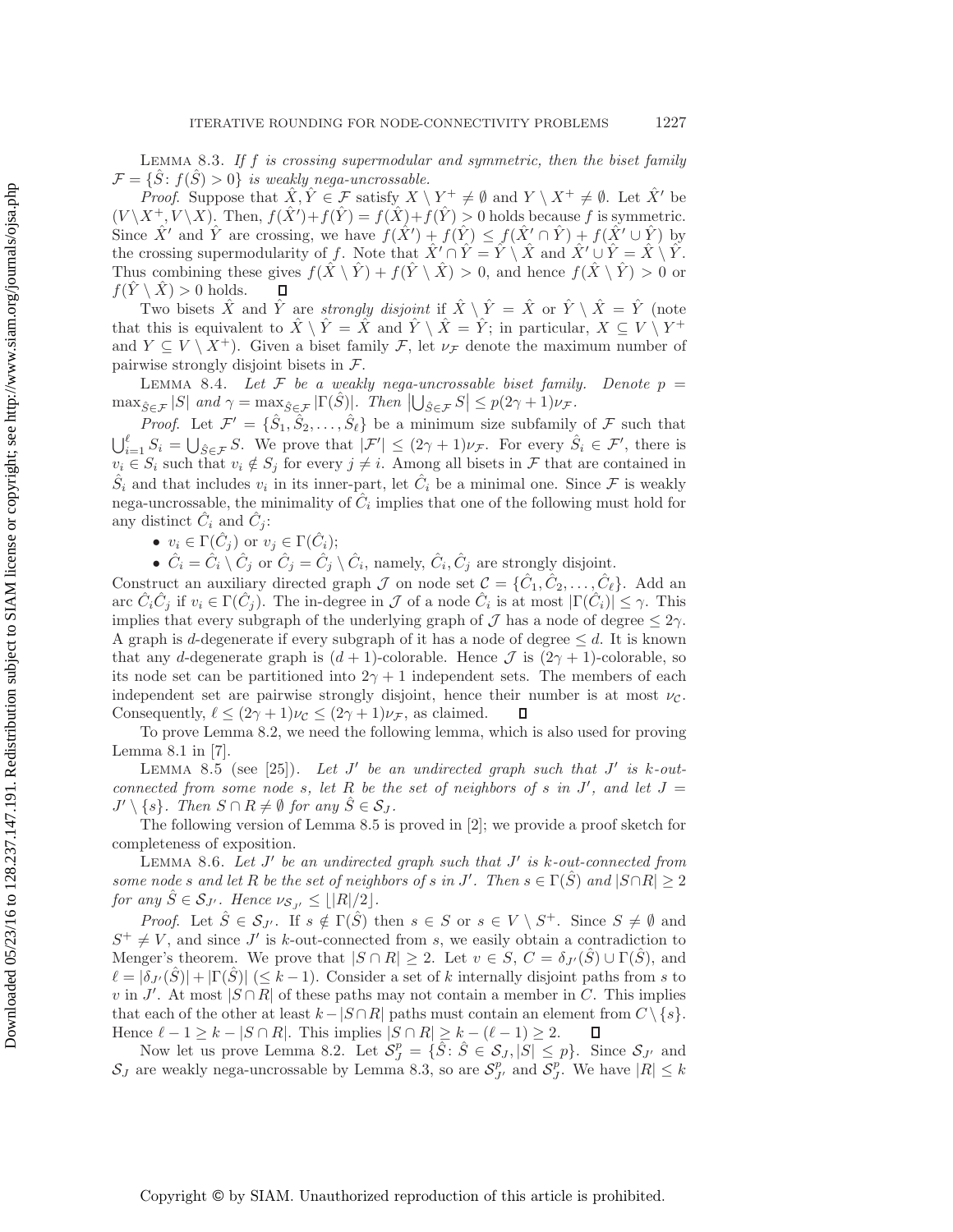because  $\delta_{J'}(s) = k$ . Thus Lemmas [8.5](#page-25-0) and [8.6](#page-25-2) imply  $\nu_{\mathcal{S}_{J}^p} \leq k$  and  $\nu_{\mathcal{S}_{J'}^p} \leq \lfloor k/2 \rfloor$ , respectively. Applying Lemma [8.4](#page-25-3) to  $S_J^p$ , we obtain

$$
|U| \le p(2(k-1)+1)\nu_{\mathcal{S}_J^p} \le p(2k-1)k = 2pk(k-0.5).
$$

When we apply Lemma [8.4](#page-25-3) to  $S_{I'}^p$ , we may assume  $\gamma \leq k-2$ . This is because, by Lemma [8.6,](#page-25-2)  $s \in \Gamma(\hat{S})$  holds for any  $\hat{S} \in S_{J'}$ , and hence we can apply Lemma [8.4](#page-25-3) after<br>nongoing a from the houndary of grown biggit in  $S^p$ . Hence we house removing s from the boundary of every biset in  $S_{J'}^p$ . Hence we have

$$
|U'| \le p(2(k-2)+1)\nu_{\mathcal{S}_{J'}^p} \le p(2k-3)\lfloor k/2 \rfloor \le pk(k-1.5).
$$

This concludes the proof of Lemma [8.2.](#page-24-0)

The claim on the degree-bounded setting of Theorem [1.5](#page-5-1) is immediate from section [8.1](#page-23-0) and Lemma [8.2.](#page-24-0) As for the setting without degree bounds, we have to verify that the above modification of the algorithm has no effect on the claim. More specif-ically, we need to show that the algorithm claimed in Lemma [8.1](#page-23-1) exists even if  $U$  is replaced by U' and J is replaced by J'. We note that the proof in [\[7\]](#page-26-7) still holds even after the replacement. Since it is not our main focus, we leave it to the readers.

**9. Conclusion.** We have presented iterative rounding algorithms and decomposition results for various Degree-Bounded Survivable Network problems. We introduced several novel ideas in the field, which may be applicable also to Node-Connectivity Survivable Network problems without degree bounds. We believe that this is an important direction for future work.

**Acknowledgment.** The authors thank anonymous referees for their careful reading and insightful comments. The presentation of this paper was improved by their suggestions.

#### **REFERENCES**

- <span id="page-26-4"></span>[1] A. Aazami, J. Cheriyan, and B. Laekhanukit, *A bad example for the iterative rounding method for mincost k-connected spanning subgraphs*, Discrete Optim., 10 (2013), pp. 25– 41.
- <span id="page-26-11"></span>[2] V. Auletta, Y. Dinitz, Z. Nutov, and D. Parente, *A* 2*-approximation algorithm for finding an optimum* 3*-vertex-connected spanning subgraph*, J. Algorithms, 32 (1999), pp. 21–30.
- <span id="page-26-1"></span>[3] N. BANSAL, R. KHANDEKAR, J. KÖNEMANN, V. NAGARAJAN, AND B. PEIS, On generalizations *of network design problems with degree bounds*, Math. Program., 141 (2013), pp. 479–506.
- <span id="page-26-0"></span>[4] N. Bansal, R. Khandekar, and V. Nagarajan, *Additive guarantees for degree-bounded directed network design*, SIAM J. Comput., 39 (2010), pp. 1413–1431.
- <span id="page-26-5"></span>[5] J. Cheriyan, S. Vempala, and A. Vetta, *An approximation algorithm for the minimum-cost k-vertex connected subgraph*, SIAM J. Comput., 32 (2003), pp. 1050–1055.
- <span id="page-26-3"></span>[6] J. Cheriyan, S. Vempala, and A. Vetta, *Network design via iterative rounding of setpair relaxations*, Combinatorica, 26 (2006), pp. 255–275.
- <span id="page-26-7"></span>[7] J. CHERIYAN AND L. A. VÉGH, *Approximating minimum-cost k-node connected subgraphs via independence-free graphs*, SIAM J. Comput., 43 (2014), pp. 1342–1362.
- <span id="page-26-8"></span>[8] J. Chuzhoy and S. Khanna, *An O*(*k*<sup>3</sup> log *n*)*-approximation algorithms for vertex-connectivity survivable network design*, Theory Comput., 8 (2012), pp. 401–413.
- <span id="page-26-10"></span>[9] A. Ene and A. Vakilian, *Improved approximation algorithms for degree-bounded network design problems with node connectivity requirements*, in Proceedings of the 46th Annual Symposium on Theory of Computing, ACM, New York, 2014, pp. 754–763.
- <span id="page-26-6"></span>[10] J. Fakcharoenphol and B. Laekhanukit, *An o*(log<sup>2</sup> *k*)*-approximation algorithm for the kvertex connected spanning subgraph problem*, SIAM J. Comput., 41 (2012), pp. 1095–1109.
- <span id="page-26-9"></span>[11] T. Feder, R. Motwani, and A. Zhu, *k-connected spanning subgraphs of low degree*, preprint, Electronic Colloquium on Computational Complexity TR06-041, 2006.
- <span id="page-26-2"></span>[12] L. Fleischer, K. Jain, and D.P. Williamson, *Iterative rounding* 2*-approximation algorithms for minimum-cost vertex connectivity problems*, J. Comput. System Sci., 72 (2006), pp. 838–867.